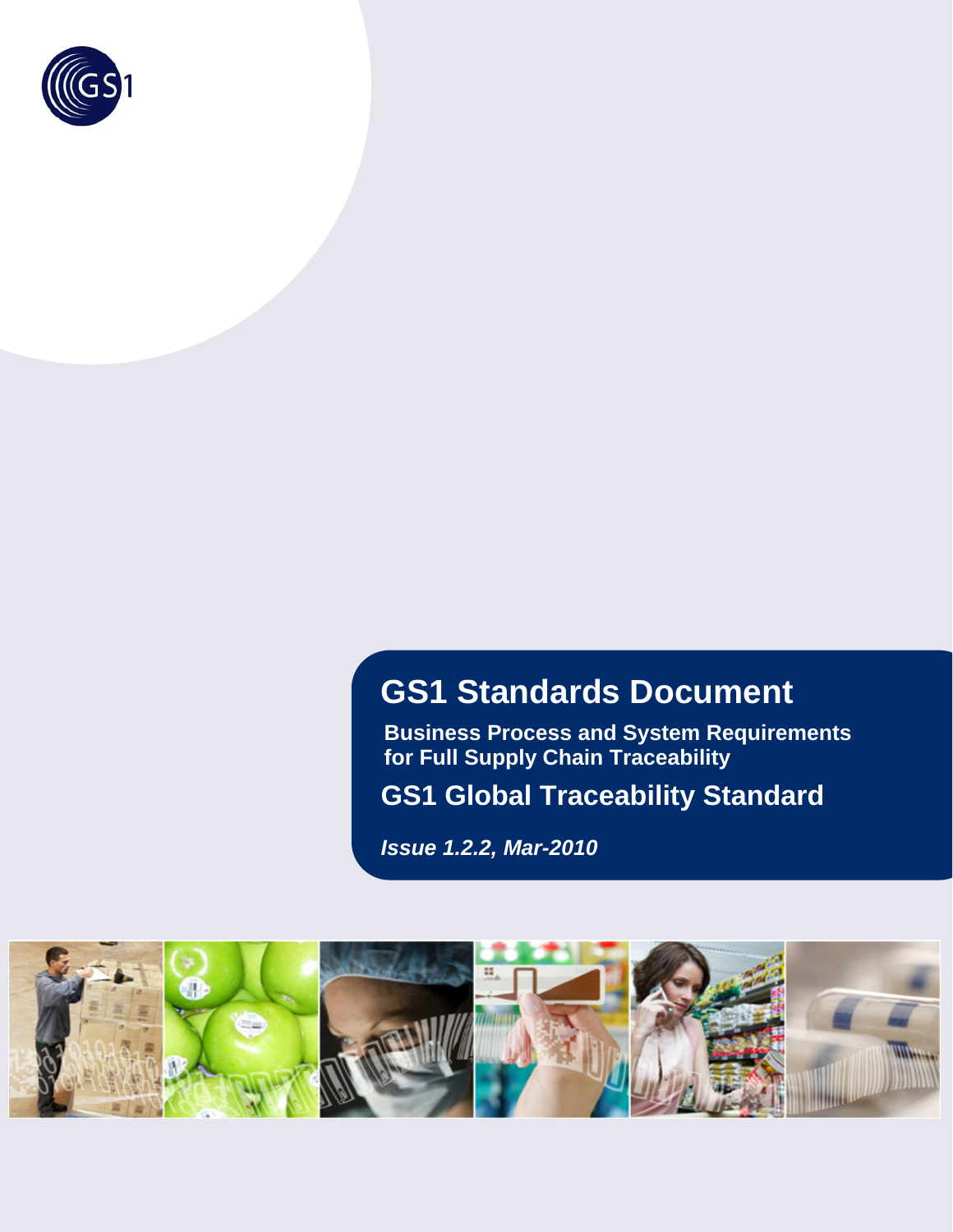

#### **Document Summary**

| <b>Document Item</b>          | <b>Current Value</b>                                                                                                                                                                                                                                                                                                                                 |
|-------------------------------|------------------------------------------------------------------------------------------------------------------------------------------------------------------------------------------------------------------------------------------------------------------------------------------------------------------------------------------------------|
| Document Title                | GS1 Standards Document GS1 Global Traceability Standard                                                                                                                                                                                                                                                                                              |
| Date Last Modified            | Mar-2010                                                                                                                                                                                                                                                                                                                                             |
| <b>Current Document Issue</b> | $l$ ssue 1.2.2                                                                                                                                                                                                                                                                                                                                       |
| <b>Status</b>                 | Approved                                                                                                                                                                                                                                                                                                                                             |
| <b>Related CR</b>             | 05-000309<br>08-000130<br>09-000143                                                                                                                                                                                                                                                                                                                  |
| Document Description          | This document is the GS1 Global Traceability Standard. It describes the<br>traceability process independent from the choice of enabling<br>technologies. It also defines minimum requirements for all organisations,<br>industry sectors, countries, and corresponding GS1 Standards to be<br>used in combination with information management tools. |

## **Log of Changes in Issue 1.2.2**

| <b>Issue No.</b> | <b>Date of Change</b> | <b>Changed By</b>          | <b>Summary of Change</b>                                                               |
|------------------|-----------------------|----------------------------|----------------------------------------------------------------------------------------|
| 1.0              | Sep-2007              | John Ryu<br>Diane Taillard | Initial Version                                                                        |
| 1.1              | Jan-2009              | Janice Kite                | Changes to reflect application to Healthcare<br>sector.<br>Posted for eBallot.         |
| 1.1.0            | Feb-2009              | John Ryu                   | Errata Update based on eBallot Approval and<br>Comment<br>Reference Summary of Changes |
| 1.1.0            | Feb-2009              | Mike Mowad                 | Convert document to final issue, no content<br>changes.                                |
| 1.2.0            | Oct 2009              | John Ryu                   | Process Change Request 9-143                                                           |
| 1.2.1            | Jan 2010              | John Ryu                   | Incorporate Public Review Comments                                                     |
| 1.2.2            | Mar-2010              | John Ryu                   | eBallot Approved                                                                       |

#### **Disclaimer**

Whilst every effort has been made to ensure that the guidelines to use the GS1 standards contained in the document are correct, GS1 and any other party involved in the creation of the document HEREBY STATE that the document is provided without warranty, either expressed or implied, of accuracy or fitness for purpose, AND HEREBY DISCLAIM any liability, direct or indirect, for damages or loss relating to the use of the document. The document may be modified, subject to developments in technology, changes to the standards, or new legal requirements. Several products and organisation names mentioned herein may be trademarks and/or registered trademarks of their respective organisations.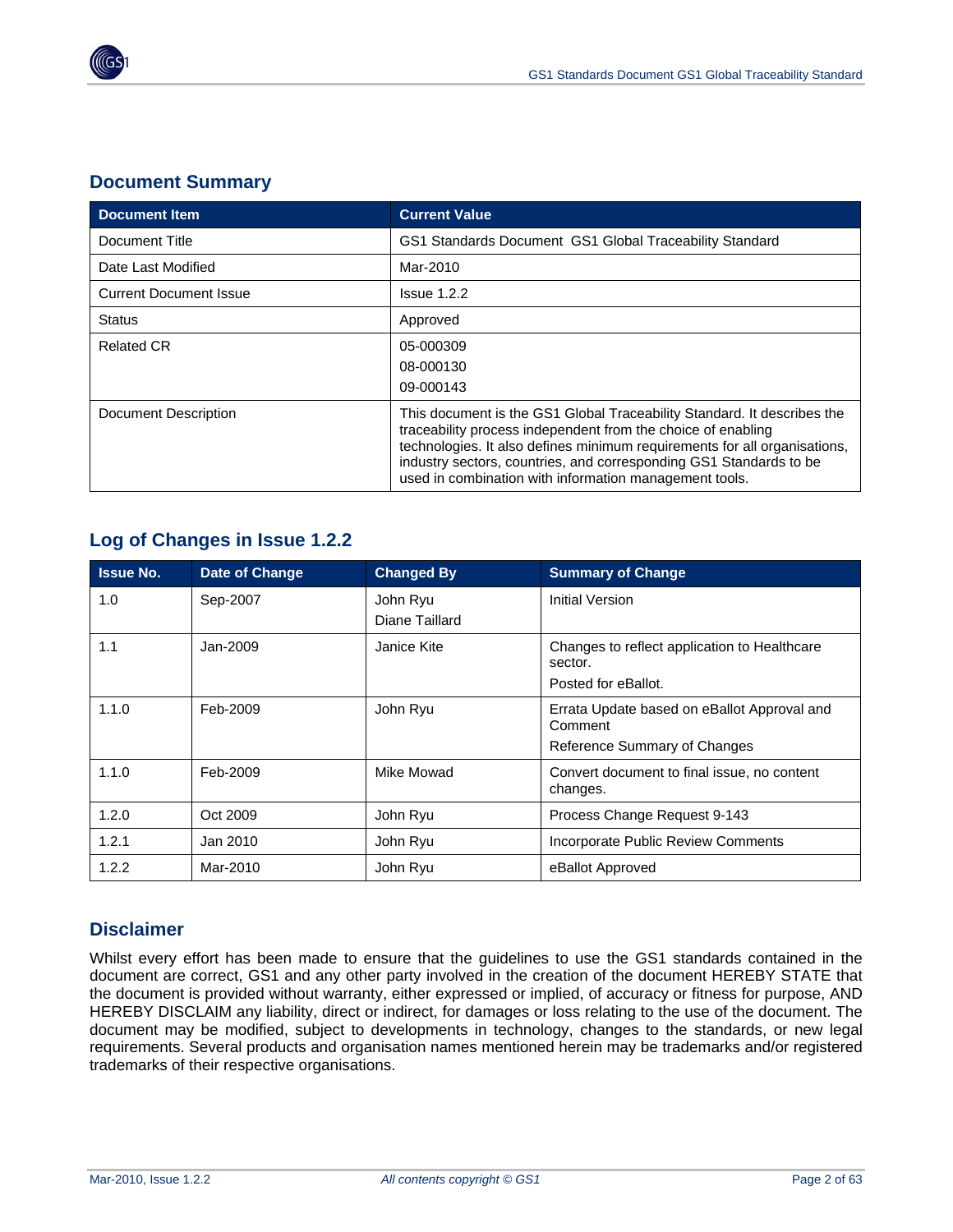

# **Table of Contents**

| 1 <sub>r</sub> |        |  |
|----------------|--------|--|
|                | 1.1.   |  |
|                | 1.2.   |  |
|                | 1.3.   |  |
|                | 1.4.   |  |
| 2.             |        |  |
|                | 2.1.   |  |
| 3.             |        |  |
| 4.             |        |  |
|                | 4.1.   |  |
|                | 4.2.   |  |
|                | 4 2 1  |  |
|                | 4.2.2. |  |
|                | 4.3.   |  |
| 5.             |        |  |
|                | 5.1.   |  |
|                | 5.2.   |  |
|                | 5.3.   |  |
| 6.             |        |  |
|                | 6.1    |  |
|                | 6.1.1. |  |
|                | 6.1.2. |  |
|                | 6.1.3. |  |
| $\mathbf{7}$ . |        |  |
|                | 7.1.   |  |
|                | 7.2.   |  |
|                | 7.3.   |  |
| 8.             |        |  |
|                | 8.1.   |  |
|                | 8.1.1. |  |
|                | 8.1.2. |  |
|                | 8.1.3. |  |
|                | 8.1.4. |  |
|                | 8.1.5. |  |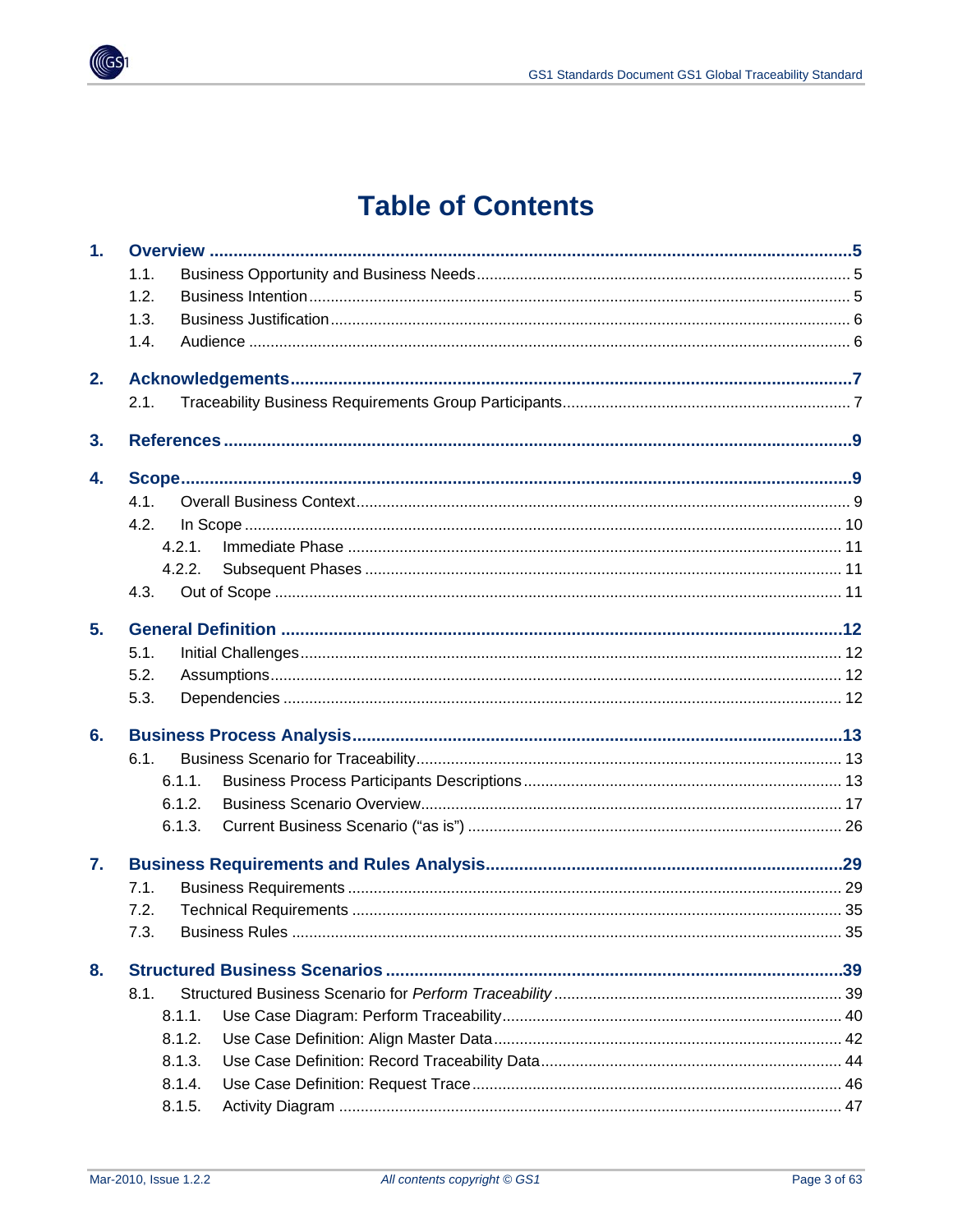

|     | 8.1.6.                                                                                         |  |
|-----|------------------------------------------------------------------------------------------------|--|
| 9.  |                                                                                                |  |
|     | 9.1.                                                                                           |  |
|     | 9.1.1.                                                                                         |  |
|     | 9.1.2.                                                                                         |  |
| 10. |                                                                                                |  |
| 11. |                                                                                                |  |
|     | 11.1.                                                                                          |  |
|     | 11.2.                                                                                          |  |
|     | 11.3.                                                                                          |  |
|     | 11.4.                                                                                          |  |
|     | 11.5.                                                                                          |  |
|     | 11.6.                                                                                          |  |
|     |                                                                                                |  |
|     | 11.6.2. Decide on the traceability information needed for each type of Traceability Partner 52 |  |
|     |                                                                                                |  |
|     |                                                                                                |  |
|     | 11.7.                                                                                          |  |
|     | 11.8.                                                                                          |  |
|     | 11.9.                                                                                          |  |
| 12. |                                                                                                |  |
| 13. |                                                                                                |  |
| 14. |                                                                                                |  |
| 15. |                                                                                                |  |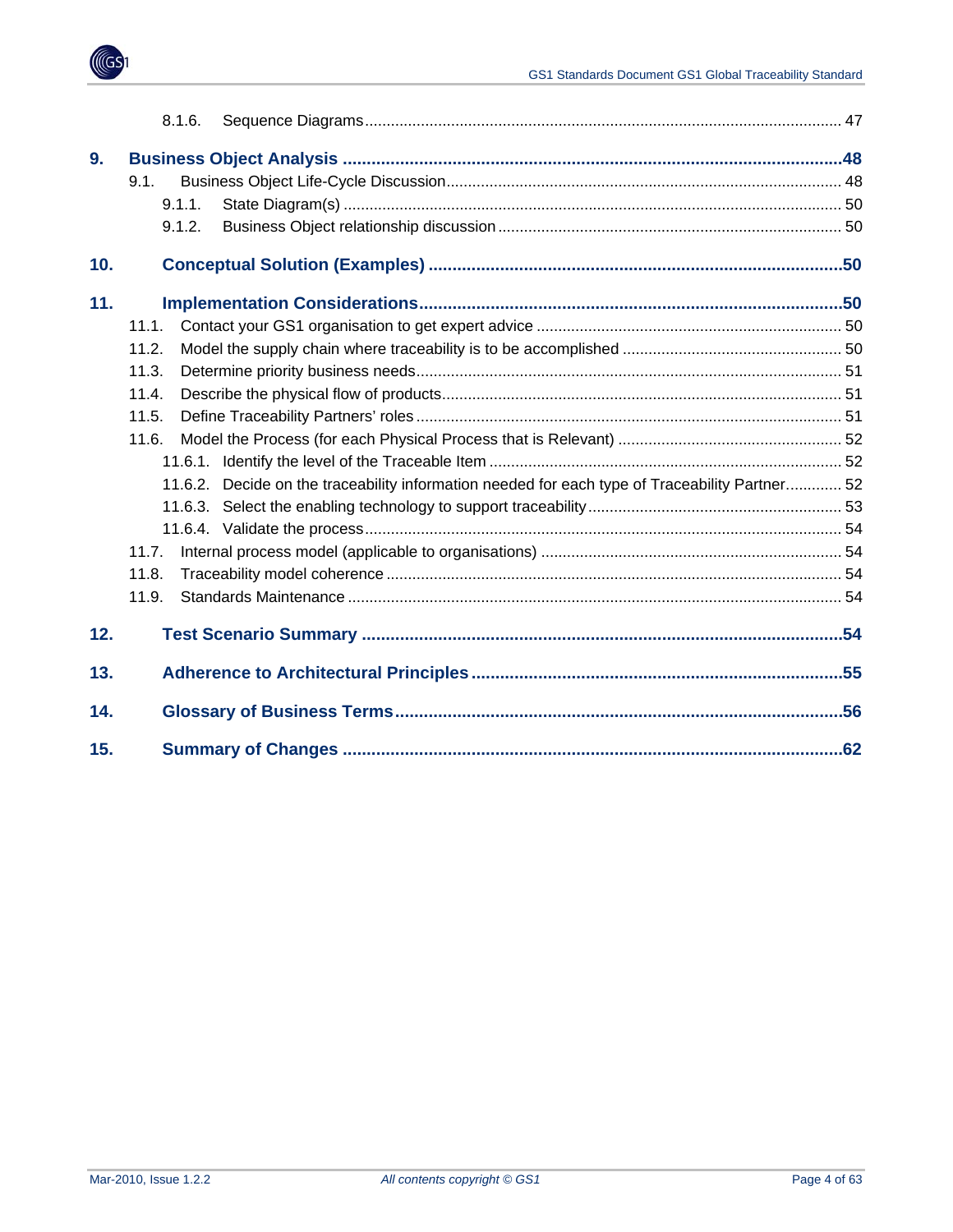## <span id="page-4-1"></span><span id="page-4-0"></span>**1. Overview**

## <span id="page-4-2"></span>**1.1. Business Opportunity and Business Needs**

Businesses, end users and authorities in various markets around the world have an interest in establishing systems to track and trace products at various points of the supply chain. And, although this shared interest is currently high profile in the food, beverage and healthcare sectors, the key principles can be applied to any industry sector served by GS1 that has a need to track and trace product across the full supply chain.

This document defines what the traceability process standard encompasses and it shows the corresponding GS1 numbering, automatic identification data capture (AIDC) or data communication standards that must be in place for best practice applications. .

Partners in a supply chain could use various levels of product traceability to enable business needs such as:

- To comply with regulatory requirements and guidance on recalls
- To reduce business risks above and beyond legal compliance
- Product recall and withdrawal (notably to achieve a greater degree of precision, to demonstrate control, increase efficiency and reduce the cost of product recall or withdrawal)
- To comply with a trading partner's specifications
- **Efficient logistics management**
- Effective quality management
- To support product and/or patient safety
- To provide information to end users and trading partners
- To verify the presence or absence of product attributes (e.g., organic, dolphin safe, contains latex)
- **Brand protection**
- Product authentication
- Anti-counterfeit policies
- Visibility in supply and demand chain

## <span id="page-4-3"></span>**1.2. Business Intention**

The goal of this document is to communicate the GS1 Global Traceability Standard. This is a PROCESS standard describing the traceability process independent from the choice of enabling technologies (see sections 6, 7.3 and 8). It defines minimum requirements for all stakeholders, organisations, industry sectors and countries and corresponding GS1 Standards to be used in combination with information management tools (see section 7.1).

This is a building block for developing:

- Traceability systems
- Traceability assessments and auditing tools
- Industry or country specific traceability Implementation Guidelines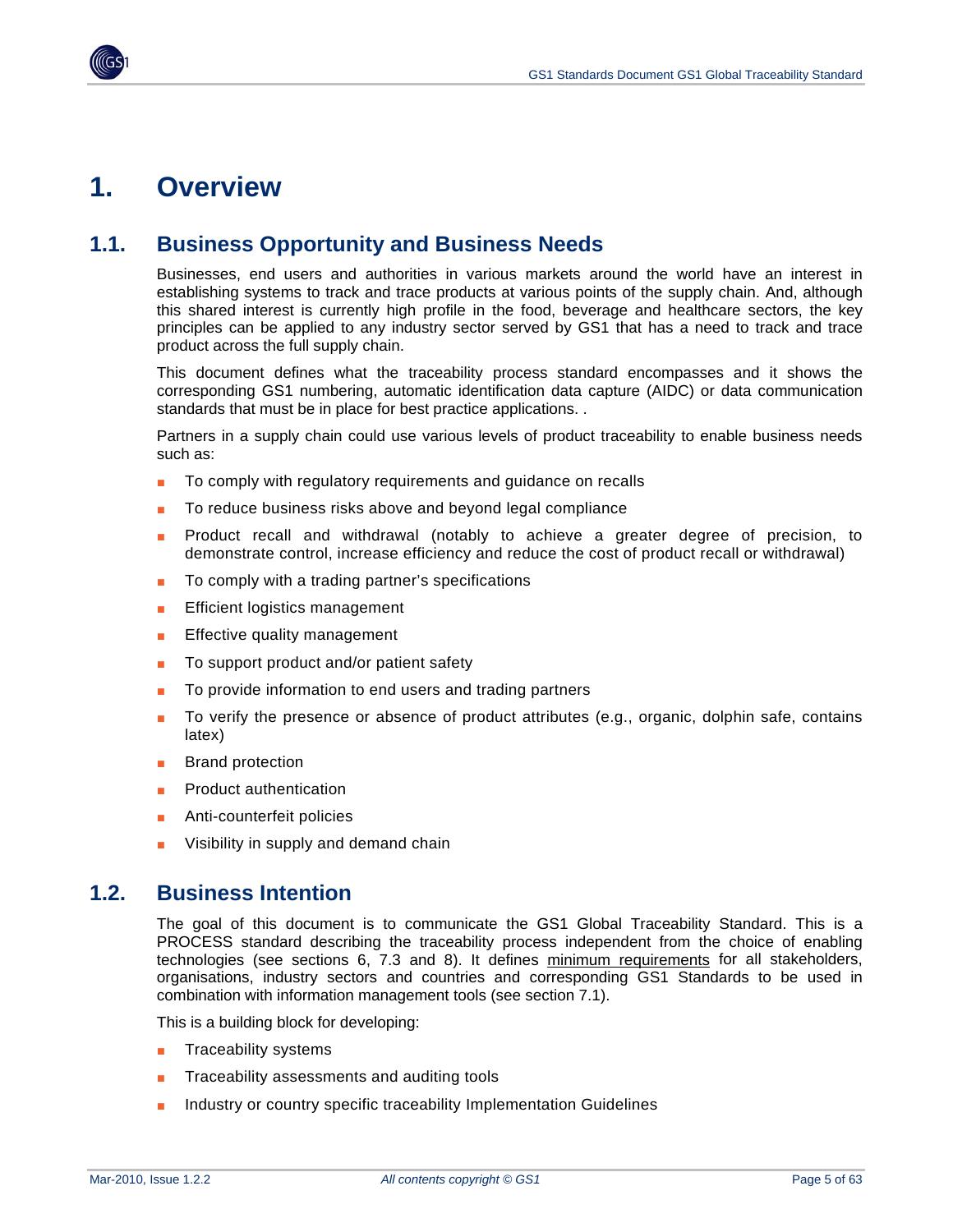<span id="page-5-0"></span>

- Extensions of traceability requirements for specific industries, countries or business needs
- New GS1 standards that may be required (or leverage of existing standards)

**Note:** Refer to section [11.](#page-49-4)

The intention is therefore to create a generic framework that is expected to be used by any business, any industry sector, any organisation, large or small, and by any country in order to develop specific implementation guidelines or additional requirements. These implementation guidelines will take into consideration, for example, scope and traceable item hierarchy specific to the business needs (see sections [4,](#page-8-2) [7,](#page-28-1) [9](#page-47-1), [11\)](#page-49-4).

This GS1 Global Traceability Standard will maximise usage of the well-established, globally acceptable and voluntary GS1 supply chain standards that uniquely identify a "traceable item", describe the establishment of appropriate and effective records of events, and provides for accurate communication about the traceable item between trading partners.

This meets the core need to be able to track forward and trace back (one step up, one step down as a minimum) at any point along the full supply chain no matter how many trading or traceability partners and business process steps are involved.

This may be used for benchmarking or certification of traceability systems.

### <span id="page-5-1"></span>**1.3. Business Justification**

Organisations require consistent traceability solutions spanning the full supply chain regardless of country or industry sector.

By defining a shared minimum requirement and showing what action is required from organisations, industry sectors, countries, or a group of trading or traceability partners, the GS1 Global Traceability Standard will enable interoperability between traceability systems across the whole supply chain whilst accommodating specific business, industry sector, or regulatory requirements.

Each partner in the supply chain will have their own objectives in terms of the use of the traceability system, the lowest level of traceable item and the data required to manage their particular business environment and strategy. Yet partners need to work collaboratively in order to achieve the required level of traceability across the whole supply chain. Furthermore, having a standards-based traceability process can demonstrate that an organisation has met requirements of corporate responsibility.

The GS1 Global Traceability Standard will serve as a foundational standard for all industry sectors and countries to use as a starting point for identifying their specific business requirements. This framework will ensure a common approach and understanding of key principles by users around the world.

## <span id="page-5-2"></span>**1.4. Audience**

The audience is all GS1 member organisations, the service provider community that serves them, business associations and government organisations. This includes all parts of the supply chain, for example: raw material (sometimes called "primary") producers, processors, manufacturers, retailers, wholesalers, healthcare providers, importers/brokers and exporters, third party logistic providers, foodservices, logistic providers, transporters or carriers and solution providers.

The audience includes all senior managers with executive responsibility, managers and employees working in production, quality and safety, logistics, information technology, product development, marketing, customer management roles, patient management roles and end users/patients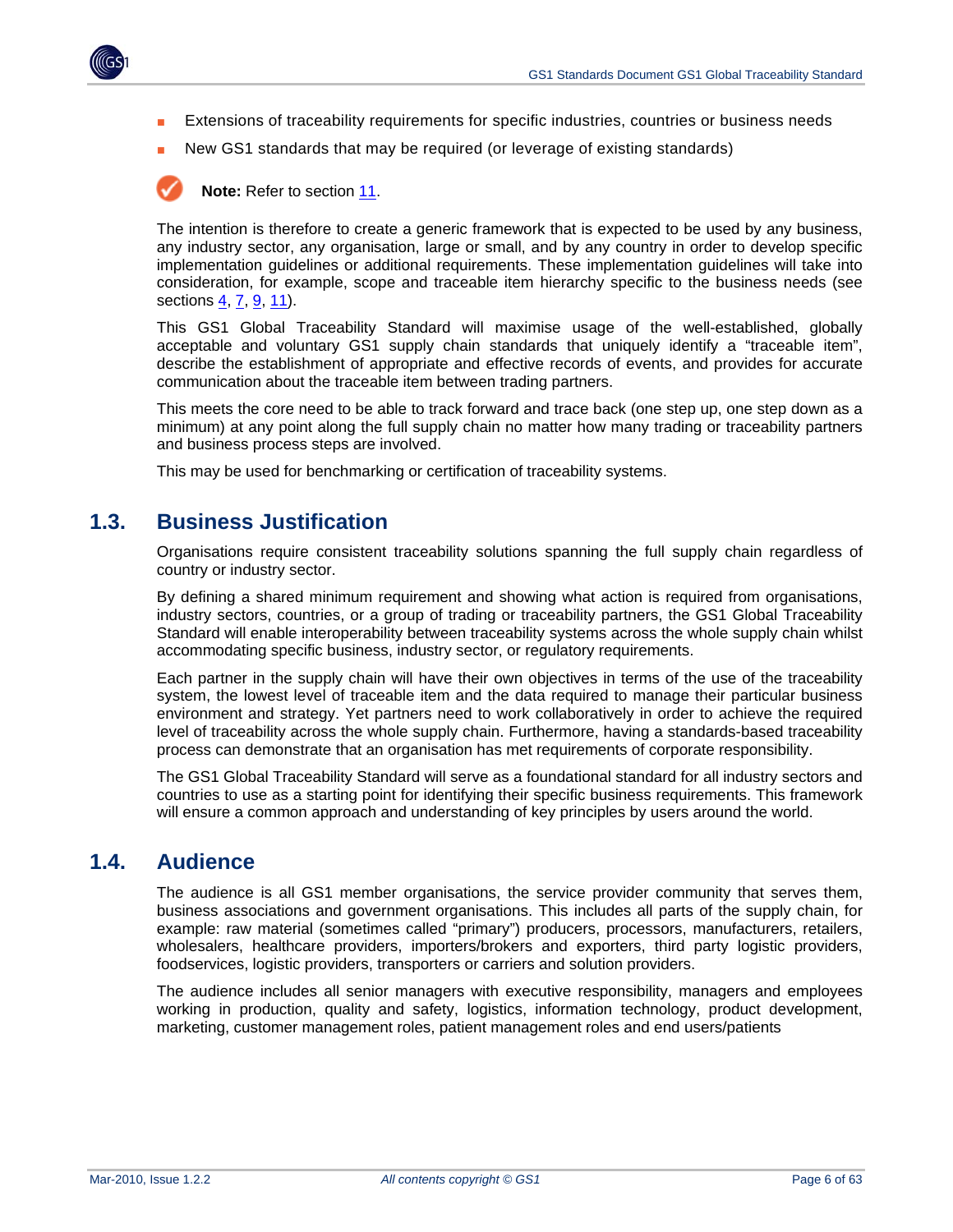

# <span id="page-6-1"></span>**2. Acknowledgements**

<span id="page-6-0"></span> $(\sqrt[6]{6})$ 

## <span id="page-6-2"></span>**2.1. Traceability Business Requirements Group Participants**

| <b>First Name</b> | <b>Last Name</b> | <b>Company / Organisation</b>                                |
|-------------------|------------------|--------------------------------------------------------------|
| Lloyd             | Mager            | Abbott Laboratories Inc.                                     |
| Paul              | Schmidt          | <b>Accenture Supply Chain Services</b>                       |
| Ali               | Rezafard         | <b>Afilias</b>                                               |
| Robert            | Perry            | Association for Healthcare Resource and Materials Management |
| Binu              | Jacob            | Axway                                                        |
| Dale              | Moberg           | Axway                                                        |
| Cristian          | Barcan           | <b>BASF SE</b>                                               |
| Dirk              | Rodgers          | <b>Cardinal Health</b>                                       |
| Olivier           | Mouton           | Carrefour                                                    |
| Peter             | Hoberg           | Consafe Logistics AB                                         |
| Chris             | Karlsson         | <b>Costco Wholesale</b>                                      |
| Toni              | <b>Roberts</b>   | Costco Wholesale                                             |
| Doerthe           | Eckhardt         | Dole Europe SAS                                              |
| Francis           | Berthomieu       | France Telecom                                               |
| Dominique         | Le Hello         | France Telecom                                               |
| Vasudev           | Krishnamurthy    | <b>FXA Company Limited</b>                                   |
| Carol             | Edison           | General Mills, Inc.                                          |
| Cate              | Zottola          | General Mills, Inc.                                          |
| Ardetha           | <b>Bradley</b>   | Georgia Pacific                                              |
| Lyes              | Hachemi          | GS1 Algeria                                                  |
| Halim             | Recham           | GS1 Algeria                                                  |
| Troy              | Denyer           | <b>GS1 Australia</b>                                         |
| Sue               | Schmid           | GS1 Australia                                                |
| Alexander         | <b>Meissl</b>    | GS1 Austria                                                  |
| Ana Paula         | Maniero          | <b>GS1 Brazil</b>                                            |
| John              | Keogh            | GS1 Canada                                                   |
| Rita              | Laur             | GS1 Canada                                                   |
| Michael           | Sadiwnyk         | GS1 Canada                                                   |
| Rodrigo           | Espinoza         | GS1 Chile                                                    |
| Pablo             | Melo             | GS1 Chile                                                    |
| Hugo              | Sabogal          | GS1 Colombia                                                 |
| Slobodan          | Romac            | GS1 Croatia                                                  |
| Pertti            | Hakala           | GS1 Finland                                                  |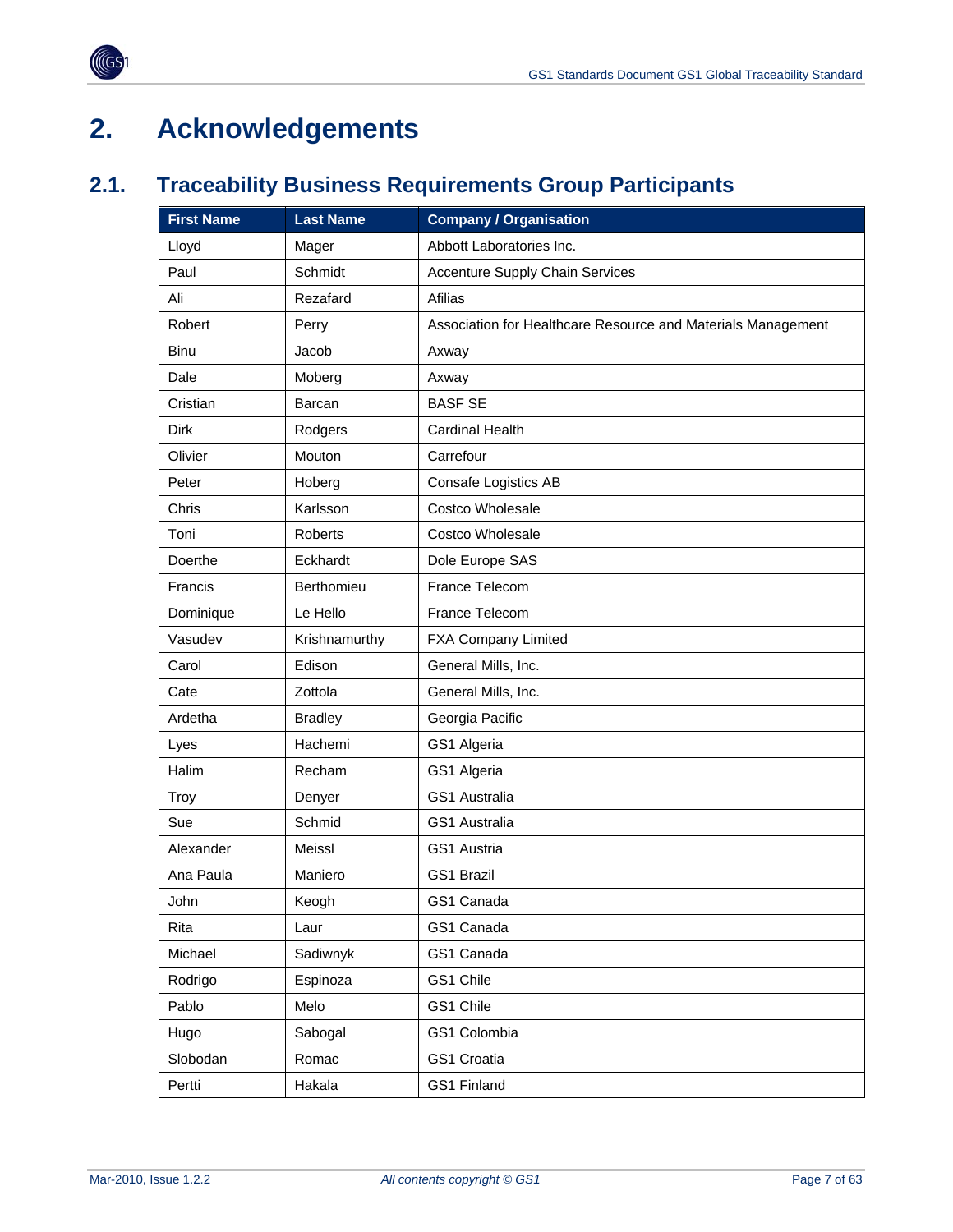| <b>First Name</b> | <b>Last Name</b> | <b>Company / Organisation</b>   |
|-------------------|------------------|---------------------------------|
| Stephane          | Cren             | GS1 France                      |
| Sabine            | Klaeser          | GS1 Germany                     |
| Nora              | Kaci             | GS1 Global Office               |
| Janice            | Kite             | GS1 Global Office               |
| Melanie           | Kudela           | GS1 Global Office               |
| Greg              | Rowe             | GS1 Global Office               |
| John              | Ryu              | GS1 Global Office               |
| Diane             | <b>Taillard</b>  | GS1 Global Office               |
| Juan Pablo        | Vial             | GS1 Global Office               |
| Raymond           | <b>NG</b>        | GS1 Hong Kong                   |
| Stefan            | Gathmann         | GS1 Ireland                     |
| Keunho            | Kim              | GS1 Korea                       |
| Hector            | Aguilar          | GS1 Mexico                      |
| Stef              | Spaan            | <b>GS1 Netherlands</b>          |
| Owen              | Dance            | GS1 New Zealand                 |
| Silverio Oliveira | Paixao           | GS1 Portugal                    |
| Glenda            | Connoll          | GS1 South Africa                |
| Karolin           | Harsanji         | GS1 Sweden                      |
| Michel            | Ottiker          | <b>GS1 Switzerland</b>          |
| Sherry            | Tang             | GS1 Taiwan                      |
| Shan              | Welch            | GS1 UK                          |
| <b>Steve</b>      | Arens            | GS1 US                          |
| Ray               | Delnicki         | GS1 US                          |
| Anoop             | Kaistha          | GS1 US                          |
| Rich              | Richardson       | GS1 US                          |
| Mary              | Wilson           | GS1 US                          |
| Lijia             | Xu               | IBM (US)                        |
| Susan             | Wilkinson        | IBM Canada                      |
| Hirokazu          | Nagai            | Japan Pallet Rental Corporation |
| Akikazu           | Sato             | Kao Corporation                 |
| <b>Betty</b>      | Tyson            | Knouse Foods                    |
| Bozica            | Horvat-Vlasic    | Koestlin d.d.                   |
| Barbara           | Munro            | Kraft Foods, Inc.               |
| <b>Bret</b>       | Popper           | Kraft Foods, Inc.               |
| Antonio           | Salto            | Kraft Foods, Inc.               |
| Peter             | Zaepfel          | Kraft Foods, Inc.               |
| Bastian           | Konings          | <b>METRO Group</b>              |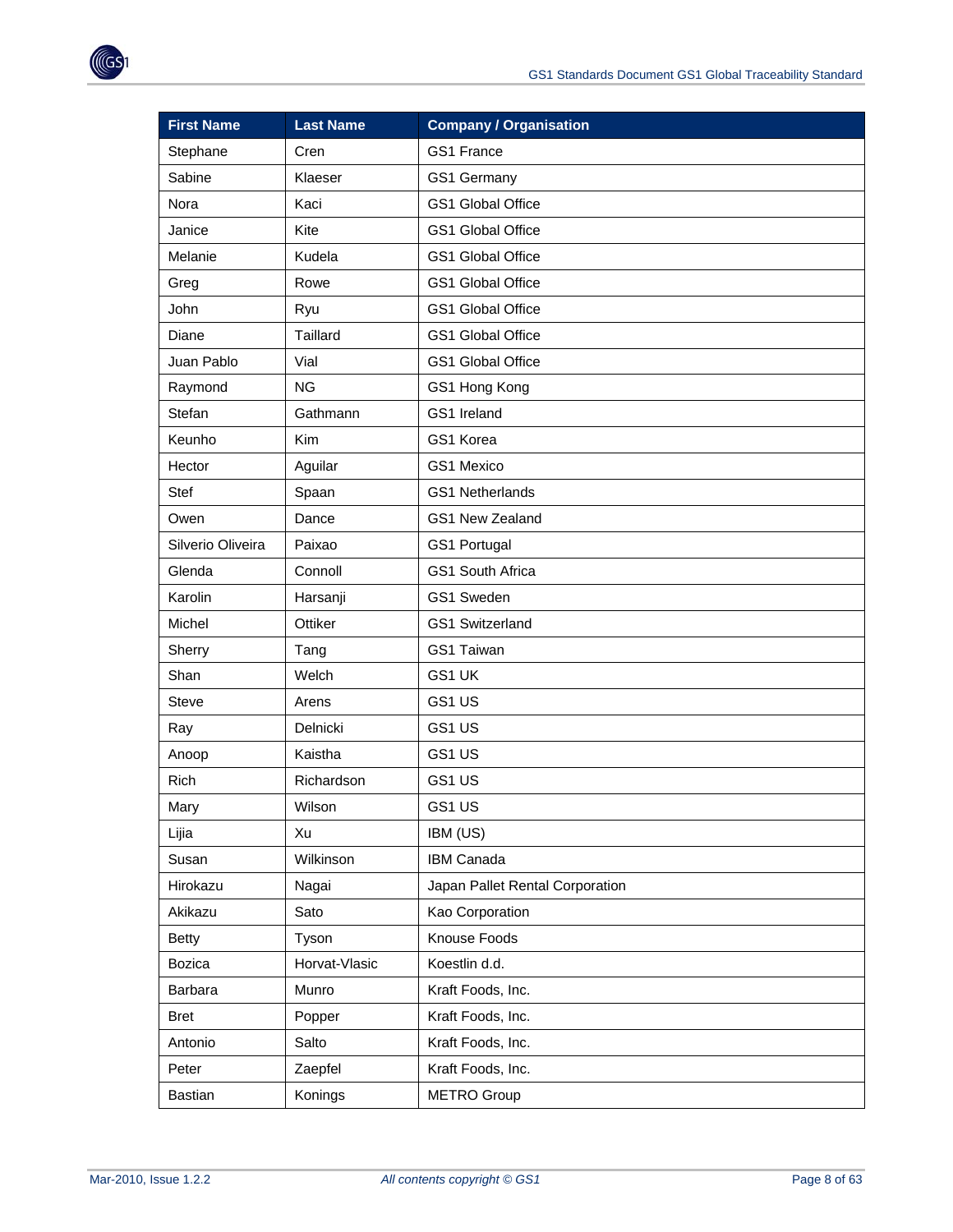<span id="page-8-0"></span>

| <b>First Name</b> | <b>Last Name</b> | <b>Company / Organisation</b>                                              |
|-------------------|------------------|----------------------------------------------------------------------------|
| Don               | Mowery           | <b>Nestle Purina PetCare</b>                                               |
| Tim               | Marsh            | Pfizer                                                                     |
| Thomas            | Pizzuto          | rfXcel Corporation                                                         |
| Lucy              | Deus             | SupplyScape                                                                |
| Hans              | Kraft            | Syngengta                                                                  |
| Rakesh            | Vazirani         | <b>TUV Rheinland Japan</b>                                                 |
| Lela              | <b>Tripp</b>     | Tyson                                                                      |
| Werner            | Kolb             | Unilever N.V.                                                              |
| Douglas           | <b>Bailey</b>    | United States Department of Agriculture, Agricultural Marketing<br>Service |
| Hirokazu          | Nagai            | VeriSign Japan K.K.                                                        |
| Jeff              | <b>Norris</b>    | Videojet Technologies                                                      |
| <b>Bruce</b>      | <b>Hawkins</b>   | Wal-Mart Stores, Inc.                                                      |
| Jennifer          | Sommers          | Wal-Mart Stores Inc.                                                       |

# <span id="page-8-1"></span>**3. References**

| <b>Reference Name</b>                                                                        | <b>Description</b>                                       |
|----------------------------------------------------------------------------------------------|----------------------------------------------------------|
| [Ref 1] GS1 General Specifications                                                           | GS1, Version 10                                          |
| [Ref 2] ECR – Using Traceability in the Supply Chain<br>to meet Consumer Safety Expectations | ECR Europe, March 2004                                   |
| [Ref 3] EPCIS                                                                                | Electronic Product Code (EPC) Information System<br>(IS) |
| [Ref 4] GS1 Business Message Standards                                                       | GS1                                                      |

**Note:** This section provides the primary document sourced for information and references. This ✓ is not an exhaustive list, and the specific references can be found in the implementation guides.

# <span id="page-8-2"></span>**4. Scope**

## <span id="page-8-3"></span>**4.1. Overall Business Context**

| <b>Context Category</b>     | Value(s)                                                   |
|-----------------------------|------------------------------------------------------------|
| Industry                    | All industries served by GS1                               |
| Geopolitical                | All                                                        |
| Product                     | All (raw material, packaging material, and finished goods) |
| <b>Process</b>              | Traceability                                               |
| <b>System Capabilities</b>  | GS1 System                                                 |
| <b>Official Constraints</b> | None                                                       |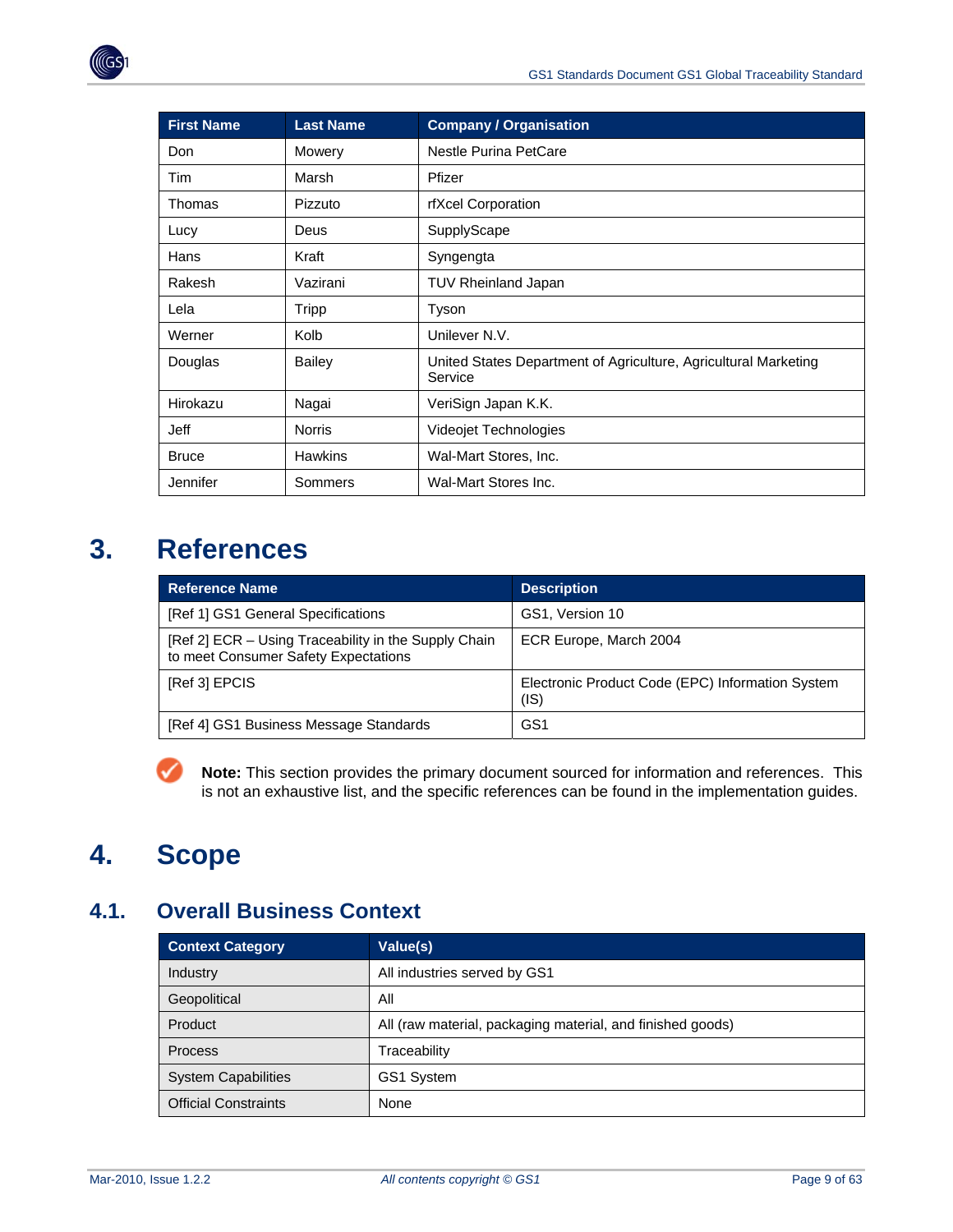<span id="page-9-0"></span>

## <span id="page-9-1"></span>**4.2. In Scope**

The GS1 Global Traceability Standard includes:

- Identification of parties, items and events
- Labelling and/or marking and/or tagging of products
- The nature and type of data to be captured and collected
- Record keeping including archiving / data storage
- Communication and sharing of information (Information can be shown at the physical level of packaging labels and printed bar-codes or captured and recorded at a data management level and communicated using e-business messaging including, e.g. EDI.)
- Links identification and management
- Retrieval / search of information (The ability to track and trace a traceable item from creation to the point of sale, use or destruction depending on the industry, e.g. using a standards based EPCIS)

**Note:** Sector specific examples of traceability systems and information flow are available in the GTS Sector Specific Implementation Guidelines.

All types of products are in scope, for example:

- Units (e.g., an individual product, batches / lots)
- Trade items (e.g., a carton containing consumer units)
- Logistic units (e.g., a pallet)
- Packed and bulk products
- Branded Goods, private labels, generic unbranded products

**Note:** By-products, recycled products, surplus stock, returns and recalls follow the same traceability process.



**Figure 4-1** Product Flow in Supply Chain

Traceability can involve trading and non-trading partners (traceability partners), a physical flow of traceable items and information flows of traceability data. Traceability partners can be any actor in the supply chain. The physical flow can include, depending on the industry, any product from initial inputs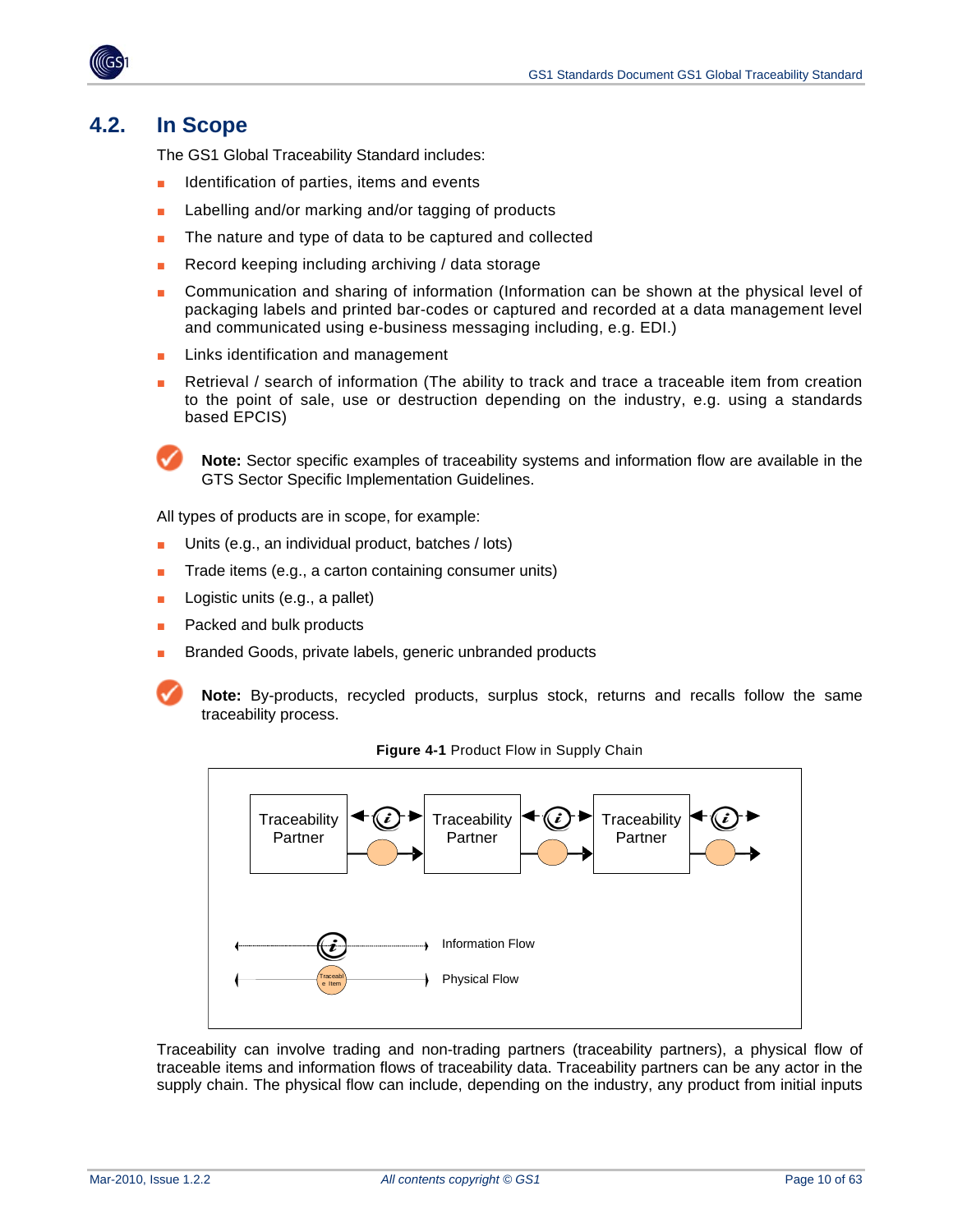<span id="page-10-0"></span>

up to sale or use by the final end user. Traceability during the physical flow can also include the use of a traceable item and the destruction of any traceable item.

For example, the following products may be within the scope of a traceability system:

- Any input to animal or plant agriculture, e.g., feed, pesticide
- Any individual product destined for human consumption, e.g., an egg, a pharmaceutical tablet
- Any ingredient used in a multi-ingredient food, e.g., the flour, eggs, spices, additives, etc., in a cake
- Any item of packaging used in contact with a product. Examples of packaging include a glass bottle, a sealed foil pack, a sealed blister pack, a tin, plastic film or a carton
- Any finished manufactured product, e.g., a batch / lot of cakes, shampoo
- Any trade item and logistic unit, e.g., a tank of milk

#### <span id="page-10-1"></span>**4.2.1. Immediate Phase**

The outputs of the immediate phase are:

- To define the traceability process
- To define minimum traceability requirements for all traceability partners
- To identify existing GS1 standards and new requirements to be leveraged or developed as a priority

The principles of traceability can apply to any industry sector served by GS1 even in meeting regulatory requirements and establishing the basis for efficient product recalls and withdrawals as a priority.

#### <span id="page-10-2"></span>**4.2.2. Subsequent Phases**

The following topics may be addressed in subsequent phases:

- Development of new GS1 Standards required for traceability
- Industry or application specific extensions
- Use of traceability information (e.g., notification of a product withdrawal or recall)
- **Exceptions**
- Traceability up to the final end user
- Waste
- Samples (e.g. laboratory samples or promotional items)
- Returnable assets (e.g., roll cages, tanker trucks, reusable pallets, hospital gas cylinders...)

### <span id="page-10-3"></span>**4.3. Out of Scope**

The process of collaborative product development and defining product specifications is not part of the traceability process. However, data deriving from this process may need to be taken into account as part of the traceability data for a product recall.

Industry or application specific Implementation Guidelines will need to be developed to facilitate the implementation of the GS1 Global Traceability Standard. The implementation process required to incorporate all participants in a supply chain traceability process standard is out of scope of the standard in itself including, e.g., training and implementation support.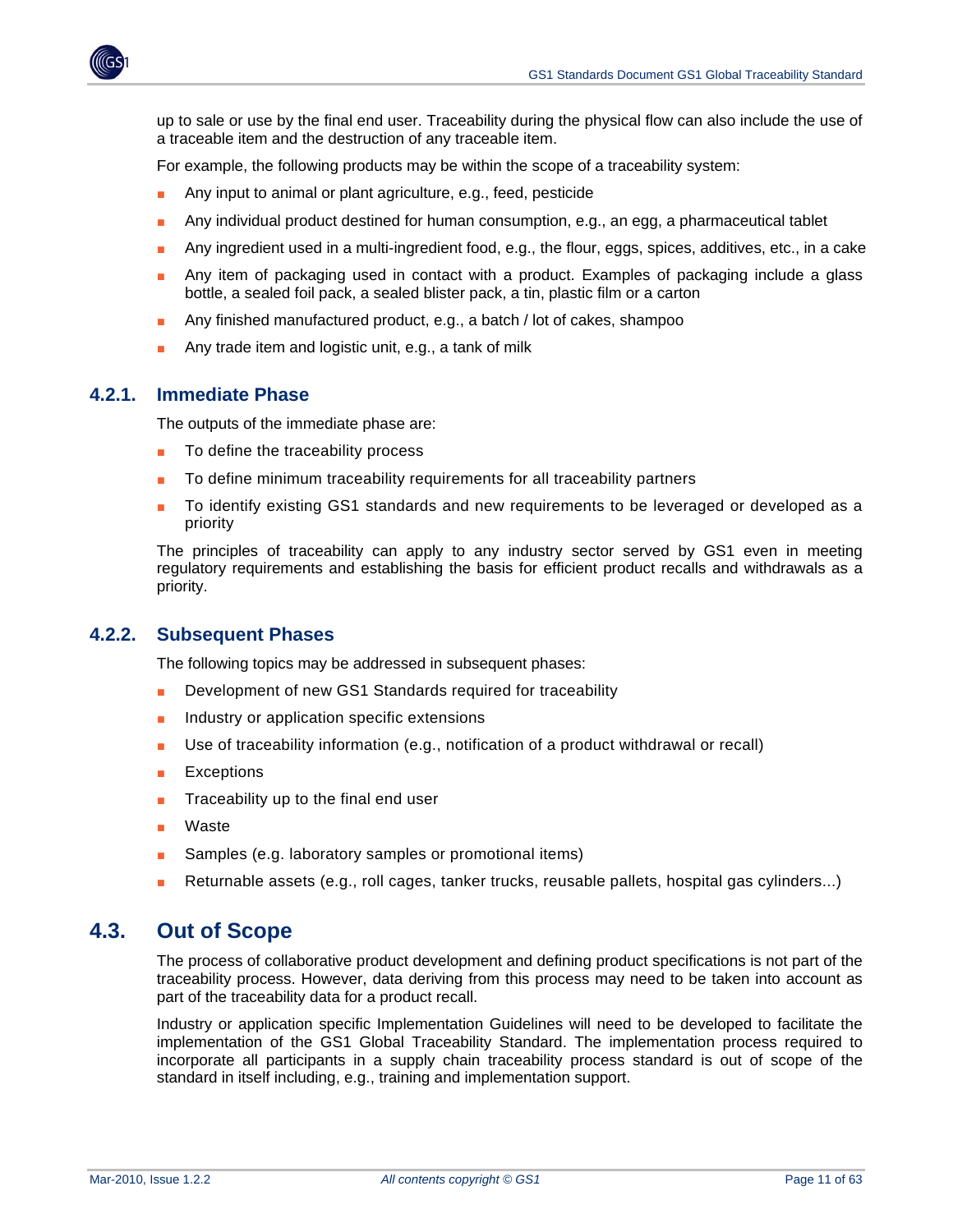<span id="page-11-0"></span>

## <span id="page-11-1"></span>**5. General Definition**

## <span id="page-11-2"></span>**5.1. Initial Challenges**

Organisations have different objectives and ways of implementing traceability. These differences are intrinsic to their various roles in the supply chain (e.g., manufacturer, distributor, transporter), from the diversity of products and industry sectors, to their regulatory and business environment, and to their different strategies in terms of costs and benefits.

In many countries, some actors have limited understanding of traceability requirements and no capital to invest in traceability tools, yet products are supplied to sophisticated markets where traceability is required. This can be addressed using generic requirements for traceability using simple business processes.

Legislation generally does not specify the traceability system to be used. Most products cross geographic borders at least once in their life cycle, subjecting them to multiple, sometimes inconsistent regulations. Supply chains have different business requirements and different expectations in terms of enabling technologies. Some do not recommend any specific automatic data capture, some recommend best practices with bar-codes and EDI, some are beginning to use RFID, and others are implementing a traceability network to be able to electronically retrieve information about products from each point along the chain, e.g. using EPCIS (Electronic Product Code (EPC) Information System (IS)).

The challenge for this Process Standard is to agree on generic requirements and on a common way to describe the traceability process irrespective of these differences.

The GS1 Global Traceability Standard remains a high level description of the process enabling and promoting supply chain collaboration but allowing each organisation to design its traceability system in terms of breadth, depth and precision to support its own business objective(s). This process standard is applicable to all types and sizes of organisations in any part of the supply chain.

## <span id="page-11-3"></span>**5.2. Assumptions**

The GS1 Global Traceability Standard is based on the use of global, voluntary GS1 business standards. The following definition is considered as the reference definition of traceability in this document:

*Traceability is the ability to track forward the movement through specified stage(s) of the extended*  supply chain and trace backward the history, application or location of that which is under *consideration* 

*The ISO 9001:2000 definition of Traceability has been used as basis and leveraged in order to suit the context of the supply chain.* 

*For practical reasons, "trace" or "track and trace" may be used as equivalent terms to designate the action of ensuring the traceability*

For specific industry sectors, there may be other definitions. For clarity and to assist shared understanding and wider implementation of this GS1 Global Traceability Standard, a Glossary of Business Terms has been identified (section 14). It is recommended that the reader studies this glossary before reading sections 6 to12 of this document.

## <span id="page-11-4"></span>**5.3. Dependencies**

The following GS1 standards enable implementation of the GS1 Global Traceability Standard:

GS1 XML and EANCOM e-business messages (Align and Deliver)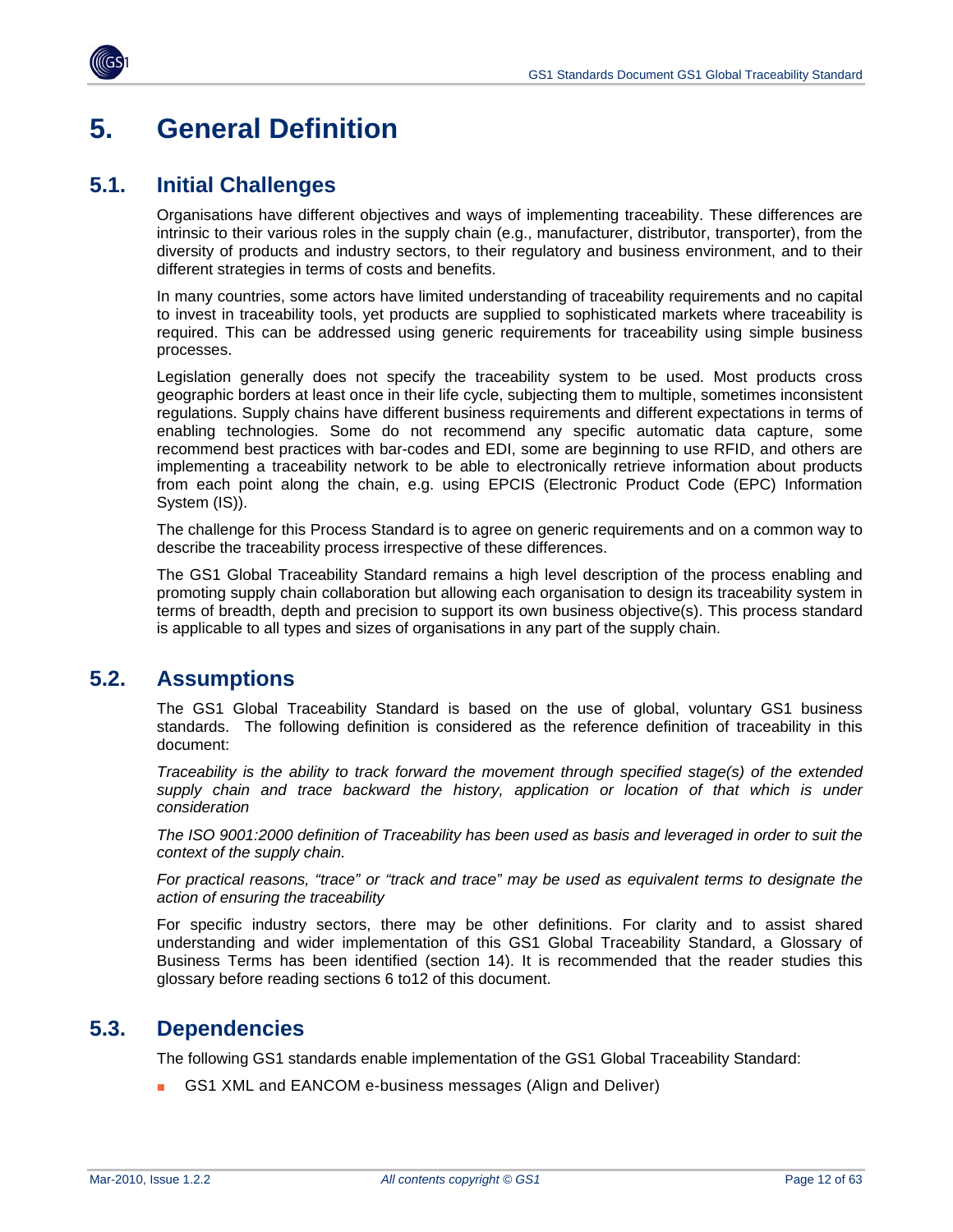

<span id="page-12-0"></span>

- GS1 General Specifications (e.g. GS1 Data Carriers, GS1 Identification Standard,)
- EPC
- Global Data Dictionary (GDD)

GS1 user groups have already established a number of Implementation Guidelines proposing the use of GS1 Standards as part of the traceability process

## <span id="page-12-1"></span>**6. Business Process Analysis**

This analysis breaks down the traceability process. The resultant sub-processes and concepts are defined using terminology that must be understood before reading through this section; the reader should also refer to the Glossary in Section [14](#page-55-1).

Included here in this section is:

- an explanation of internal and external traceability
- the concept of roles such as Traceable Item Creator and Traceability Data Source
- a Traceable Item Matrix to facilitate the understanding that the traceable item can exist at different levels
- a breakdown of the different responsibilities that can result due to the traceable item involving both a data flow and a physical flow which may involve different parties (Traceable Item Source and Traceable Item Recipient, Traceability Data Source and Traceability Data Recipient).

The specific Business Requirements (BR) and Business Rules (BRU) in parenthesis (e.g., BRU 14) are detailed in Section [7](#page-28-1).

## <span id="page-12-2"></span>**6.1. Business Scenario for Traceability**

#### <span id="page-12-3"></span>**6.1.1. Business Process Participants Descriptions**

The GS1 System distinguishes between parties and roles.

- A party is a generalisation of a legal or physical entity, for example a retailer or a manufacturer.
- A role is a specific function of a party in a specific process at a specific time for example, a buyer.

A party can have more than one role. For example, the Manufacturer can act as a seller of items and also as a buyer of raw materials.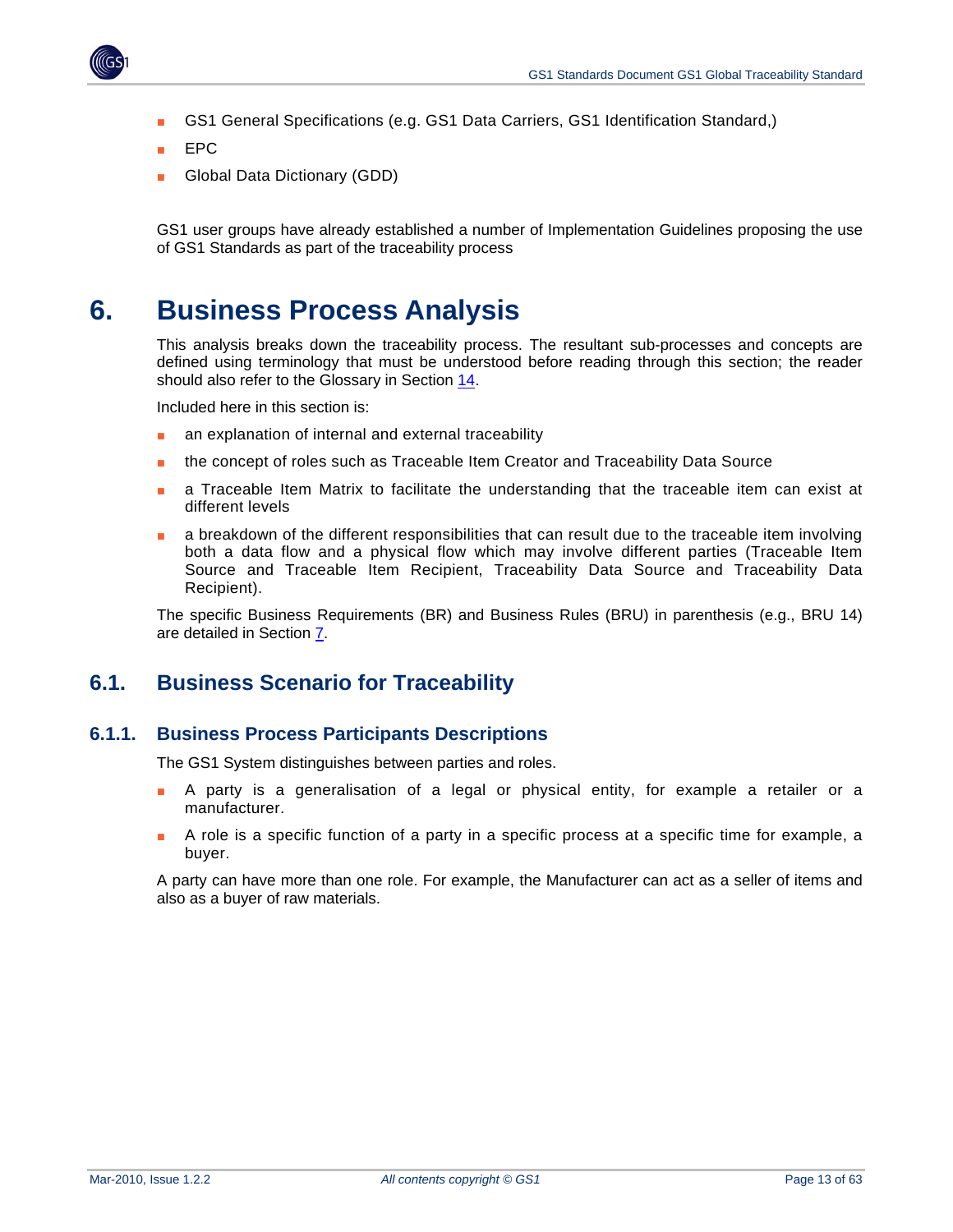<span id="page-13-0"></span>



**Figure 6-1** Party Relationship

[Figure 6-1](#page-13-0) shows two parties, each of them plays a different role in the process.

| vi i ultivo.                                                      |                                                                                                                                                                                                                                                                                                                                                                                     |  |
|-------------------------------------------------------------------|-------------------------------------------------------------------------------------------------------------------------------------------------------------------------------------------------------------------------------------------------------------------------------------------------------------------------------------------------------------------------------------|--|
| <b>Party</b>                                                      | <b>Description</b>                                                                                                                                                                                                                                                                                                                                                                  |  |
| Carrier / Third Party<br>Logistics Provider<br>(3PL)              | The party responsible for the shipping or delivery of the traceable item.                                                                                                                                                                                                                                                                                                           |  |
| Processor /<br>Manufacturer /<br>Primary Producer /<br>Compounder | Typically receives inputs and transforms those inputs. Examples include the farmer,<br>an abattoir or a packer that consolidates product from a number of growers, and a<br>food manufacturer that processes food ingredients into a finished product. A supply<br>chain may be comprised of more than one processor/manufacturer/primary<br>producer/compounder (Pharmaceuticals). |  |
| Retailer / Point of<br>Sale or Service<br>Operator / Provider     | Has the final relationship with the end user. For example, a retailer, healthcare<br>provider, institution, or hospitality service such as a hotel or restaurant.                                                                                                                                                                                                                   |  |

Authorities The party legally mandated to protect the public interest.

traceable item.

#### **List of Parties:**

The same legal entity can be more than one party. For example a Third Party Logistics Provider may also act as a Warehouse or Distribution Centre.

Responsible for the handling (may transform the traceable item) and storage of the

#### **List of Roles:**

Warehouse / Distribution Centre

| <b>Role</b>                         | <b>Description</b>                                                                                                                                                        |
|-------------------------------------|---------------------------------------------------------------------------------------------------------------------------------------------------------------------------|
| <b>Brand Owner</b>                  | The party that is responsible for allocating GS1 System numbering and bar code<br>symbols or EPC tag on a given trade item. The administrator of a GS1 Company<br>Prefix. |
|                                     | And / or the party that is the ultimate authority for the trade item.                                                                                                     |
|                                     | And / or the owner of the product specifications.                                                                                                                         |
|                                     | And / or the party responsible for placing a trade item into commerce.                                                                                                    |
| <b>Traceability Data</b><br>Creator | The Traceability Partner that generates traceability data.                                                                                                                |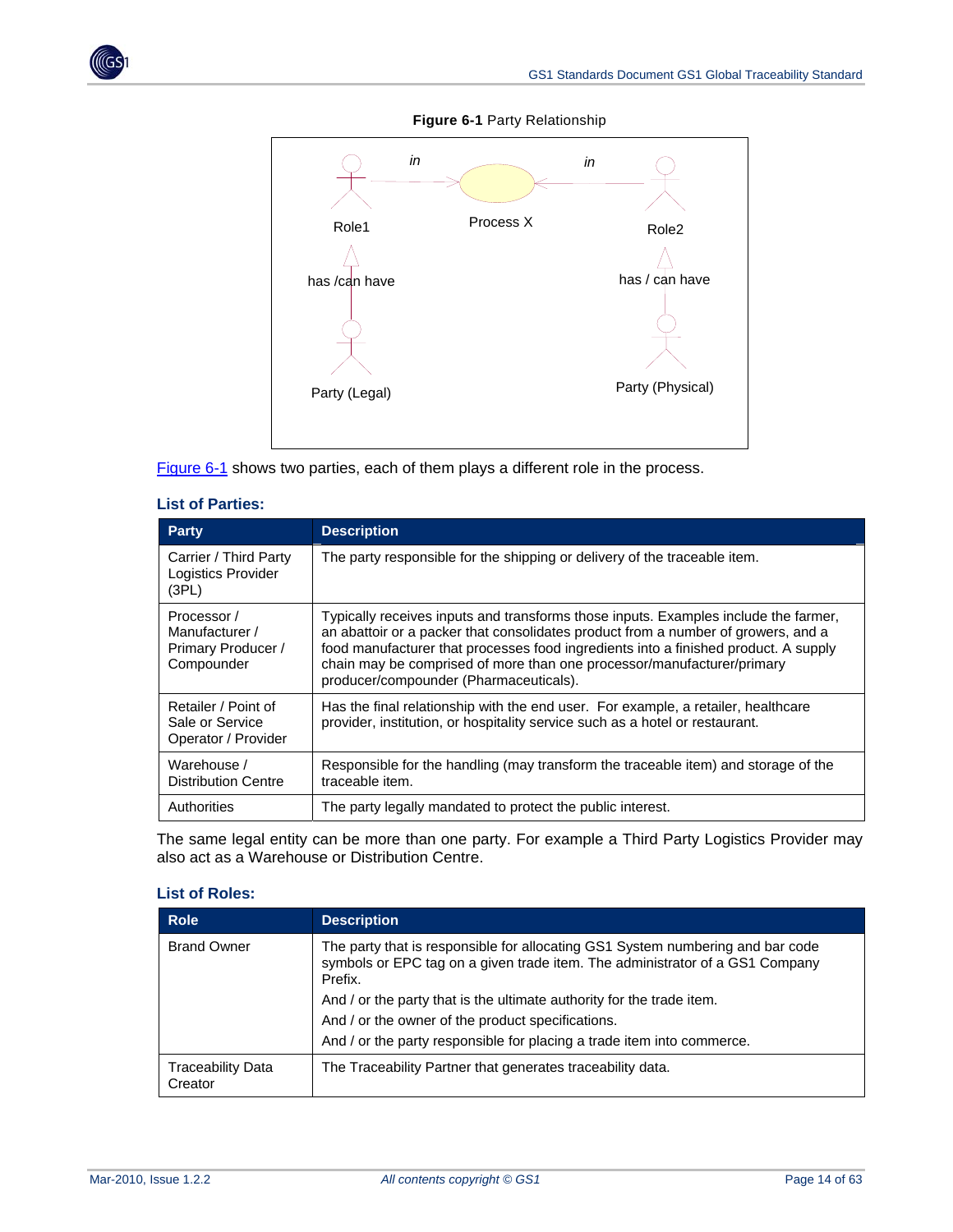| <b>Role</b>                           | <b>Description</b>                                                                                                                                                                                                                                                   |
|---------------------------------------|----------------------------------------------------------------------------------------------------------------------------------------------------------------------------------------------------------------------------------------------------------------------|
| <b>Traceability Data</b><br>Recipient | The Traceability Partner authorized to view, use, and download traceability data.                                                                                                                                                                                    |
| Traceability Data<br>Source           | The Traceability Partner that provides the traceability data.                                                                                                                                                                                                        |
| Traceable Item<br>Creator             | The Traceability Partner that generates a traceable item, or makes a distinct traceable<br>item by transformation of one or more traceable items.                                                                                                                    |
| Traceable Item<br>Recipient           | The Traceability Partner that receives the traceable item.                                                                                                                                                                                                           |
| Traceable Item<br>Source              | The Traceability Partner that despatches or provides a traceable item.                                                                                                                                                                                               |
| <b>Trace Request</b><br>Initiator     | The person who starts the trace request.                                                                                                                                                                                                                             |
| Transporter                           | The Traceability Partner that receives, carries, and delivers one or more traceable<br>items from one point to another without transforming the traceable item(s). Typically<br>only has possession, custody, or control of a traceable item and may have ownership. |

<span id="page-14-0"></span>

**Figure 6-2** Role

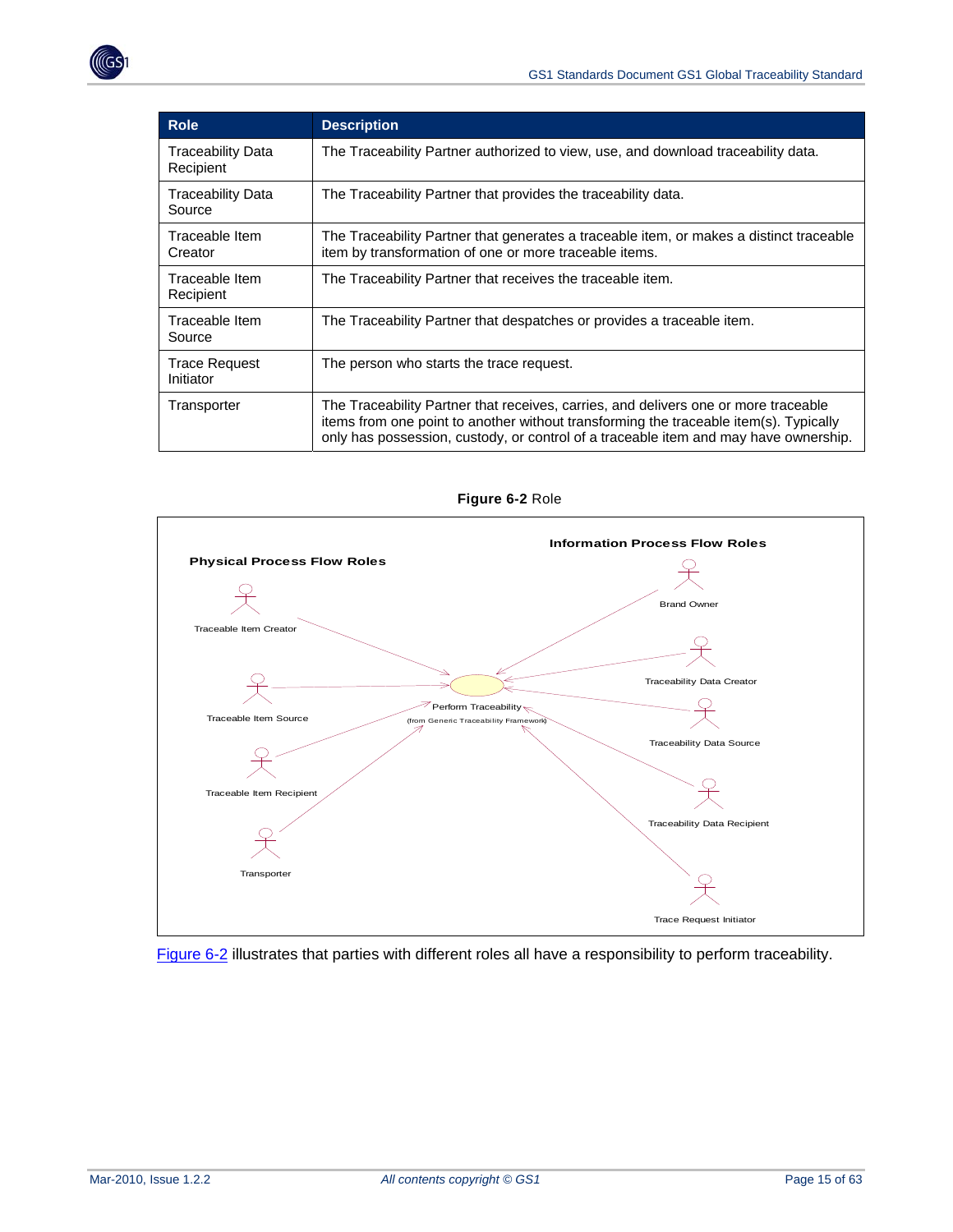<span id="page-15-0"></span>

**Figure 6-3** Example Manufacturer Party Relationship

Parties in the Supply Chain often play multiple roles in the traceability process; [Figure 6-3](#page-15-0) illustrates the Manufacturer playing multiple roles.

Supply chains are complex, there is not one simple schema describing who is involved in the Supply Chain from upstream to downstream for all industry sectors. Yet there are typical roles in all supply chains. Reference is made in this document to the five primary parties, though there may also be intermediary parties such as secondary processors.

By the time a traceable item is purchased, consumed or used, it may have gone through a number of events and transformations. Each event or transformation may have involved a number of different parties. Every party has a responsibility to manage traceability and can use the generic traceability framework to achieve this goal.

While maintaining traceability is generally the responsibility of the Traceable Item Source and Traceable Item Recipient (party with "possession, custody, or control" of the traceable item), in some instances other parties may also have responsibility. For example, an importer may never take ownership or possession of a shipment but may have a responsibility to regulatory authorities as the "person responsible" for the traceable item. Some parties that act as an agent for another party, and never take physical possession of the traceable item (such as an importer) may also be viewed by their Traceability Partners as having responsibility for traceability.

With regard to parties, we have on the one hand all Traceability Partners involved in the physical flow and / or information flow (e.g. processor, carrier, retailers), and on the other hand other parties that are not directly involved in the supply chain process (such as certification bodies, authorities). The function or internal process often determines the level of responsibility.

In the case of product recall, two levels of responsibility can be distinguished:

■ **Primary responsibility:** Typically importers, producers, processors, manufacturers, or distributors, retailers and providers who are responsible for the specification and content of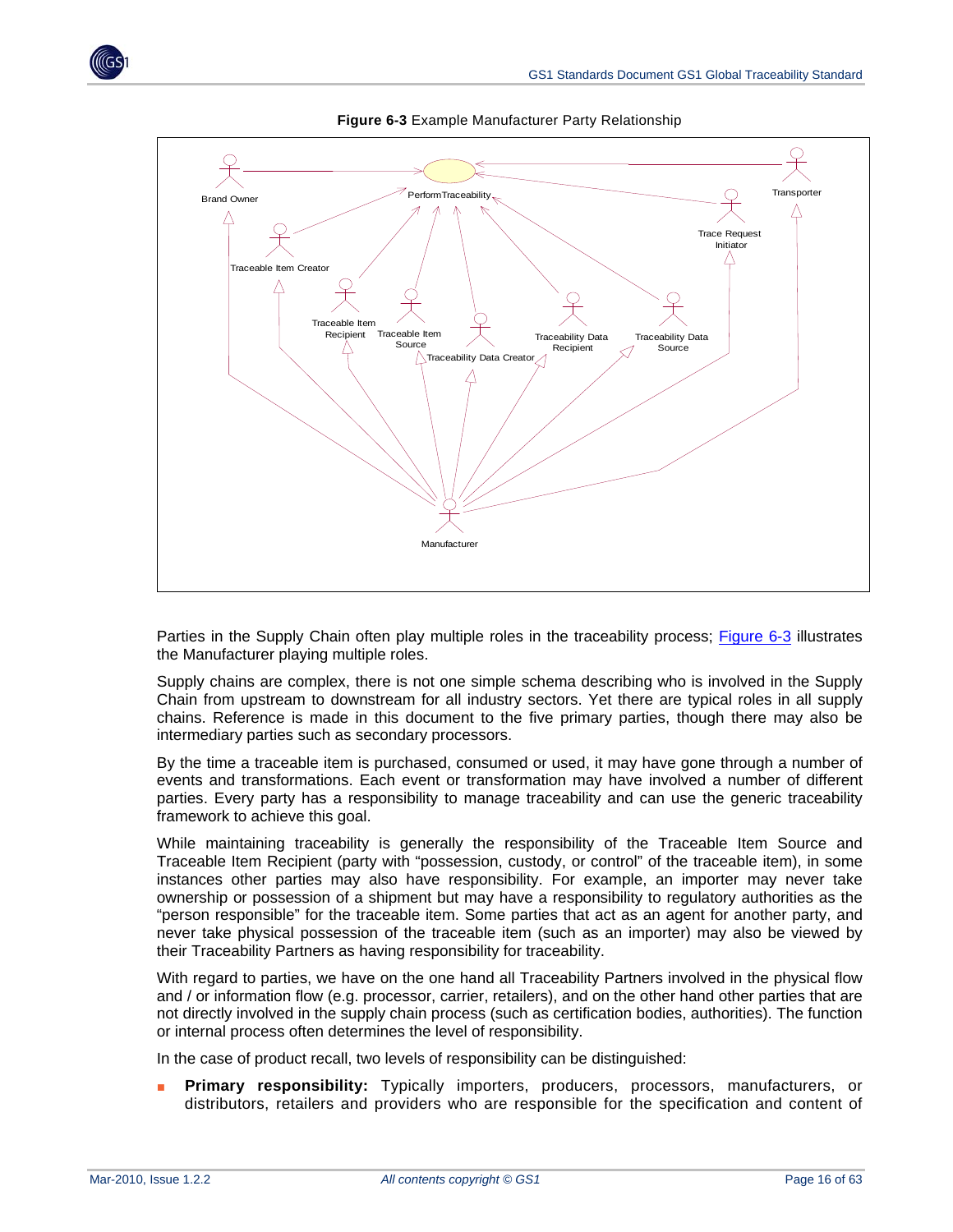<span id="page-16-0"></span>

products, withdrawal and / or recall and notification. They are each responsible within the limits of the activities under their control.

**Secondary responsibility:** Typically transporters, carriers, ship owners, storage companies, and logistics providers who work on behalf of the organisations with primary responsibility. However, those with secondary responsibility must create, capture, record and share data about their traceability activities.

### <span id="page-16-1"></span>**6.1.2. Business Scenario Overview**

Traceability management involves the association of a flow of information with the physical flow of traceable items. Each actor must perform different roles within the supply chain, but all actors must follow the basic agreed-to steps of the traceability process.



**Figure 6-4** Traceability across supply chain

In order to achieve traceability across the supply chain, all Traceability Partners must achieve internal and external traceability (BRU 10).

#### **6.1.2.1. Internal Traceability**

Internal traceability takes place when a Traceability Partner receives one or several instances of traceable items as inputs that are subjected to internal processes, before one or more instances of traceable items are output. The following are the relevant events in respect of collecting traceability data.



**Figure 6-5** Internal Traceability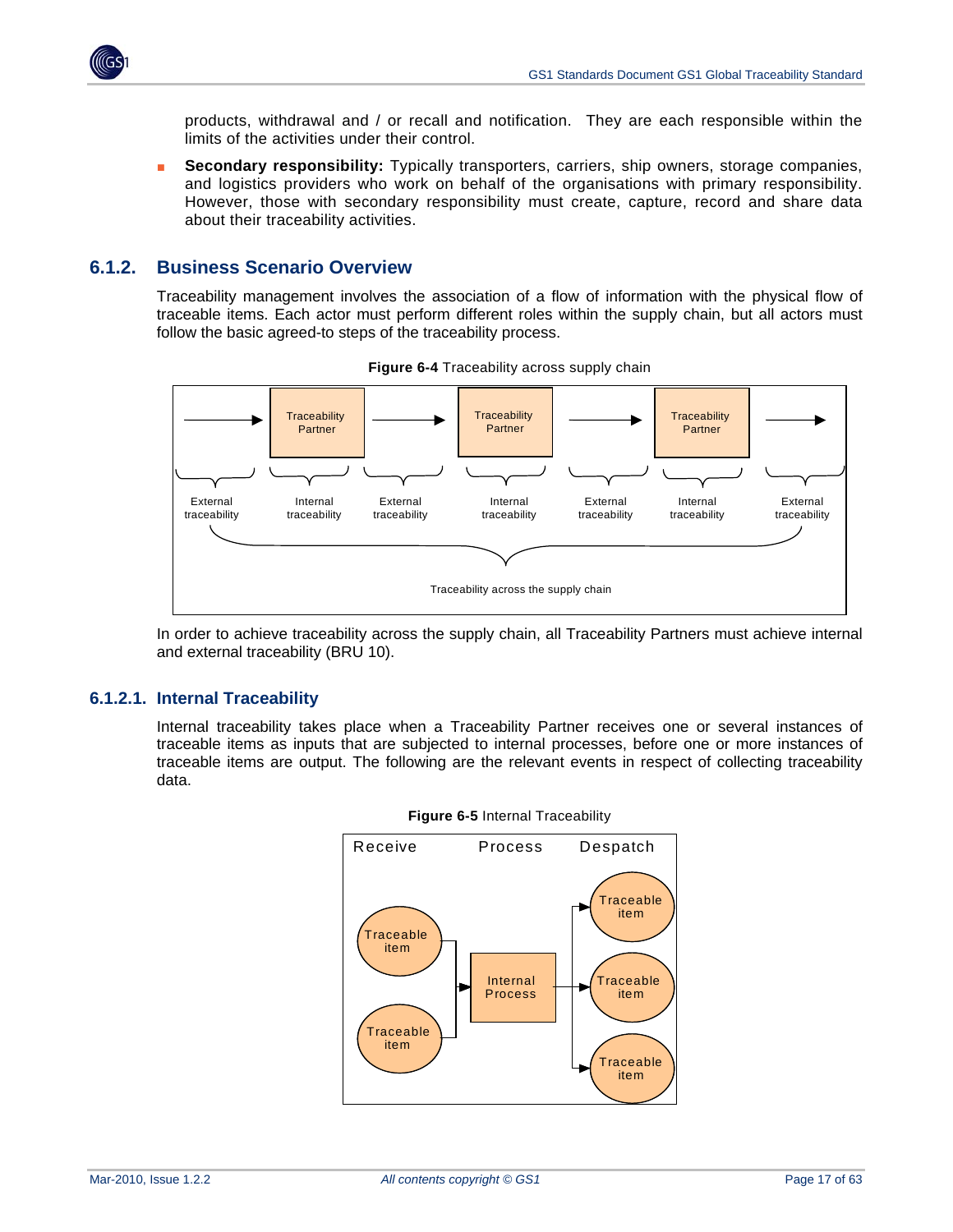

Every traceability partner involved in the physical flow of products receives, processes, and despatches instances of traceable items.

The following list shows the events when traceability data should be collected:

- **Receiving** is the result of a traceable item crossing the boundary from external to internal, transferring from one party to another party.
	- $\Box$  The traceable item received could be, for example, raw materials, packaging or finished products.
- **Internal process** is one or more sub-processes performed by the same party or without a significant involvement of other traceability partners. Each sub-process involves traceable item inputs and results in traceable item outputs. At a minimum, the internal process must consist of one of the five following sub-processes:
	- □ Movement
	- □ Transformation
	- □ Storage
	- □ Usage
	- □ Destruction

**Movement** is the physical relocation of a traceable item.

**Transformation** is the act of changing a traceable item, its identity and/or characteristics, e.g. as combining ingredients to make a finished product or the combination of different finished products to create a mixed pallet or reprocessing a non-sterile instrument to a sterile item. Transformation can be manufacture, production, grouping, splitting, mixing, aggregation, packing or re-packing traceable items. The act of transforming a traceable item requires specific responsibilities for the Traceable Item Creator, e.g. applying the identification to the newly created physical traceable item(s) and recording the relevant data to support the information requirements.

**Storage** is the act of holding a traceable item at a location within the Traceability Partner's organisation.

**Usage** is the act of using the traceable item and recording the traceable usage data, e.g. that a particular instrument was used on a particular patient in a hospital.

**Destruction** is the act of destroying a traceable item. For example, items returned to an organisation may be incinerated.

Depending on the internal process, the relationship between traceable Items received (inputs) and traceable items shipped (outputs) can be:

- Many to One (e.g. when raw materials and packaging are combined into a finished good)
- One to Many (e.g. when a batch of product stored in bulk is packed into cases)
- Many to Many (e.g. when items are repacked into new promotion formats)
- One to One (e.g. when a raw material is transformed from fresh to frozen)
- Many to None (e.g. when finished goods are destroyed)
- One to None (e.g. when a material is destroyed)
- None to One (e.g. when a batch of water is produced)
- None to Many (e.g. when batches of fish are caught)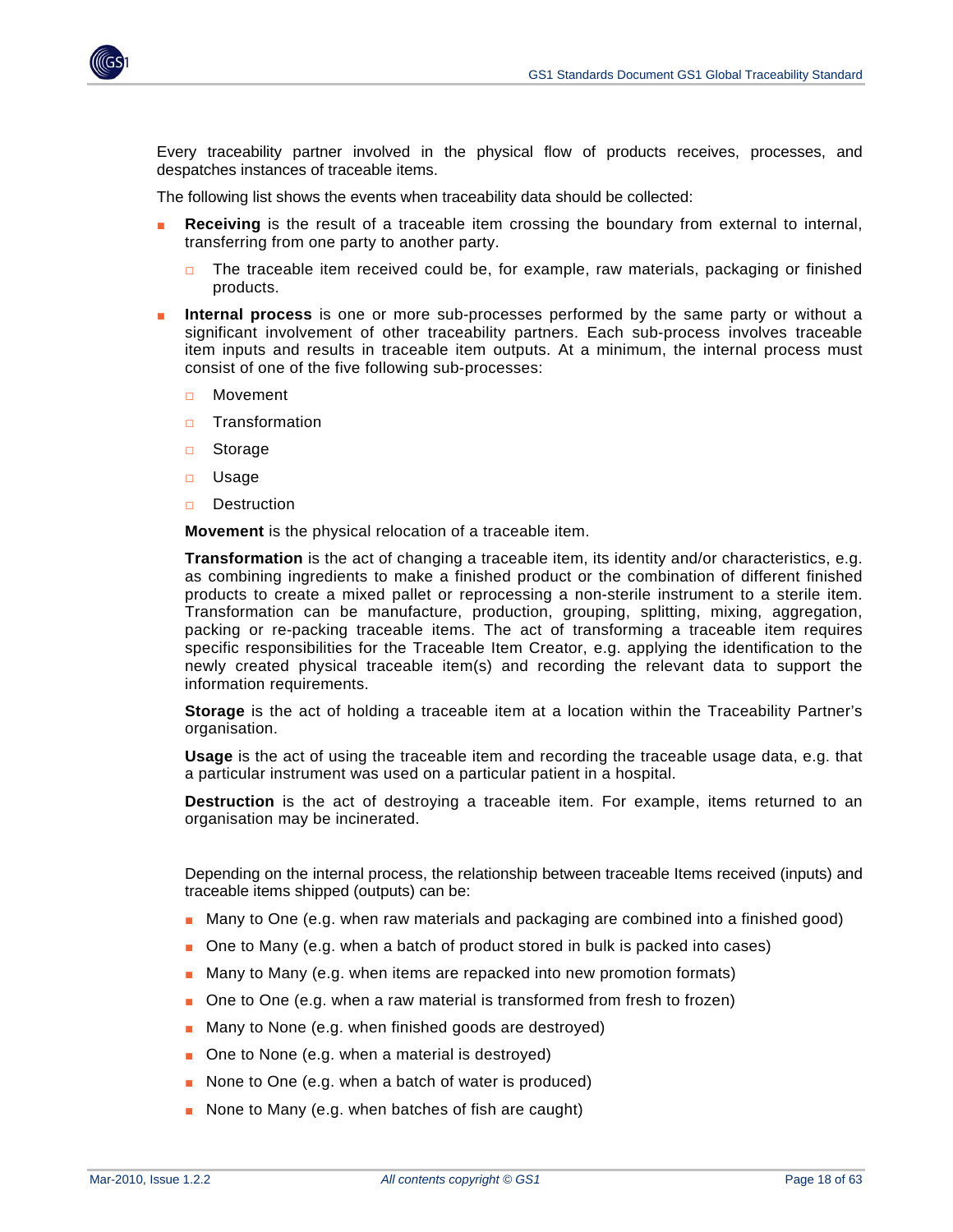

**Despatching** is the transfer from one actor to another actor in the supply chain.

An organisation that is not physically handling any products but that has a legal or contractual responsibility towards the products (e.g. Brand Owner or broker) may still be involved in traceability requirements for the information flow. As an example, the Brand Owner must be able to reply to a trace request concerning the traceable item details.

A **change of status** (e.g. quarantine or change of ownership) is also a possible event.

Every Traceability Partner has a responsibility to maintain agreed data that links input into a transformation process with the output, and that links the original and final location after movement (BRU 2, BR 14). For example, this link data could be held as quality records.

It's understood that each organisation may have its own internal process(es) to track product throughout its internal movement and / or transformation. Traceability records of movement and storage may help identify the impact of quality failure such as incorrect storage temperature or damage during transit. For those organisations that currently do not have any processes in place, or are looking to standardise their internal processes, this document recommends the use of GS1 global standards to capture the data that links inputs during a products internal life cycle.

#### **6.1.2.2. External Traceability**

External traceability takes place when instances of a traceable item are physically handed over from one Traceability Partner (Traceable Item Source) to another (Traceable Item Recipient).



**Figure 6-6** External Traceability

Each Traceability Partner should be able to trace back to the direct source and be able to track forward to the direct recipient of the traceable item (one step up, one step down principle (1.2)).

A shipment may contain several levels of traceable items (e.g., logistic units each containing part of a batch / lot of units) (BRU 2, BRU 6, BRU 8). This allows the organisation, for example, to track forward and trace back at both the logistic unit level and the production batch / lot level (e.g., a batch of units split in several logistic units for different customers).

Traceability does not imply each traceability partner must hold and publish all traceability information, but the Traceable Item Source and Traceable Item Recipient must communicate and record identification of at least one common level of traceable item within their respective systems (e.g. logistic unit) (BRU 16, BRU 21). This ensures efficient information flow of data when tracking forward or tracing back.

All traceable items must carry identification allocated to it and be labelled / marked / tagged at source (creation) (BR 6). This document recommends the use of a GTIN or SSCC.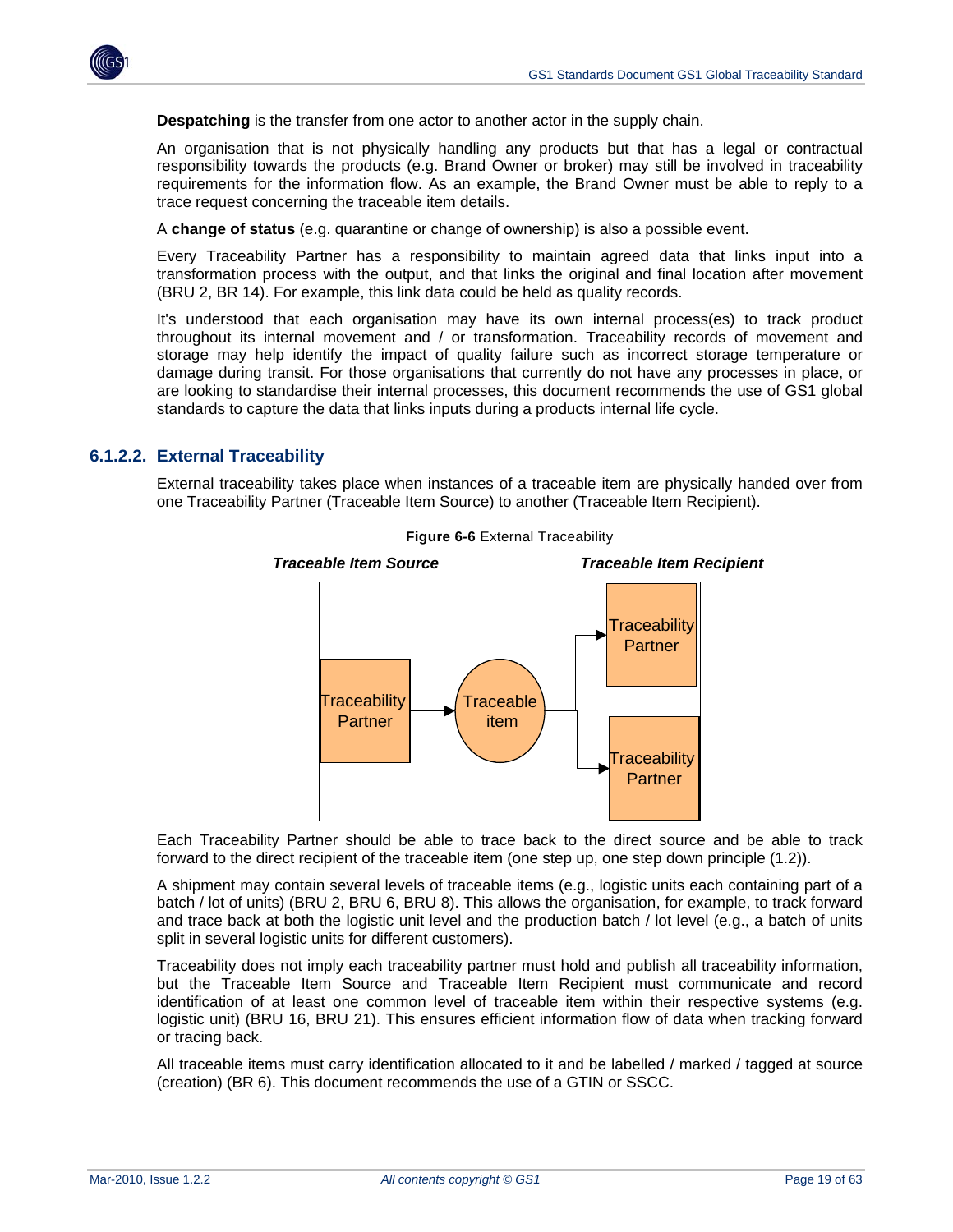

The Brand Owner must ensure the true uniqueness of the identification of the traceable item (BR 7). Where sub-contractors or licensees are involved, the way to proceed to ensure the uniqueness of identification is up to the Brand Owner and depends on contractual agreements.

The identification carrier (mark / tag / label / accompanying document sometimes called "passport" or "identity card" in some industry sectors) MUST remain on or attached to the traceable item until the end of life of the traceable item (BR 8).

#### **6.1.2.3. Information Flow Links**

In parallel to the physical flow, the Traceable Item Source must share information with the Traceable Item Recipient and the Traceable Item Recipient must collect this information (BRU 15, BRU 21, BRU 22, BRU 23). Traceability requirements in terms of information flow may be different for transporters and Traceable Item Creators.



**Figure 6-7** Traceable Item Creator and Transporter Information Flow

The "One up, one down" principle between traceability partners may mean several parallel flows of data: e.g. from supplier to customer, from supplier via a Third Party Logistics Provider, from a Third Party Logistics Provider on behalf of the supplier (who would not itself have all the data about transportation / storage but would set "service level agreements / contracts" to fulfil responsibility via a third party...)

In most trading relationships, the Buyer and the Seller are the Traceability Data Recipient and Traceability Data Source, even if they are not handling the traceable items.

There is a minimum amount of data that must be recorded internally by Traceability Partners. They must maintain the minimum data elements to ensure visibility and linkage to all applicable levels. Some of these data elements must be exchanged between Traceability Partners (BR 13).

Depending on the organisation's internal objective, the industry or the specific application of the traceability process, additional information may also need to be captured, recorded and shared. This document acts as the foundation for the business application in which additional information can be included.

#### **6.1.2.4. Traceability Data**

Traceability data includes information about (BRU 3):

- Who? Party [Identification + data elements]
- Where? Location  $[Identification + data elements]$
- When? Date / Time
- What? Traceable item [Identification + data elements]
- What happened? Process or event [Identification + data elements]

Traceability data can be planned, expected or actual. With respect to traceability, it is usually the actual date that is relevant.

Traceability data can be master or event data (BRU 09). In the traceability context, master data is relatively consistent over time and independent from day to day physical events (e.g., name of the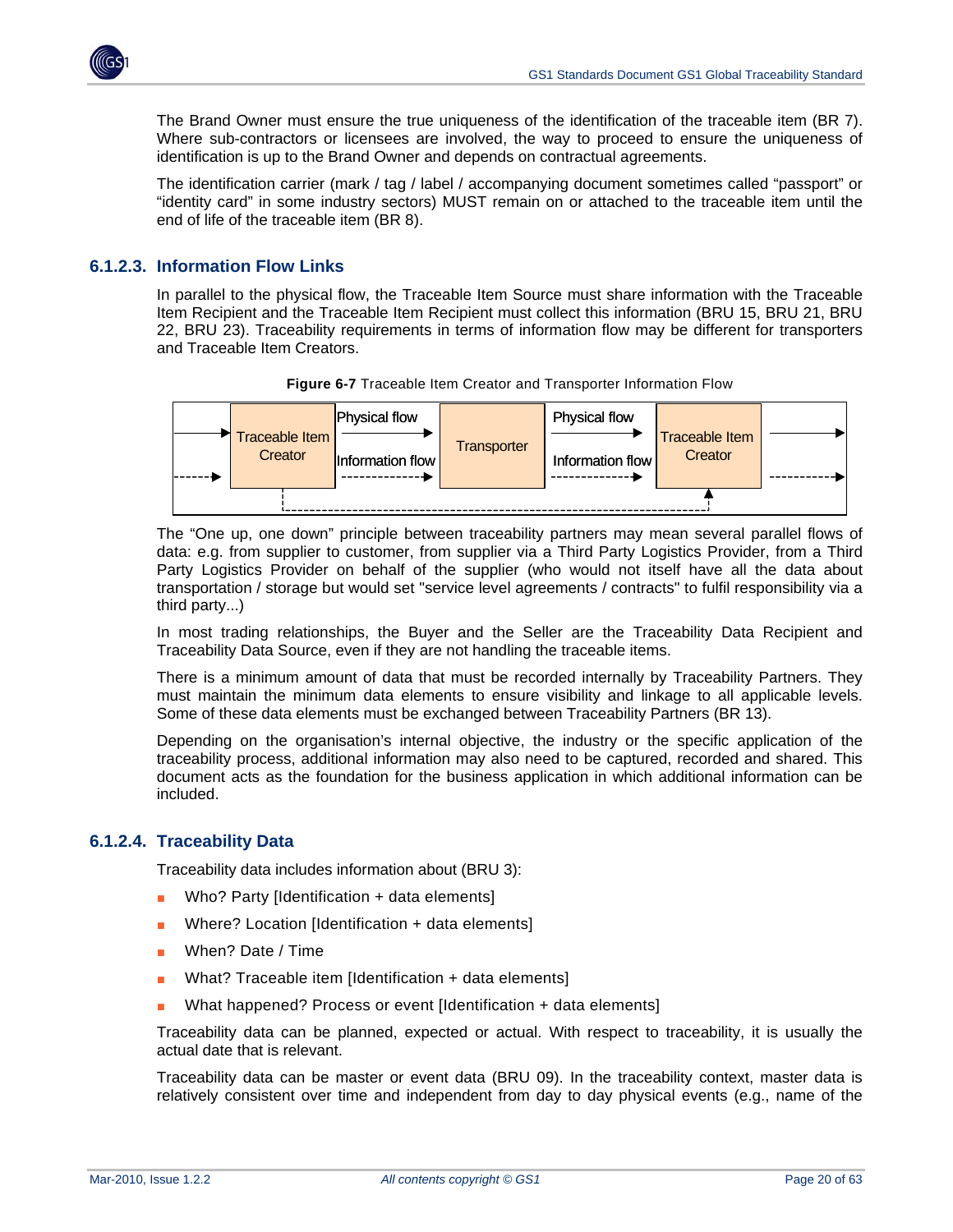

trade item, dimensions, country of origin of the raw material if part of the product specifications…). Event data is created during the physical flow of goods. It can only be collected when events occur (e.g., date of receipt, weight if variable…). The recommendation is to align master data, which is public (shared between traceability partners), before the physical flow begins (see section [6.1.3\)](#page-25-1).





Traceability does not imply Traceability Partners must hold and share **all** traceability information, but they must all have the ability to internally search and access relevant information, and share the agreed information required without infringing the intellectual property of each Traceability Partner (BRU 14, BRU29).

The type of the traceability data impacts the appropriate solution used to record the information and later on, to conduct a trace request:

- **1.** If the traceability data is private, it is likely to be in the traceability records of one of the previous or subsequent trading partners.
- **2.** If the traceability data is public, it may be in the traceability records of the traceable item holders (successive traceable item sources and recipients) or published to a shared database, e.g. EPCIS.
- **3.** If the traceability data is a key for the identification of the traceable item, it should be on the identification carrier (BR 6).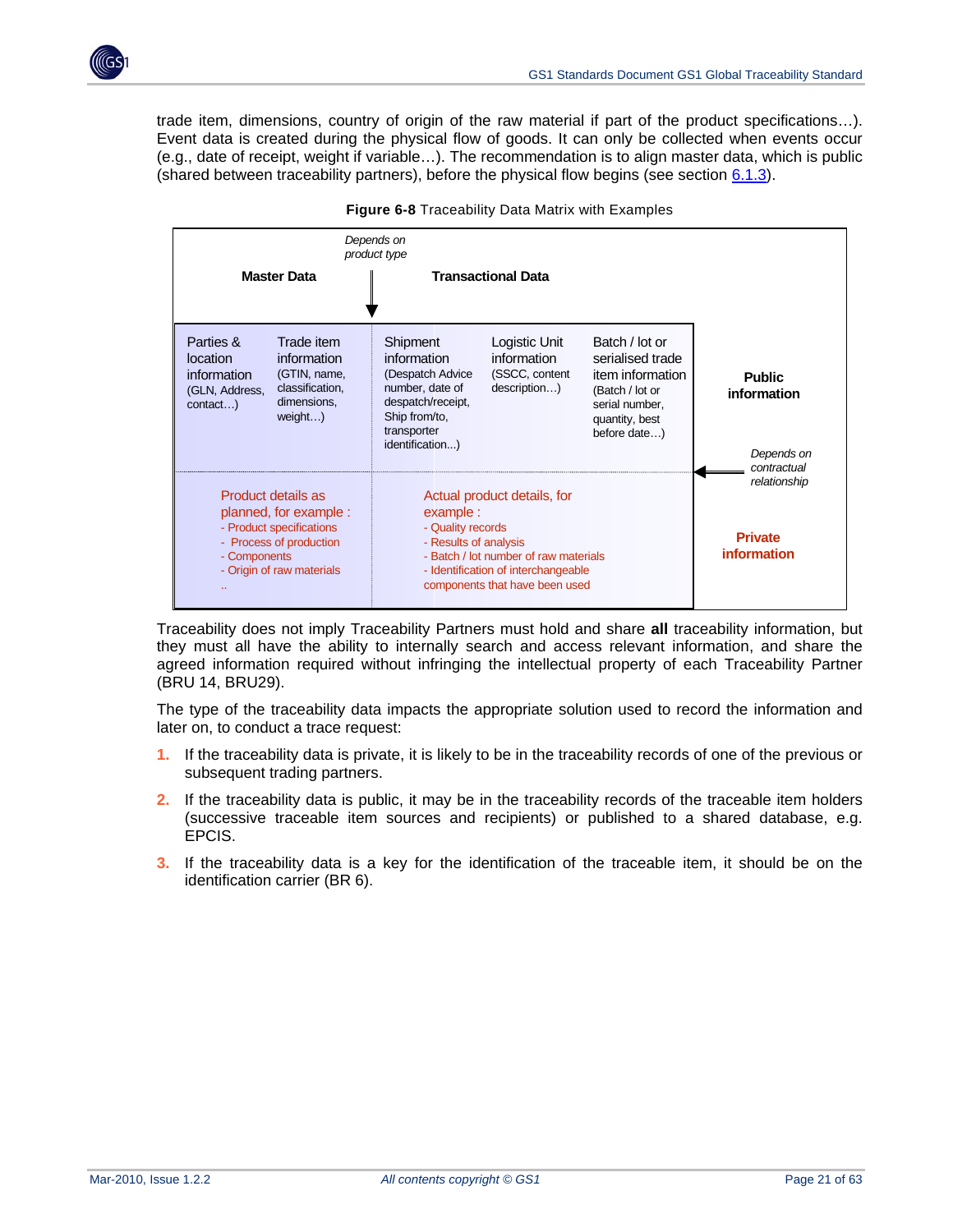



**Figure 6-9** Where is the Traceability Data?

#### **6.1.2.5. Trace Request**

A trace request is a formal inquiry about history, application or location of a traceable item. Any Traceability Partner can initiate a trace request (e.g., a customer, a producer).

A trace request starts when a Traceability Partner is looking for information about a traceable item and this information is not available internally (BR 17, BR 18). The trace may be initiated by a Traceability Partner as a result of a request from the authorities, an end user inquiry or an adverse healthcare event.



A Trace Request Initiator must contact the source of the traceable item and through a repetitive process via each link in the supply chain, the Traceable Item Creator, Brand Owner or Licensee will be contacted (BRU 17, BRU 24). The logic of the trace request is that it follows the same path as the information flow (Fig. 6.10). The Trace Request may jump a step to contact a Traceability Partner further up or down the chain in order to obtain the information more quickly.

The Traceability Data Source must reply as quickly as possible to the enquiry (BRU 25). The time period allowed may be defined in local regulations or commercial agreements.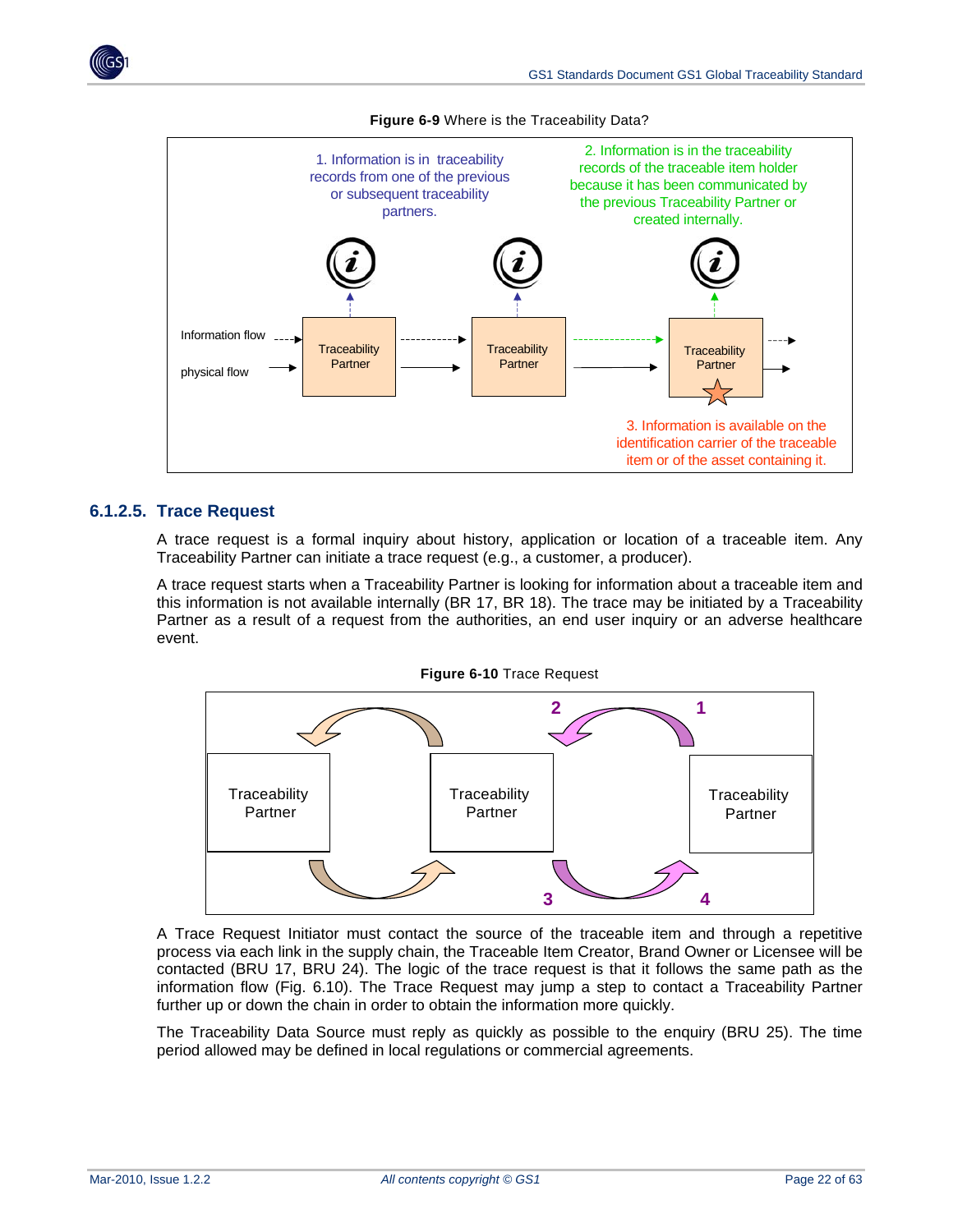

A trace request may trigger subsequent trace requests up or down several levels of the supply chain in order to fulfil the original request (BRU 26). This fulfils the requirement often included in regulations to the effect that traceability must work "one step up and one step down" the supply chain.

A reply may include all the data required, part of that data or may say that no information is available. There are many types of trace request; they depend on the specific business need and use of the information. For example:

- What are the ingredients of this traceable item? (e.g. inquiry about possible contaminant or allergen which is not mentioned on the label)
- Where are these traceable items located? (e.g. inquiry about the status of delivery or of product recall)
- Which traceable items have been created using this specific traceable item pallet of origin or batch of raw material? (e.g. to facilitate product withdrawal)

The relevant trace request scenario, data and messages can be precisely defined only in the context of a specific business need or application.

<span id="page-22-0"></span>

#### <span id="page-22-1"></span>**6.1.2.6. Traceable Item Hierarchy**

**Figure 6-11** Traceable Item Hierarchy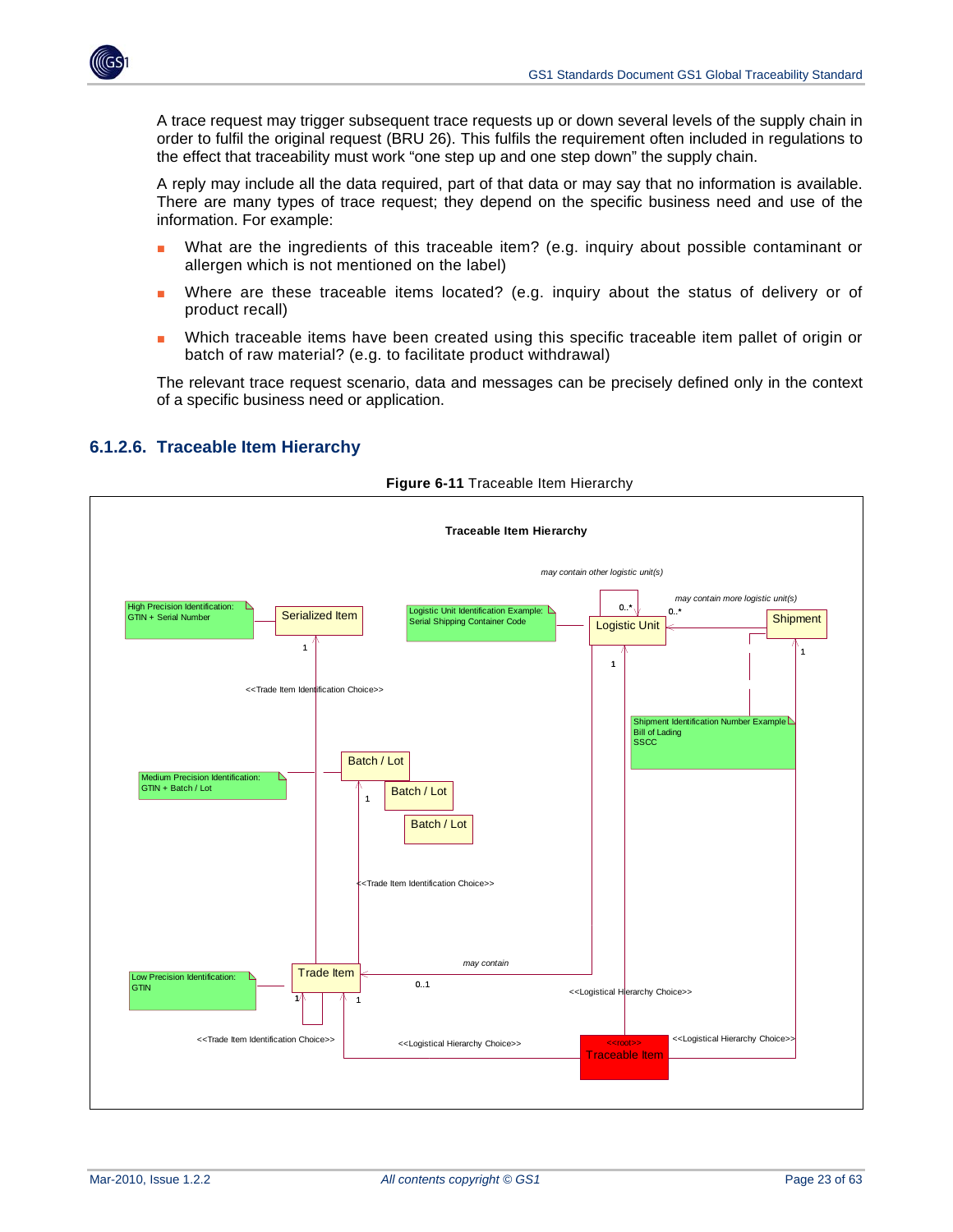

A traceable item is a physical object where there may be a need to retrieve information about its history, application, or location.

The level at which the traceable item is defined within a product packaging or logistical hierarchy is dependent on the industry and degree of control required.

A traceable item may be a

- Shipment
	- $\Box$  May contain one or more logistics unit(s)
- Logistics unit
	- □ May contain other logistics unit(s)
	- □ May contain one or more trade item(s)
	- $\Box$  May be a trade item
- Trade item
	- □ Trade item
	- □ Batch / Lot of trade items
	- □ Serialized trade item
- Any item that traceability partners agree is a traceable item

The level of traceable item is a combination of logistical hierarchy levels and the precision of the identification.

#### **Here are some logistical examples:**

| Shipment:                        | Truck Load, Vessel, 10 pallets of various items |
|----------------------------------|-------------------------------------------------|
| Logistics unit:                  | Pallet, Container                               |
| Trade item not crossing the POS: | Carton, Bag                                     |
| Trade item crossing the POS:     | Consumer Unit                                   |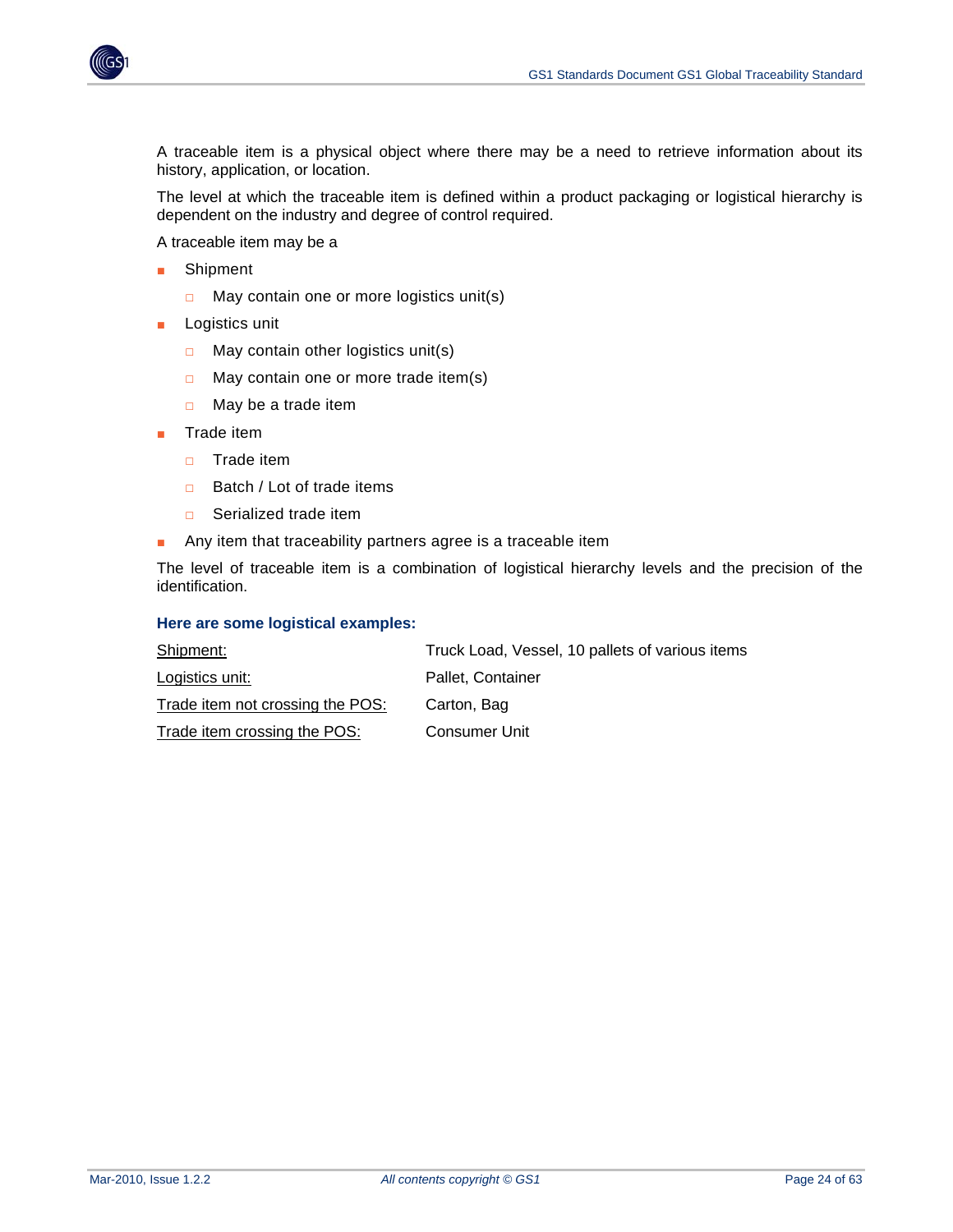<span id="page-24-0"></span>

| <b>Precision of</b><br>the identification |                                                          |                |                                              |                                               |  |  |  |
|-------------------------------------------|----------------------------------------------------------|----------------|----------------------------------------------|-----------------------------------------------|--|--|--|
| Unique<br>(serialized)                    | <b>Shipment</b><br><b>Identification</b><br>Number (SIN) | <b>SSCC</b>    | GTIN + Serial number<br><b>SGTIN</b>         | <b>GTIN + Serial Number</b><br><b>SGTIN</b>   |  |  |  |
| Specific<br>(batch)                       | Not applicable                                           | Not applicable | GTIN + Batch / Lot Number                    | GTIN + Batch / Lot Number                     |  |  |  |
| Generic                                   | Not applicable                                           | Not applicable | <b>GTIN</b>                                  | <b>GTIN</b>                                   |  |  |  |
|                                           | Shipment                                                 | Logistic Units | Trade Item not crossing<br>the point of sale | Trade Item crossing the<br>POS, Consumer unit |  |  |  |
|                                           | Level in the logistical hierarchy                        |                |                                              |                                               |  |  |  |

**Figure 6-12** Traceable Item Matrix

The GTIN is the basis for product identification. For the purpose of traceability, this may not be sufficient, requiring additional information to identify a product or grouping of products. This concept is indicated in the yellow shading in Figure 6-12.

Assumptions for the traceable item matrix / hierarchy:

- Traceable items may need to be physically marked with a Batch / Lot Number to comply with legal requirements, e.g. pharmaceutical products
- Where appropriate, a Best Before Date should be added, e.g. chilled and fresh food
- As the level of precision required is increased it may be appropriate to identify traceable items with a Serial Number, e.g. a car, a washing machine, a personal computer, a surgical instrument
- A Serial Number may be appropriate for items not crossing the point of sale that need to be traced at this level, e.g. a tray of fruit or vegetables, a carton of meat or a medical infusion pump.

When the logistic unit is a trade item (e.g. a pallet), it is also identified with a GTIN and cumulates the corresponding identification standards from both columns "Logistic Unit" and "Trade Item not crossing the point of sale".

A traceable item may be related to another traceable item, for example:

- Is contained in
- Contains (reverse process is possible, e.g., a carton contains 50 T-shirts)
- Is similar to
- Is composed of (reverse process is not possible, e.g., a cake is composed of sugar, eggs...)
- Manufactured just before
- Manufactured just after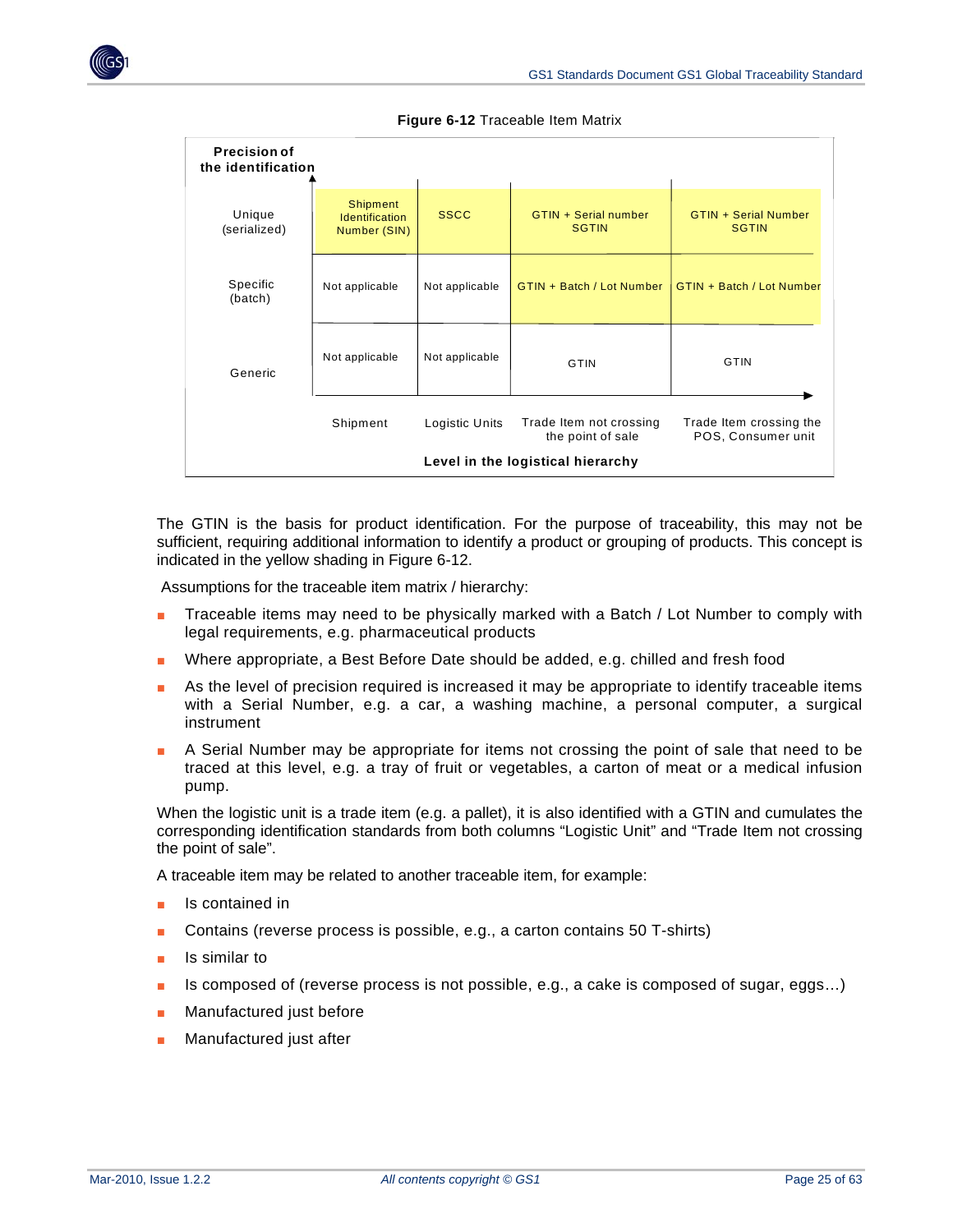<span id="page-25-0"></span>



**Figure 6-13** Traceable Item Relationship Examples

A traceable item could exist in multiple locations at the same time. For example; the traceable item is identified at the trade item and batch level and is stored by or has been sold to many trading partners.

#### <span id="page-25-1"></span>**6.1.3. Current Business Scenario ("as is")**

The performance goal of the traceability process is for Traceability Partners to be able to retrieve information about the history, application or location of a traceable item from any point in the supply chain.

It is composed of:

#### **A. Plan and Organize (pre-requisite)**

**Output:** All Traceability Partners have determined how to assign, collect, share, and keep agreed traceability data. The Traceability Partners have determined how to manage links between inputs, internal processes, and outputs.

#### **B. Align Master Data**

**Output:** All Traceability Partners have aligned their master data.

#### **C. Record Traceability Data**

**Output:** Traceability Partners can identify traceable items and collect and record relevant and agreed traceability data about them as they move across the supply chain.

#### **D. Request Trace**

**Output:** The traceability data is available and Traceability Partners can provide agreed, readable, comprehensive, accurate and timely information to an authorized party upon request about a traceable item.

The trace request involves communication of data that has been collected and recorded. A trace request may be initiated weeks, months or years after a traceable item has been processed, consumed or used. The types of trace request that traceability partners wish to conduct determines the traceability data that traceability partners must communicate. For example, quality records are not necessary to locate logistics units but may be relevant if the objective is to clarify the origin of a product safety problem.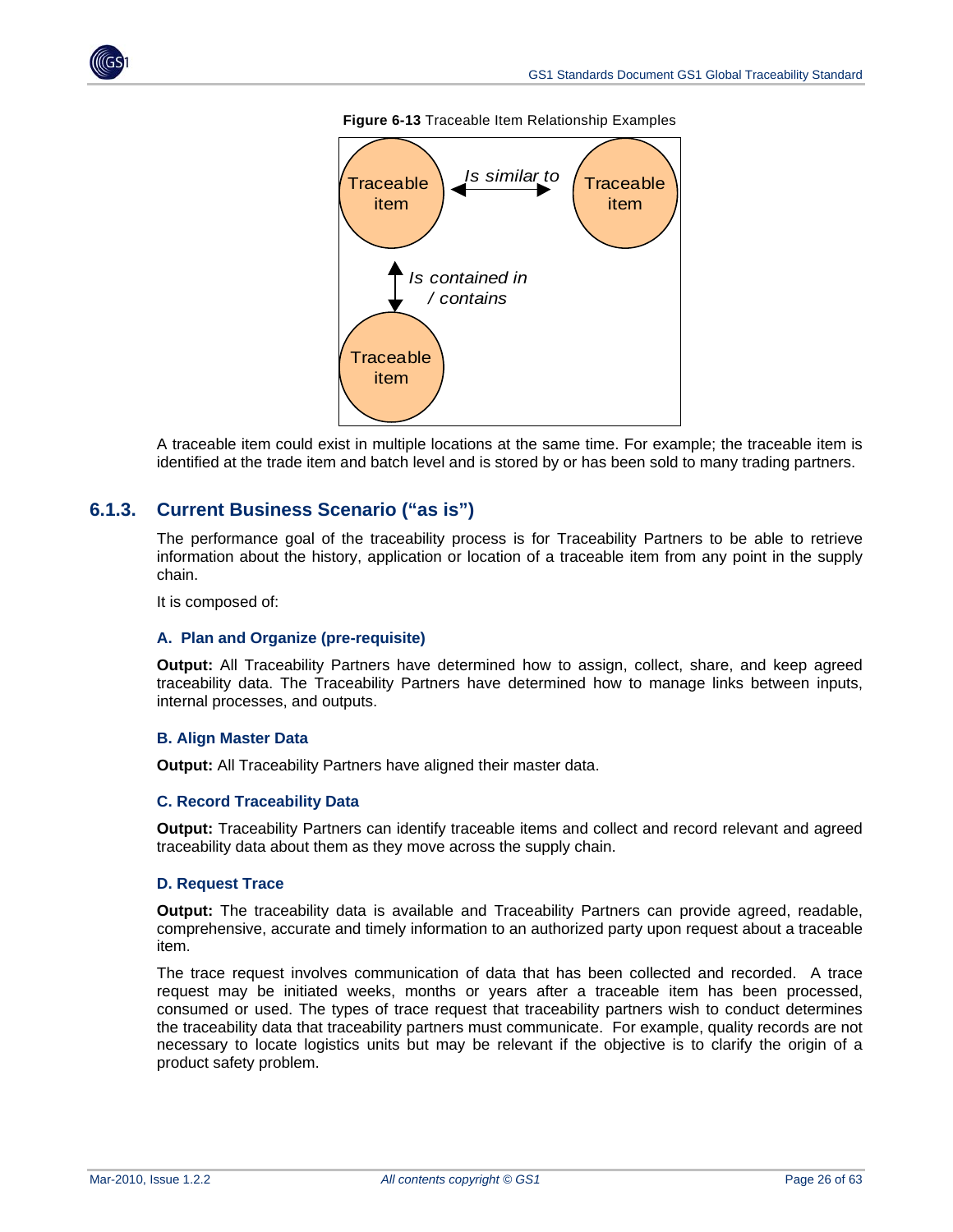



#### **E. Use information**

The use of the information that results from a trace request may be, for example, to resolve a quality issue or to inform traceability partners.

Example: In the case of product withdrawal or recall, a traceability partner sends a trace request upstream in order to identify the cause of the problem and to find out which traceable items may have the same problem. Then there is a downstream trace request in order to locate the products and a notification to trading partners who have received them.

The traceability system is defined as the tools and organisation necessary to implement the traceability process in a given environment, party or group of parties.

Current business scenario depicted in [Figure 6-14](#page-27-0) below.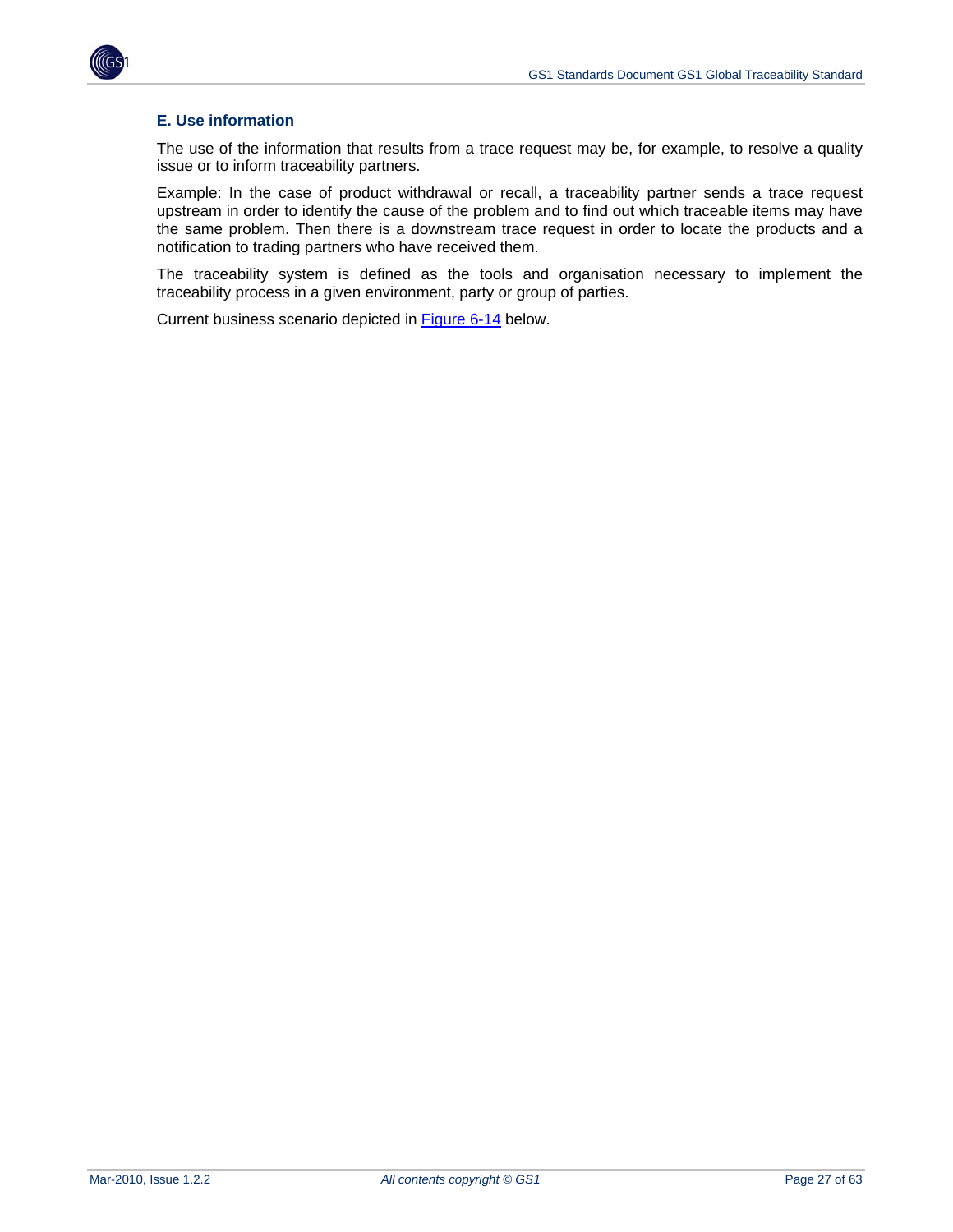

**Figure 6-14 – Use Case Actor Matrix** 

|                                                               |                                                                                | Plan and Organize                                                                             | <b>Align Master Data</b>                                                    |                                                                    |                                                     |                                             |                            | <b>Record Traceability Data</b>                                      |                                                                                                                                                                                |                                                                                                                                                                                           |                                                                                                                                            |                                                                           |                                          |                                   | Use<br><b>Request Trace</b>                              |                             |                                            | Information           |
|---------------------------------------------------------------|--------------------------------------------------------------------------------|-----------------------------------------------------------------------------------------------|-----------------------------------------------------------------------------|--------------------------------------------------------------------|-----------------------------------------------------|---------------------------------------------|----------------------------|----------------------------------------------------------------------|--------------------------------------------------------------------------------------------------------------------------------------------------------------------------------|-------------------------------------------------------------------------------------------------------------------------------------------------------------------------------------------|--------------------------------------------------------------------------------------------------------------------------------------------|---------------------------------------------------------------------------|------------------------------------------|-----------------------------------|----------------------------------------------------------|-----------------------------|--------------------------------------------|-----------------------|
| Use Case                                                      | share,<br>Determine how to<br>and keep traceability data<br>assign,<br>collect | and outputs<br>between inputs,<br>Ņ<br>Determine<br>how to manage links<br>internal processes | بە<br>Assign identification<br>$\overline{\circ}$<br>$\frac{1}{2}$<br>party | locations<br>$\rightarrow$<br>Assign identification to<br>physical | dipropriate<br>Assign identification to<br>asset as | ၜ<br>Assign identification to<br>trade item | N,<br>Exchange Master Data | 8. Assign Identification to the<br>traceable item when it is created | transformation takes place<br>accompanying<br>traceable<br>identification carrier on the<br>9. Apply the identification to the<br><b>item</b><br>or in<br>document when a<br>g | traceable item or the<br>receiving the traceable item<br>carrier when despatching and<br>containingit from the<br>10 Coptrine the identification of the<br><b>identification</b><br>asset | and external sources by any<br><b>method</b><br>traceability information from interna<br>$\frac{1}{2}$<br>Collect all other data including | 12. Share relevant traceability data<br>(send information by any method). | $\frac{1}{3}$<br>Store traceability data | 14.<br>Initiate the trace request | $\overrightarrow{G}$<br>Receive<br>급<br>Trace<br>Request | $\vec{e}$<br>Send a Reponse | $\overrightarrow{L}$<br>Receive a Response | ్లే<br>Take<br>action |
| <b>Physical Process Flow</b><br><b>Roles</b>                  |                                                                                |                                                                                               |                                                                             |                                                                    |                                                     |                                             |                            |                                                                      |                                                                                                                                                                                |                                                                                                                                                                                           |                                                                                                                                            |                                                                           |                                          |                                   |                                                          |                             |                                            |                       |
| Traceable Item Creator                                        | X                                                                              | X                                                                                             | X                                                                           | Χ                                                                  | X                                                   |                                             | X                          | P                                                                    | P                                                                                                                                                                              | Χ                                                                                                                                                                                         | Χ                                                                                                                                          | X                                                                         | Х                                        | Χ                                 | Χ                                                        | Χ                           | Χ                                          | Χ                     |
| Traceable Item Source                                         | Х                                                                              | Χ                                                                                             | Χ                                                                           | P                                                                  | Χ                                                   |                                             | Х                          |                                                                      |                                                                                                                                                                                | P                                                                                                                                                                                         | Х                                                                                                                                          | Χ                                                                         | Х                                        | χ                                 | Χ                                                        | Х                           | Х                                          | Х                     |
| Traceable Item Recipient                                      | Χ                                                                              | Χ                                                                                             | Χ                                                                           | P                                                                  | Χ                                                   |                                             | Χ                          |                                                                      |                                                                                                                                                                                | P                                                                                                                                                                                         | Χ                                                                                                                                          |                                                                           | X                                        | Χ                                 | Χ                                                        | Χ                           | Χ                                          | Χ                     |
| Transporter                                                   | Χ                                                                              | Χ                                                                                             | Χ                                                                           | Χ                                                                  | Χ                                                   |                                             | Χ                          |                                                                      |                                                                                                                                                                                | Χ                                                                                                                                                                                         | Χ                                                                                                                                          | X                                                                         | Χ                                        | Χ                                 | Χ                                                        | Χ                           | X                                          | Χ                     |
| <b>Information Process Flow</b><br>Roles                      |                                                                                |                                                                                               |                                                                             |                                                                    |                                                     |                                             |                            |                                                                      |                                                                                                                                                                                |                                                                                                                                                                                           |                                                                                                                                            |                                                                           |                                          |                                   |                                                          |                             |                                            |                       |
| <b>Brand Owner</b>                                            | χ                                                                              | χ                                                                                             | Х                                                                           | Χ                                                                  | X                                                   | P                                           | Χ                          | Χ                                                                    |                                                                                                                                                                                |                                                                                                                                                                                           |                                                                                                                                            |                                                                           | Χ                                        | χ                                 | Χ                                                        | Χ                           | χ                                          | X                     |
| <b>Traceability Data Creator</b>                              | Χ                                                                              | Х                                                                                             | X                                                                           | Χ                                                                  | X                                                   |                                             | Χ                          | X                                                                    |                                                                                                                                                                                |                                                                                                                                                                                           | X                                                                                                                                          | Χ                                                                         | Χ                                        | Х                                 | Χ                                                        | Х                           | X                                          | X                     |
| <b>Traceability Data Source</b>                               | Χ                                                                              | Χ                                                                                             | Χ                                                                           | Χ                                                                  | Χ                                                   |                                             | Χ                          |                                                                      |                                                                                                                                                                                | X                                                                                                                                                                                         | Χ                                                                                                                                          | P                                                                         | Χ                                        | χ                                 | Χ                                                        | Χ                           | Χ                                          | X                     |
| <b>Traceability Data Recipient</b>                            | Х                                                                              | Х                                                                                             | Х                                                                           | χ                                                                  | Х                                                   |                                             | χ                          |                                                                      |                                                                                                                                                                                | χ                                                                                                                                                                                         | P                                                                                                                                          |                                                                           | χ                                        | Χ                                 | χ                                                        | χ                           | χ                                          | Х                     |
| <b>Trace Request Initiator</b>                                |                                                                                |                                                                                               |                                                                             |                                                                    |                                                     |                                             |                            |                                                                      |                                                                                                                                                                                |                                                                                                                                                                                           |                                                                                                                                            |                                                                           |                                          | P                                 |                                                          |                             | P                                          | Χ                     |
| P: is the primary role responsible for the specific use case. |                                                                                |                                                                                               |                                                                             |                                                                    |                                                     |                                             |                            |                                                                      |                                                                                                                                                                                |                                                                                                                                                                                           |                                                                                                                                            |                                                                           |                                          |                                   |                                                          |                             |                                            |                       |

<span id="page-27-0"></span>X: designates a role involved in the specific use case.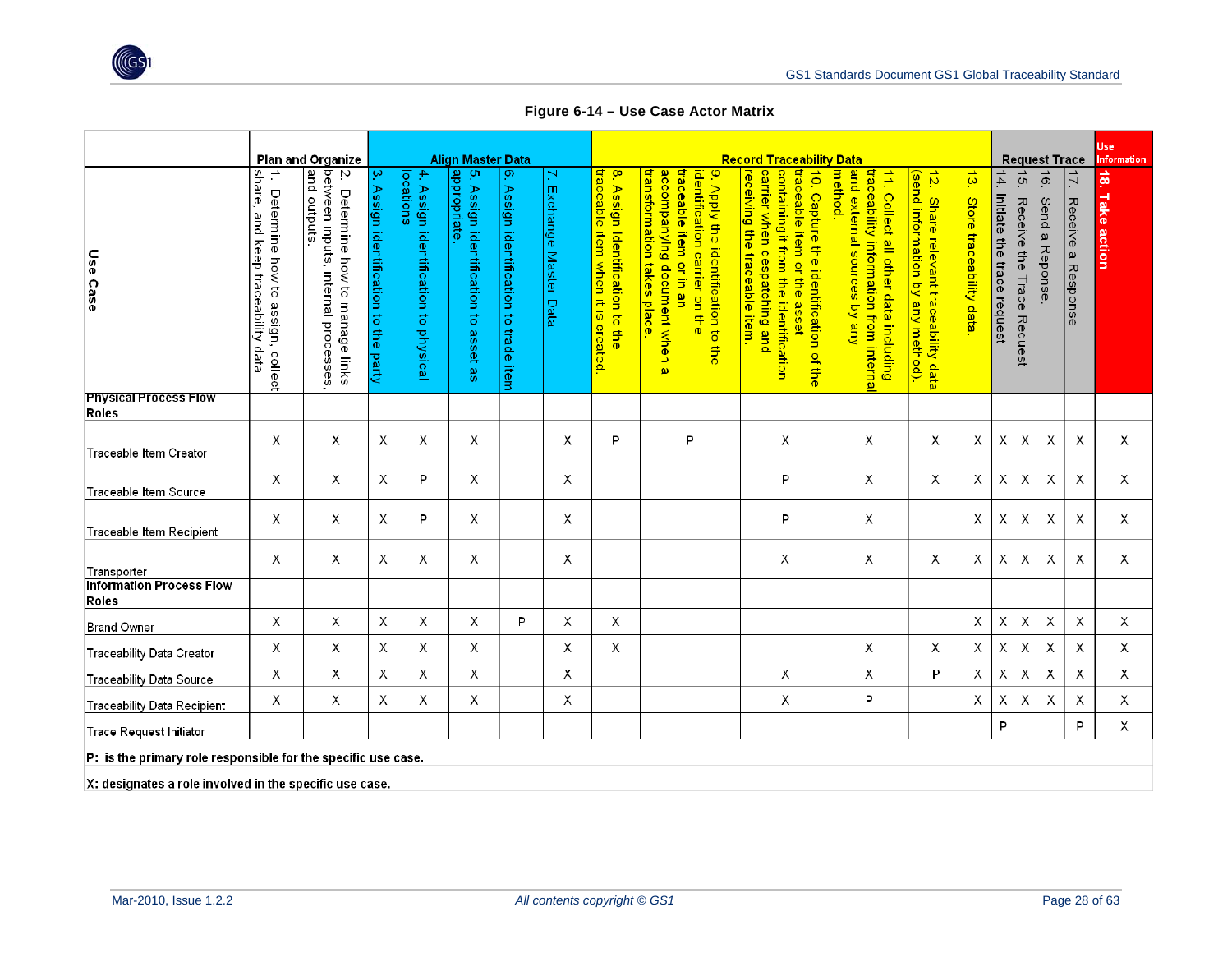

<span id="page-28-0"></span>

## <span id="page-28-1"></span>**7. Business Requirements and Rules Analysis**

## <span id="page-28-2"></span>**7.1. Business Requirements**

A business requirement is a statement of need concerning the business area or business process under study. It is something that the system must do or a quality that the system must have. A requirement exists either because the type of product demands certain functions or qualities, or the client wants the requirement to be part of the delivered product.

To keep consistent with the three major activities the following abbreviations are used in the number column for the Business Requirements.

- AMD→Align Master Data
- $RTD \rightarrow$  Record Traceability Data
- $RT \rightarrow$  Request Trace

#### **Key Words**

- **MUST = Mandatory -** This word, or the terms "REQUIRED" or "SHALL" means that the definition is an absolute requirement of the specification.
- **MAY= Optional** This word, or the adjective "OPTIONAL", means that an item is truly optional.

The Corresponding Use Case(s) should be referenced [Figure 6-14](#page-27-0)

| <b>Number</b> | <b>Business Requirement</b>                                                                                                                                                                                                                                                                                                                               | <b>Rationale</b>                                                                                                                                                                         | <b>Corresponding Standard(s)</b>                                                 |
|---------------|-----------------------------------------------------------------------------------------------------------------------------------------------------------------------------------------------------------------------------------------------------------------------------------------------------------------------------------------------------------|------------------------------------------------------------------------------------------------------------------------------------------------------------------------------------------|----------------------------------------------------------------------------------|
| BR 1<br>(AMD) | Any internal or external location<br>which needs to be traced MUST<br>be globally and uniquely<br>identified.<br>This may be at a high level<br>(warehouse location) but could<br>be at the detail level (precise bin<br>location) within a warehouse.<br>It is the choice of the Traceability<br>Partner which location level they<br>uniquely identify. | For unique identification of<br>location.<br>Corresponding Use Case(s):<br>3,4                                                                                                           | [Ref 1] GS1 General Specifications<br><b>GLN</b>                                 |
| BR 2<br>(RTD) | Trading Partners MUST be<br>globally and uniquely identified.<br>It is the choice of the Traceability<br>Partner which actor level they<br>uniquely identify, e.g. the Legal<br>Entity.                                                                                                                                                                   | Identifying the actor to<br>whom a trace request must<br>be directed, will expedite the<br>collection of the traceability<br>information.<br>Corresponding Use Case(s):<br>7, 11, 12, 14 | [Ref 1] GS1 General Specifications<br><b>GLN</b><br>Party role list for messages |

**Table 7-1** Business Requirements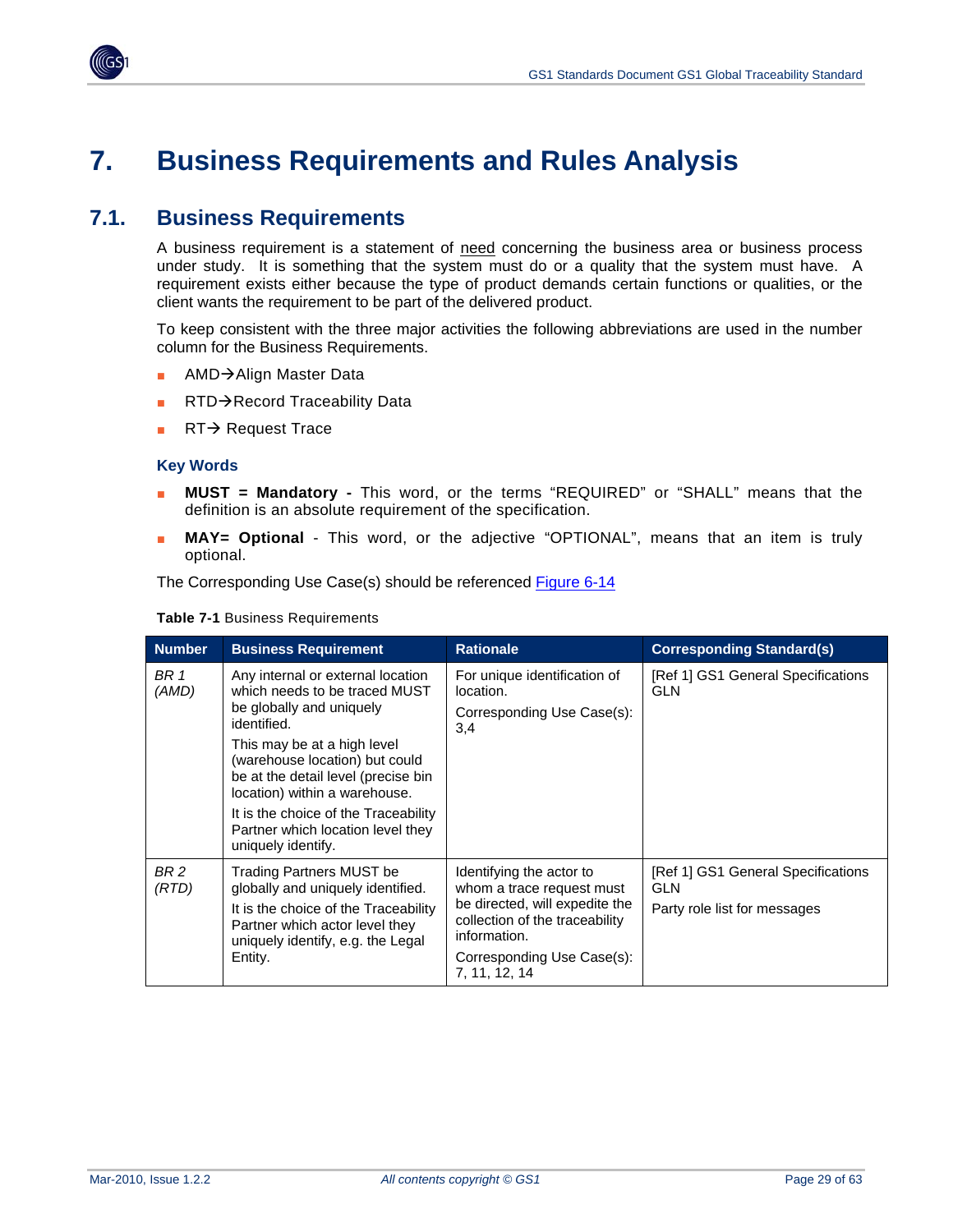

| <b>Number</b>            | <b>Business Requirement</b>                                                                                                                                                                                                                                                                                                                                                                                                                                                                                                                                                                                                                                                                      | <b>Rationale</b>                                                                | <b>Corresponding Standard(s)</b>                                                                                                                                                                                                                                                                                                           |
|--------------------------|--------------------------------------------------------------------------------------------------------------------------------------------------------------------------------------------------------------------------------------------------------------------------------------------------------------------------------------------------------------------------------------------------------------------------------------------------------------------------------------------------------------------------------------------------------------------------------------------------------------------------------------------------------------------------------------------------|---------------------------------------------------------------------------------|--------------------------------------------------------------------------------------------------------------------------------------------------------------------------------------------------------------------------------------------------------------------------------------------------------------------------------------------|
| BR <sub>3</sub><br>(AMD) | Any traceable item, which needs<br>to be tracked forward or traced<br>back between traceability<br>partners, MUST be globally and<br>uniquely identified.<br>This applies to any level of the<br>Product Hierarchy for example,<br>Consumer Unit or a traceable<br>Item not crossing the point of<br>sale                                                                                                                                                                                                                                                                                                                                                                                        | For unique identification of a<br>traceable item<br>Corresponding Use Case: 6   | [Ref 1] GS1 General Specifications<br><b>GTIN</b>                                                                                                                                                                                                                                                                                          |
| BR <sub>4</sub><br>(AMD) | Any asset, which needs to be<br>tracked forward or traced back,<br>MUST be globally and uniquely<br>identified.                                                                                                                                                                                                                                                                                                                                                                                                                                                                                                                                                                                  | For unique identification of<br>the asset<br>Corresponding Use Case: 5          | [Ref 1] GS1 General Specifications,<br><b>GRAI (Global Returnable Asset</b><br>Identifier) and GIAI (Global<br>Individual Asset Identifier)                                                                                                                                                                                                |
| BR <sub>5</sub><br>(RTD) | The identification of the<br>traceable item MUST be<br>assigned, at the latest, when<br>physically created.<br>When the traceable item is a<br>trade item, the trade item<br>identification MUST at a<br>minimum be identified with a<br>GTIN. For the purpose of<br>traceability, this may not be<br>sufficient, requiring additional<br>information to uniquely identify a<br>product or grouping of products<br>such as a Batch / Lot Number or<br>where appropriate, a serial<br>number.<br>When the traceable item is a<br>logistic unit, it MUST be uniquely<br>identified.<br>It is the choice of the Traceability<br>Partner which identification level<br>to use for the traceable item | For unique identification of<br>the traceable item<br>Corresponding Use Case: 8 | [Ref 1] GS1 General Specifications<br><b>GTIN</b><br>GTIN + Batch / Lot Number<br>GTIN + Serial Number/ SGTIN<br>Logistic Unit - SSCC<br><b>Best Practice</b><br>At minimum this information must be<br>displayed in human readable form.<br>For example printed on the<br>product/label or accompanying<br>document or electronic record. |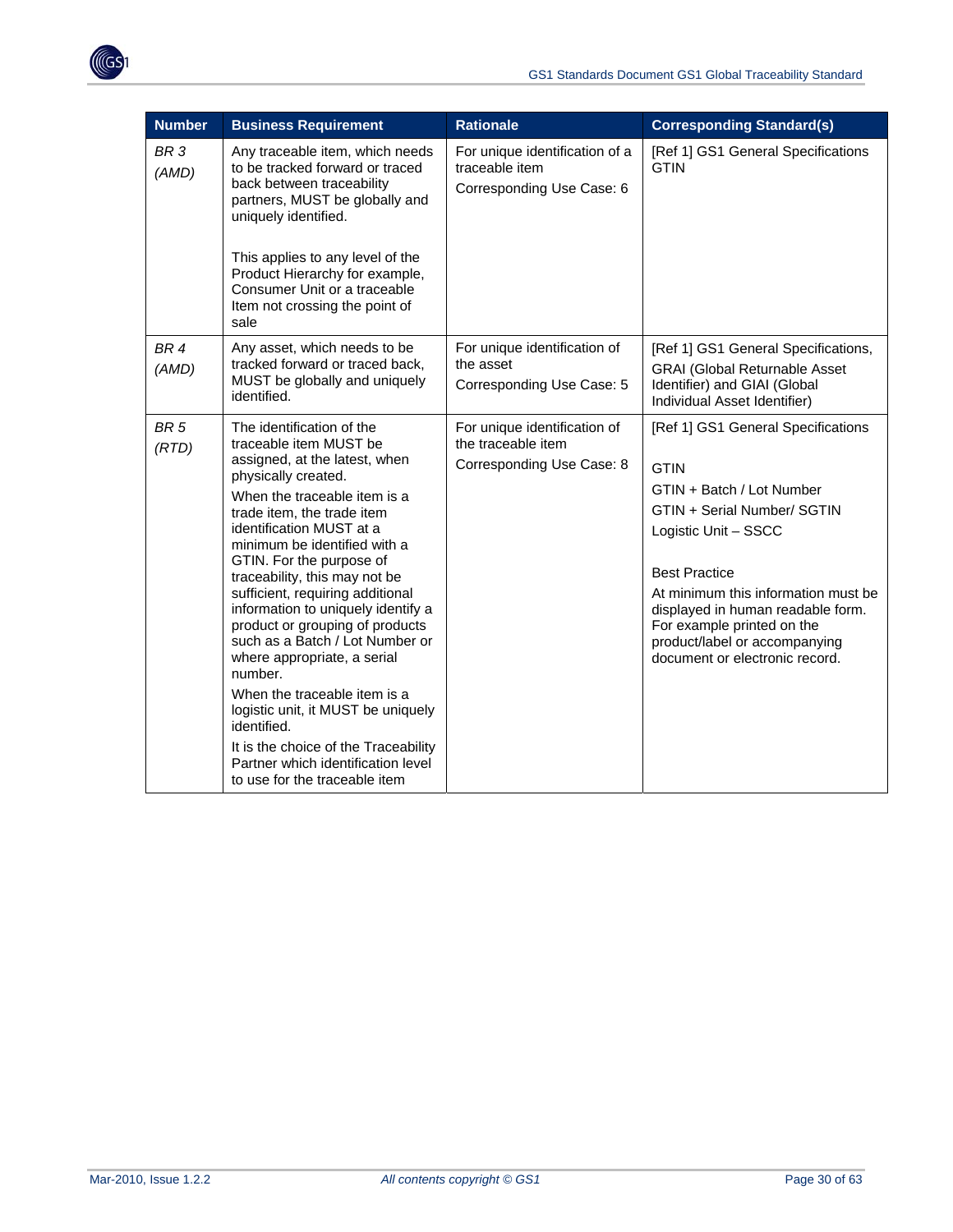

| <b>Number</b>            | <b>Business Requirement</b>                                                                                                                                                                                             | <b>Rationale</b>                                                                                                                                                          | <b>Corresponding Standard(s)</b>                                                                                                                                                                                                                                                                                                                                                                                                                                                                     |
|--------------------------|-------------------------------------------------------------------------------------------------------------------------------------------------------------------------------------------------------------------------|---------------------------------------------------------------------------------------------------------------------------------------------------------------------------|------------------------------------------------------------------------------------------------------------------------------------------------------------------------------------------------------------------------------------------------------------------------------------------------------------------------------------------------------------------------------------------------------------------------------------------------------------------------------------------------------|
| BR <sub>6</sub><br>(RTD) | All instances of a traceable item<br>must carry a globally unique<br>identification directly on the<br>traceable item or, if not possible,<br>at least on the asset containing it<br>or in an accompanying<br>document. | To carry the globally unique<br>identification.<br>Corresponding Use Case: 9                                                                                              | [Ref 1] GS1 General Specifications<br>If the traceable item is<br>Trade Item: GTIN<br>Batch / Lot of trade item: GTIN +<br>Batch / Lot Number<br>Serialized Trade Item: GTIN + Serial<br>Number, SGTIN<br>Logistic Unit: SSCC<br>Shipment: Shipment Identification<br>Number<br><b>Best Practice:</b><br>The traceable item identification<br>should be at least one of the<br>following:<br>electronically held<br>electronically transmitted<br>Machine readable on the<br>identification carrier. |
| BR <sub>7</sub><br>(RTD) | The Brand Owner MUST ensure<br>the unique identification of the<br>traceable item.                                                                                                                                      | The Brand Owner is the<br>party responsible for<br>allocating GS1 System<br>numbering and bar code<br>symbols or EPC tag to a<br>given item.<br>Corresponding Use Case: 8 | [Ref 1] GS1 General Specifications                                                                                                                                                                                                                                                                                                                                                                                                                                                                   |
| BR <sub>8</sub><br>(RTD) | The identification carrier MUST<br>remain on or attached to the<br>traceable item until the end of life<br>of the traceable item.                                                                                       | For unique identification of<br>the traceable item<br>throughout its life cycle.<br>Corresponding Use Case(s):<br>9,10                                                    | [Ref 1] GS1 General Specifications<br>Allocation Rules and Labelling                                                                                                                                                                                                                                                                                                                                                                                                                                 |
| BR <sub>9</sub><br>(RTD) | The identification carrier MUST<br>remain on or attached to the<br>traceable item when it is packed<br>in an upper level of packaging.                                                                                  | For unique identification of<br>the traceable item<br>throughout the packaging<br>hierarchy.<br>Corresponding Use<br>Case(s): 9,10                                        | [Ref 1] GS1 General Specifications<br>Allocation Rules and Labelling                                                                                                                                                                                                                                                                                                                                                                                                                                 |
| <b>BR 10</b>             | The identification carrier MUST<br>carry some information to link<br>with at least one Traceability<br>Data Source (e.g. Brand Owner,<br>importer,).                                                                    | This allows a traceability<br>partner to identify a data<br>source so that a trace<br>request can be directed to it.<br><b>Corresponding Use Case:</b><br>14              | GS1 Logistics Label                                                                                                                                                                                                                                                                                                                                                                                                                                                                                  |
| <b>BR</b> 11<br>(RTD)    | All Traceable Item Sources and<br><b>Traceable Item Recipients</b><br>MUST collect the identification of<br>the traceable item or asset<br>containing it from the<br>identification carrier.                            | To follow the path of a<br>traceable item<br>Corresponding Use Case:<br>10                                                                                                |                                                                                                                                                                                                                                                                                                                                                                                                                                                                                                      |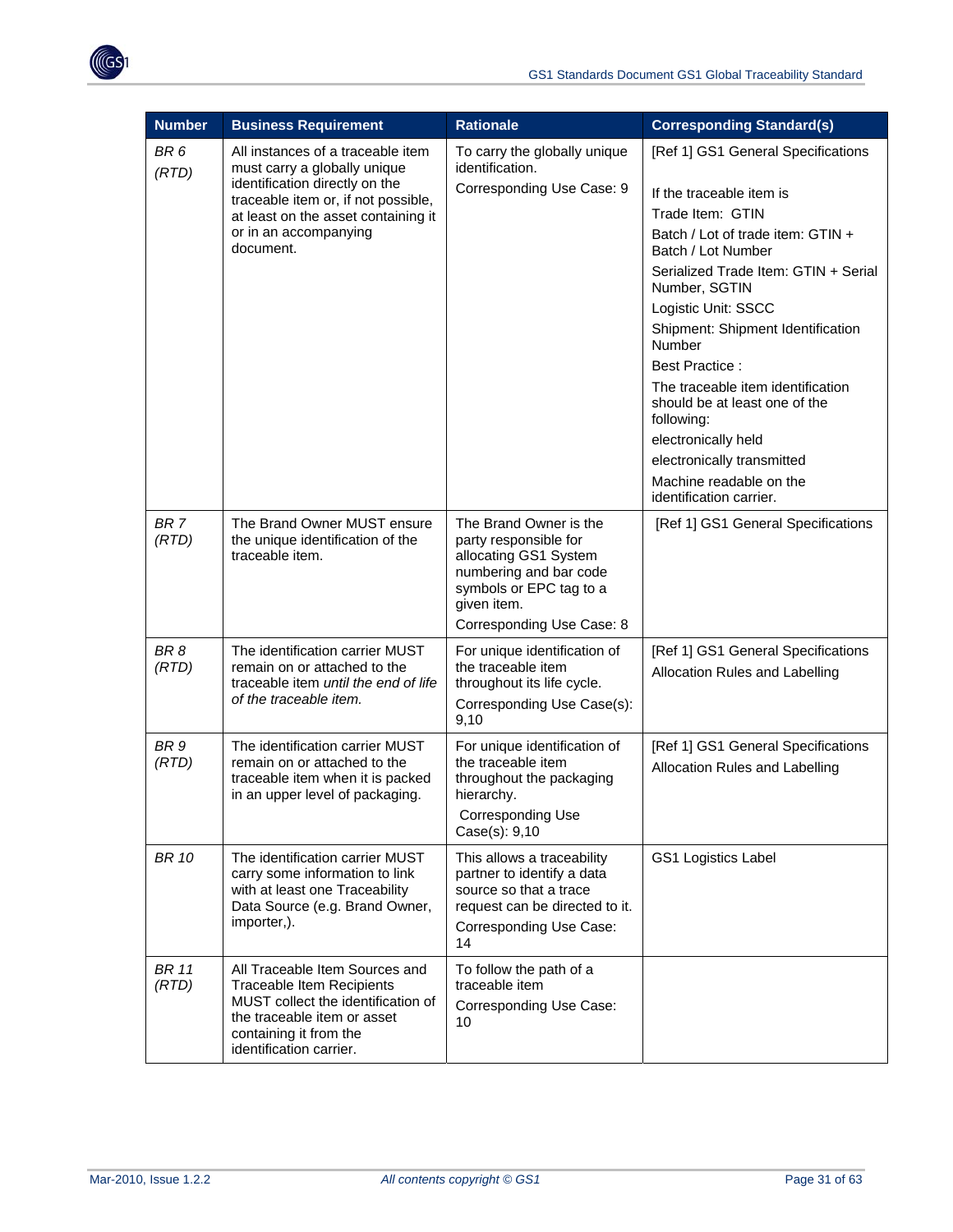

| <b>Number</b>  | <b>Business Requirement</b>                                                                                                                                                                       | <b>Rationale</b>                                                                                                                                                                                                                                           | <b>Corresponding Standard(s)</b>                                                                                                                                                                                                                                                                                                                                                                                                                                                                                                                                                                                                                                                                                                                                                                                                                                                                                                                                                                                                                                                                                                                                                                                                                                                 |
|----------------|---------------------------------------------------------------------------------------------------------------------------------------------------------------------------------------------------|------------------------------------------------------------------------------------------------------------------------------------------------------------------------------------------------------------------------------------------------------------|----------------------------------------------------------------------------------------------------------------------------------------------------------------------------------------------------------------------------------------------------------------------------------------------------------------------------------------------------------------------------------------------------------------------------------------------------------------------------------------------------------------------------------------------------------------------------------------------------------------------------------------------------------------------------------------------------------------------------------------------------------------------------------------------------------------------------------------------------------------------------------------------------------------------------------------------------------------------------------------------------------------------------------------------------------------------------------------------------------------------------------------------------------------------------------------------------------------------------------------------------------------------------------|
| BR 12<br>(RTD) | <b>Traceability Partners MUST</b><br>agree on at least one common<br>level of traceable item and for<br>this common level agree on the<br>set of consistent traceability data<br>to be exchanged. | The traceability Partners will<br>exchange traceable items<br>with each other and ensure<br>that these goods are<br>uniquely identified to<br>manage links between<br>inputs, internal processes,<br>and outputs.<br>Corresponding Use Case(s):<br>8 to 13 | With Bar-Codes:<br>If the traceable item is a trade item<br>crossing the point of sale (consumer<br>unit): EAN/UPC, GS1 DataBar*<br>If the traceable item is a trade item<br>not crossing the point of sale<br>(grouping of trade items): GS1-128,<br>ITF-14, GS1 DataMatrix, GS1<br>DataBar*, EAN/UPC (excluding<br>EAN-8), according to the application<br>guidelines described in the GS1<br>General Specifications.<br>If the traceable item is a Batch / Lot<br>of trade items not crossing the point<br>of sale: GS1-128, ITF-14, GS1<br>DataBar*, EAN/UPC (excluding<br>EAN-8)<br>If the traceable item is a serialized<br>trade item not crossing the point of<br>sale: GS1-128, ITF-14, GS1<br>DataBar*, EAN/UPC (excluding<br>EAN-8)<br>If the traceable item is a logistic unit:<br>GS1-128, GS1 DataBar*<br>If the traceable item is a shipment:<br>GS1-128.<br>[Ref 1] General Specifications<br>section 4<br>With RFID*:<br>900 MHz class 0 Radio Frequency<br>(RF) Identification Tag<br>860 - 930 MHz Class 1 Radio<br>Frequency (RF) Identification Tag<br>Radio frequency & Logical<br>Communication Interface<br>Specification<br>Class - 1 Generation 2 UHF<br>EPC Global Air Interface Protocol<br><b>EPC Tag Data Standard</b><br>* The technical and data |
|                |                                                                                                                                                                                                   |                                                                                                                                                                                                                                                            |                                                                                                                                                                                                                                                                                                                                                                                                                                                                                                                                                                                                                                                                                                                                                                                                                                                                                                                                                                                                                                                                                                                                                                                                                                                                                  |
|                |                                                                                                                                                                                                   |                                                                                                                                                                                                                                                            | specifications related to GS1<br>DataBar and EPC are approved by<br>GS1. GS1 DataBar is approved for<br>restricted global application. Both<br>GS1 DataBar and EPC are being<br>considered for application standards<br>but are currently not solutions for an<br>open use.                                                                                                                                                                                                                                                                                                                                                                                                                                                                                                                                                                                                                                                                                                                                                                                                                                                                                                                                                                                                      |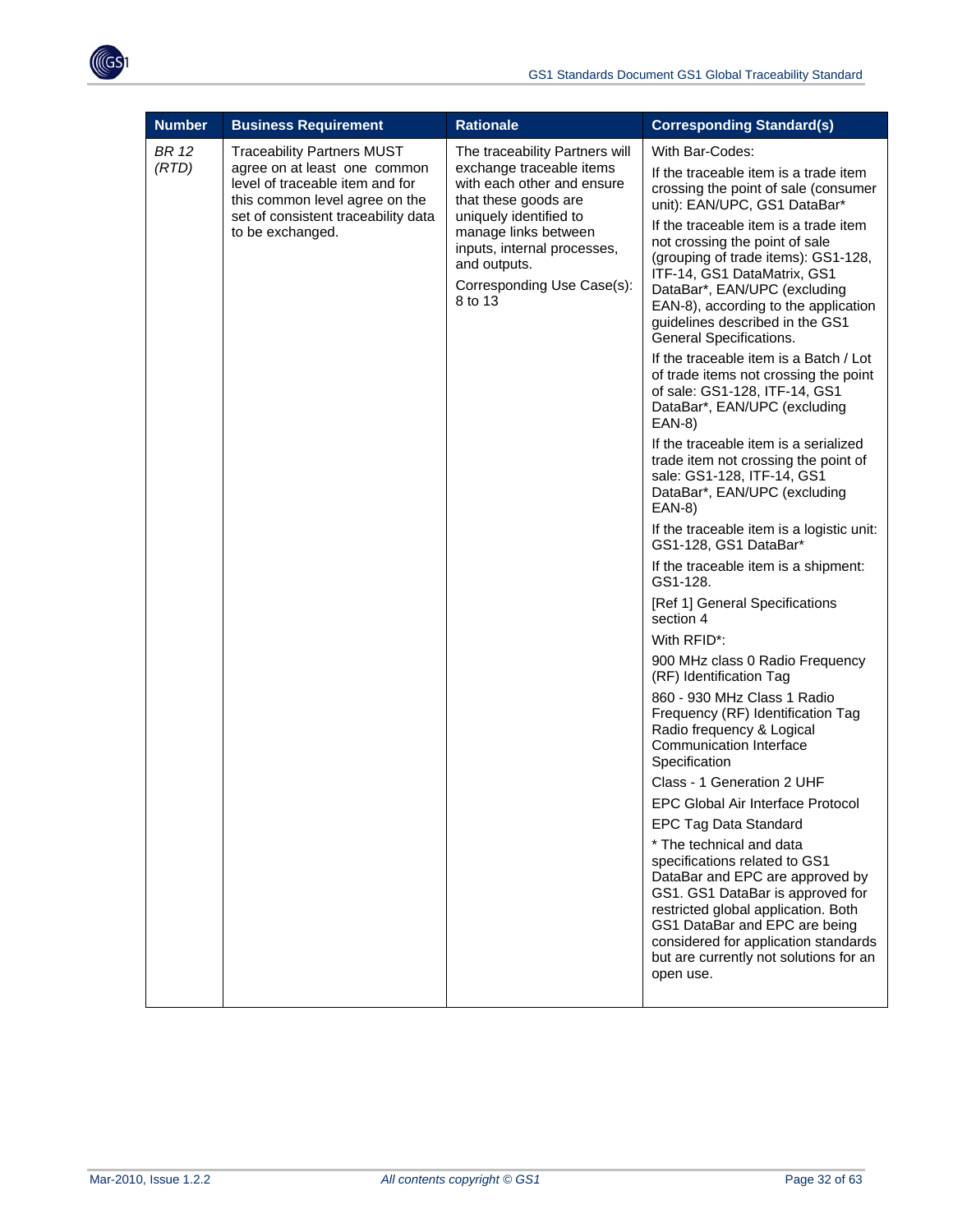

| <b>Number</b>  | <b>Business Requirement</b>                                                                                                                                                                                                                                                                                                                                                                                                                                                                                                                                                                                                                                                | <b>Rationale</b>                                                                                                                                                                                                                                                                                                                                                                                           | <b>Corresponding Standard(s)</b>                                                                                                                                                                                                                                                                                                                                                                                                                                                                                                                                                                                                                                                                                                                                                                                                                                                                                                                                                                                                                                                                                                                                                                                  |
|----------------|----------------------------------------------------------------------------------------------------------------------------------------------------------------------------------------------------------------------------------------------------------------------------------------------------------------------------------------------------------------------------------------------------------------------------------------------------------------------------------------------------------------------------------------------------------------------------------------------------------------------------------------------------------------------------|------------------------------------------------------------------------------------------------------------------------------------------------------------------------------------------------------------------------------------------------------------------------------------------------------------------------------------------------------------------------------------------------------------|-------------------------------------------------------------------------------------------------------------------------------------------------------------------------------------------------------------------------------------------------------------------------------------------------------------------------------------------------------------------------------------------------------------------------------------------------------------------------------------------------------------------------------------------------------------------------------------------------------------------------------------------------------------------------------------------------------------------------------------------------------------------------------------------------------------------------------------------------------------------------------------------------------------------------------------------------------------------------------------------------------------------------------------------------------------------------------------------------------------------------------------------------------------------------------------------------------------------|
| BR 13<br>(RTD) | All Traceable Item Source(s) and<br>Traceable Item Recipient(s)<br>MUST record and MAY share<br>the following data elements<br>(often recorded within shipment<br>identification documents):<br><b>TRADING PARTNER</b><br><b>IDENTIFICATION:</b><br><b>Traceable Item Source</b><br>Identification<br>Traceable Item Recipient<br>Identification<br><b>Traceability Data Source</b><br>Identification<br><b>Traceability Data Recipient</b><br>Identification<br><b>TRACEABLE ITEM</b><br><b>IDENTIFICATION AND</b><br><b>DETAILS:</b><br>Traceable Item Identification<br>Traceable Item Description<br><b>Traceable Item Quantity</b><br>Date if Despatch and or Receipt | These are the minimum<br>data requirements<br>necessary to perform<br>traceability to manage links<br>between inputs, internal<br>processes, and outputs.<br>Each industry should<br>consider whether an<br>extension to this minimum<br>data set is required to meet<br>their specific data<br>requirements. See section<br>11 "Implementation<br>Considerations".<br>Corresponding Use Case(s):<br>12,13 | <b>Business Message Standards</b><br>Global Data Dictionary (GDD)<br><b>EANCOM</b><br>GS1 Application Identifiers<br>GS1 Symbologies<br>Best practice<br>All instances of a traceable item<br>must carry a globally unique<br>identification.<br>When a Batch / Lot Number is<br>required to ensure traceability, this<br>Number should be recorded.<br>The product identifier (GTIN) serves<br>as a reference to the full body of<br>product information; examples<br>include description, ingredients,<br>handling requirements, product life.<br>There is no need to duplicate<br>existing records for traceability. For<br>example, a shipment identification<br>serves as a reference to other data<br>elements such as « Ship from », «<br>Ship to », « Date of despatch », «<br>Unit of measure »<br>Examples of shipment identification:<br><b>Bill of Lading Number</b><br>Despatch Advice Number<br><b>Invoice Number</b><br>Packing Slip Number<br><b>Container Number</b><br>Proof of delivery<br>Refer to BRU 25 for rationale and<br>BR 6 for corresponding standards to<br>Traceable Item identification.<br>Note: The traceability Data Source<br>and Traceable Item Source are<br>often the same |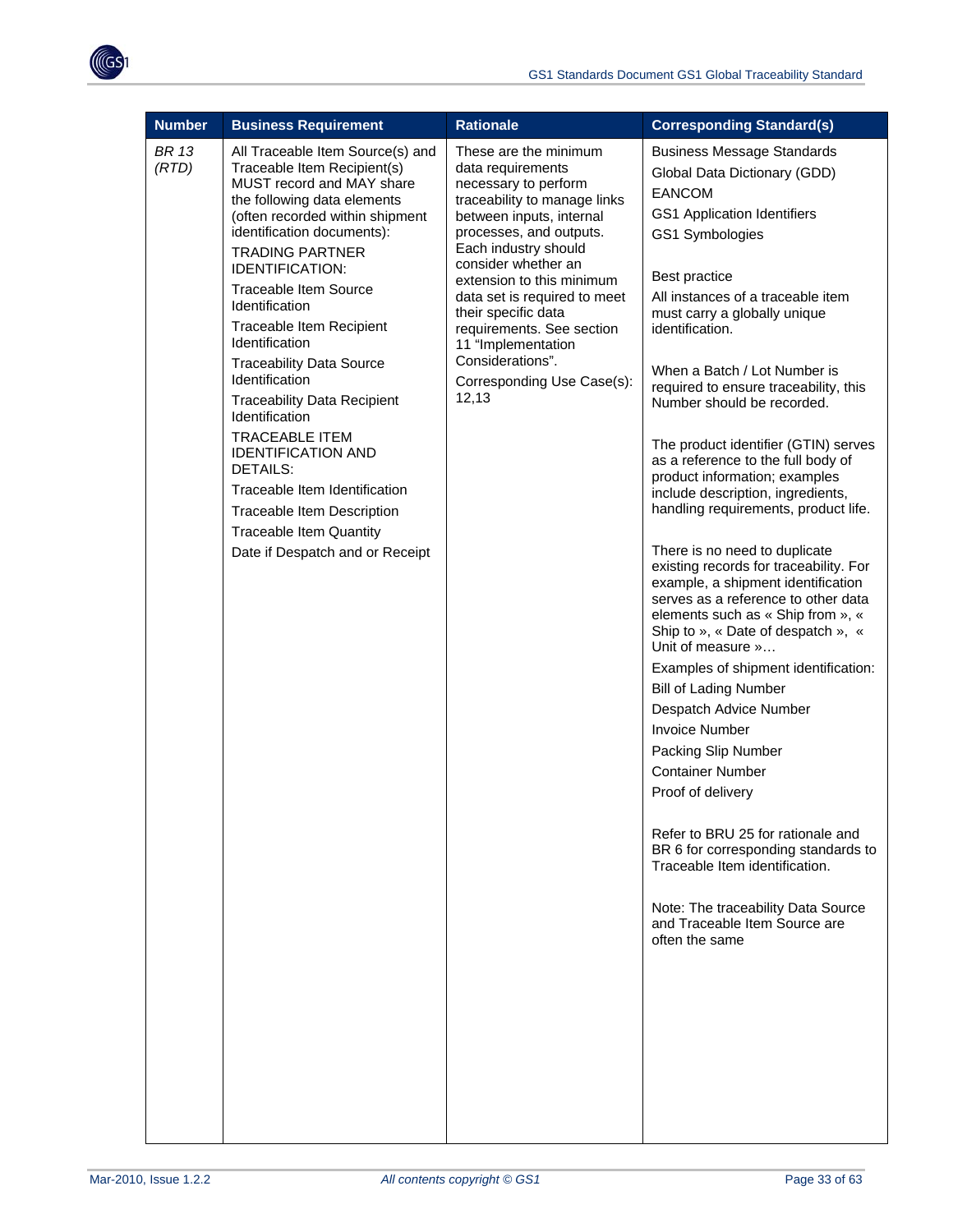

| <b>Number</b>         | <b>Business Requirement</b>                                                                                                                                                               | <b>Rationale</b>                                                                                                                                                                                                                                                                                                                                              | <b>Corresponding Standard(s)</b>                                                                                                                                                                                                                                        |
|-----------------------|-------------------------------------------------------------------------------------------------------------------------------------------------------------------------------------------|---------------------------------------------------------------------------------------------------------------------------------------------------------------------------------------------------------------------------------------------------------------------------------------------------------------------------------------------------------------|-------------------------------------------------------------------------------------------------------------------------------------------------------------------------------------------------------------------------------------------------------------------------|
| <b>BR 14</b><br>(RTD) | All Traceable Item Creators,<br>Sources and Recipients MUST<br>record the linkage between<br>Traceable Items created,<br>received, processed and / or<br>dispatched.                      | Traceability requires the<br>management of successive<br>links between what is<br>received, produced, packed,<br>stored and shipped across<br>the entire supply chain.<br>Corresponding Use Case:<br>13                                                                                                                                                       | <b>Global Data Dictionary</b><br>GS1 best practices used internally<br>Example<br>Batches of trade items contained in<br>a pallet<br>Trade items used as ingredients for<br>a finished good<br>Pallets that have been involved for<br>picking and creating a new pallet |
| <b>BR 15</b><br>(RTD) | The Traceable Item Source MAY<br>have to share or make available<br>some details and quality<br>information about the traceable<br>item with one or more<br><b>Traceability Partners.</b> | The Brand Owner is the<br>party responsible for<br>allocating GS1 System<br>numbering and for replying<br>to trace requests about the<br>traceable item details.<br>Resolving a trace request<br>may require the Traceable<br>Item Source to share<br>information with the Brand<br>Owner or other Traceability<br>Partners.<br>Corresponding Use Case:<br>12 | <b>EANCOM message QALITY</b>                                                                                                                                                                                                                                            |
| <b>BR 16</b><br>(RTD) | The traceable item identification<br>MUST appear in all<br>accompanying documents or<br>messages containing information<br>related to the traceable item.                                 | Ensure reliability of<br>traceability data to avoid<br>mistakes with manual data<br>entry. It allows the<br>Traceability Partner to cross<br>check the information<br>included in all documents.<br>Corresponding Use Case(s):<br>11 To 13                                                                                                                    | None                                                                                                                                                                                                                                                                    |
| <b>BR 17</b><br>(RT)  | Any Traceability Partner MAY<br>send a trace request to a<br>Traceable Item Source,<br>Traceable Item Recipient,<br>Traceability Data Source or<br>Traceability Data Recipient.           | The trace request may be<br>initiated by any Traceability<br>Partner as the suspected<br>problem can originate from<br>anywhere in the supply<br>chain.<br>Corresponding Use Case(s):<br>14,15                                                                                                                                                                | None                                                                                                                                                                                                                                                                    |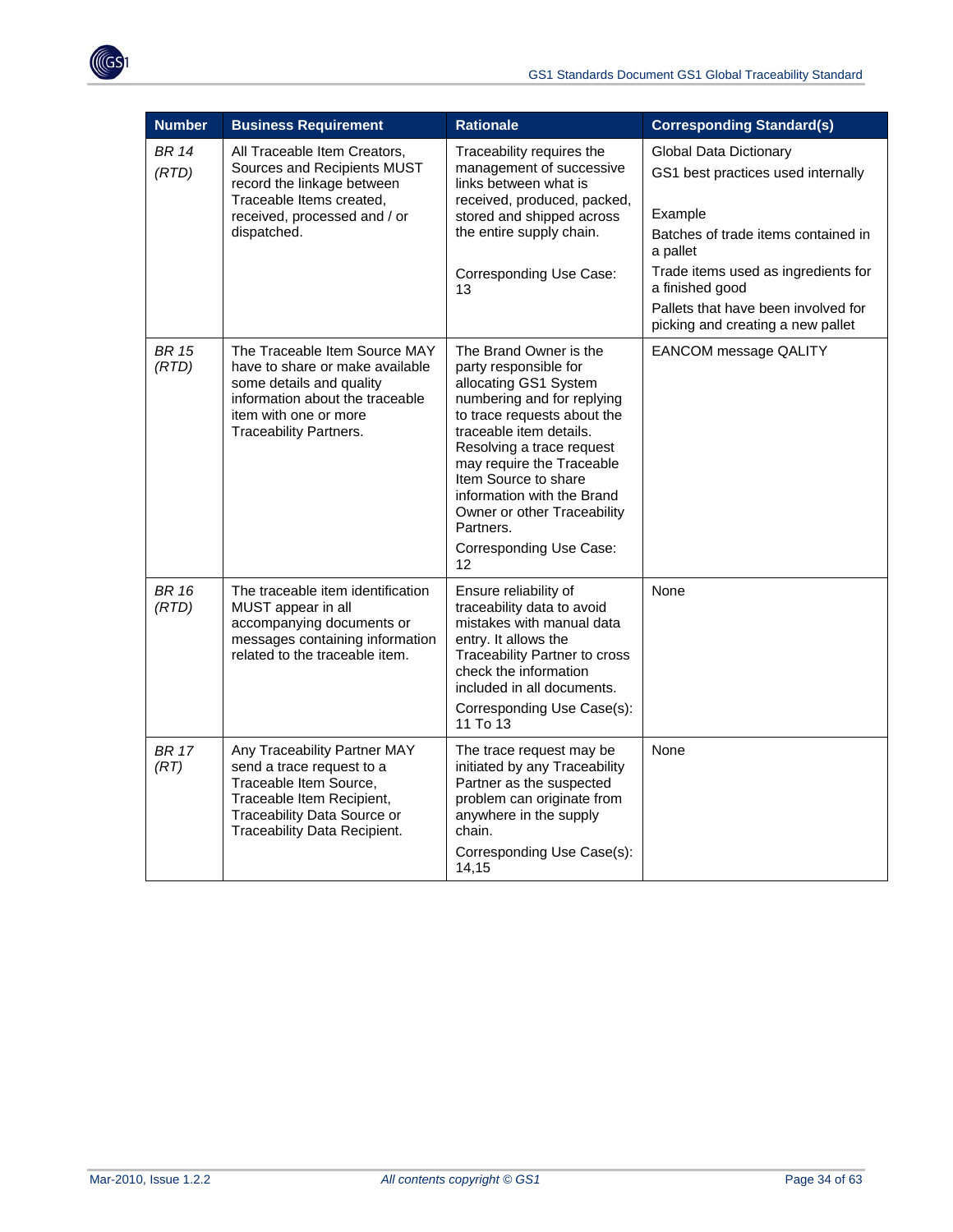<span id="page-34-0"></span>

| <b>Number</b>        | <b>Business Requirement</b>                                                                                                                                                                                                                        | <b>Rationale</b>                                                                                                                | <b>Corresponding Standard(s)</b> |
|----------------------|----------------------------------------------------------------------------------------------------------------------------------------------------------------------------------------------------------------------------------------------------|---------------------------------------------------------------------------------------------------------------------------------|----------------------------------|
| <b>BR</b> 18<br>(RT) | Traceability partners who wish to<br>initiate a trace request MUST<br>communicate to the Traceability<br>Data Source at least one item of<br>information from the list to help<br>the Traceability Data Source find<br>the information requested : | These are the minimum<br>data requirement for the<br>trace request.<br>Corresponding Use Case(s):<br>14 To 17                   | None                             |
|                      | Traceable item identification (or<br>some traceable item attributes)                                                                                                                                                                               |                                                                                                                                 |                                  |
|                      | <b>Traceability Partners</b><br>identification (or some<br><b>Traceability Partners attributes)</b>                                                                                                                                                |                                                                                                                                 |                                  |
|                      | Location identification (or some<br>location attributes)                                                                                                                                                                                           |                                                                                                                                 |                                  |
|                      | Date / Time, period of time                                                                                                                                                                                                                        |                                                                                                                                 |                                  |
|                      | Process or event identification<br>(or some process attributes)                                                                                                                                                                                    |                                                                                                                                 |                                  |
| <b>BR</b> 19         | Traceability data MUST be<br>archived and readable for a<br>minimum period that is set by<br>regulation (e.g. law), business<br>practice (e.g., internal policy,<br>contract), or industry agreement<br>or GS1 standards.                          | Trace requests may occur a<br>long time, years after the<br>information has been<br>collected.<br>Corresponding Use Case:<br>13 | None                             |

## <span id="page-34-1"></span>**7.2. Technical Requirements**

Technical requirements are technical constraints or capabilities around business requirements (e.g. "claim reports must be sent via xml"). Technical Requirements include User Interface, Security, Performance, Quality and Backward Compatibility. As this is a *process standard* technical requirements are out of the scope of this document.

## <span id="page-34-2"></span>**7.3. Business Rules**

Business rules are statement of **fact** concerning the business area or business process under study that must survive changes to process or data. Business rules are a constraint, in the sense that a business rule lays down what must or must not be the case

Business rules define **what** must be the case rather than **how** it comes to be.

**Table 7-2** Business Rules

| <b>Number</b> | <b>Business Rule</b>                                                                                                                                                                               | <b>Details</b>        | <b>Corresponding</b><br><b>Use Case</b> |
|---------------|----------------------------------------------------------------------------------------------------------------------------------------------------------------------------------------------------|-----------------------|-----------------------------------------|
| BRU 1         | Traceability systems and procedures serve the<br>purpose of meeting business, regulatory, and legal<br>requirements by providing access to relevant party<br>and product traceability information. | Rule Type: Definition | All                                     |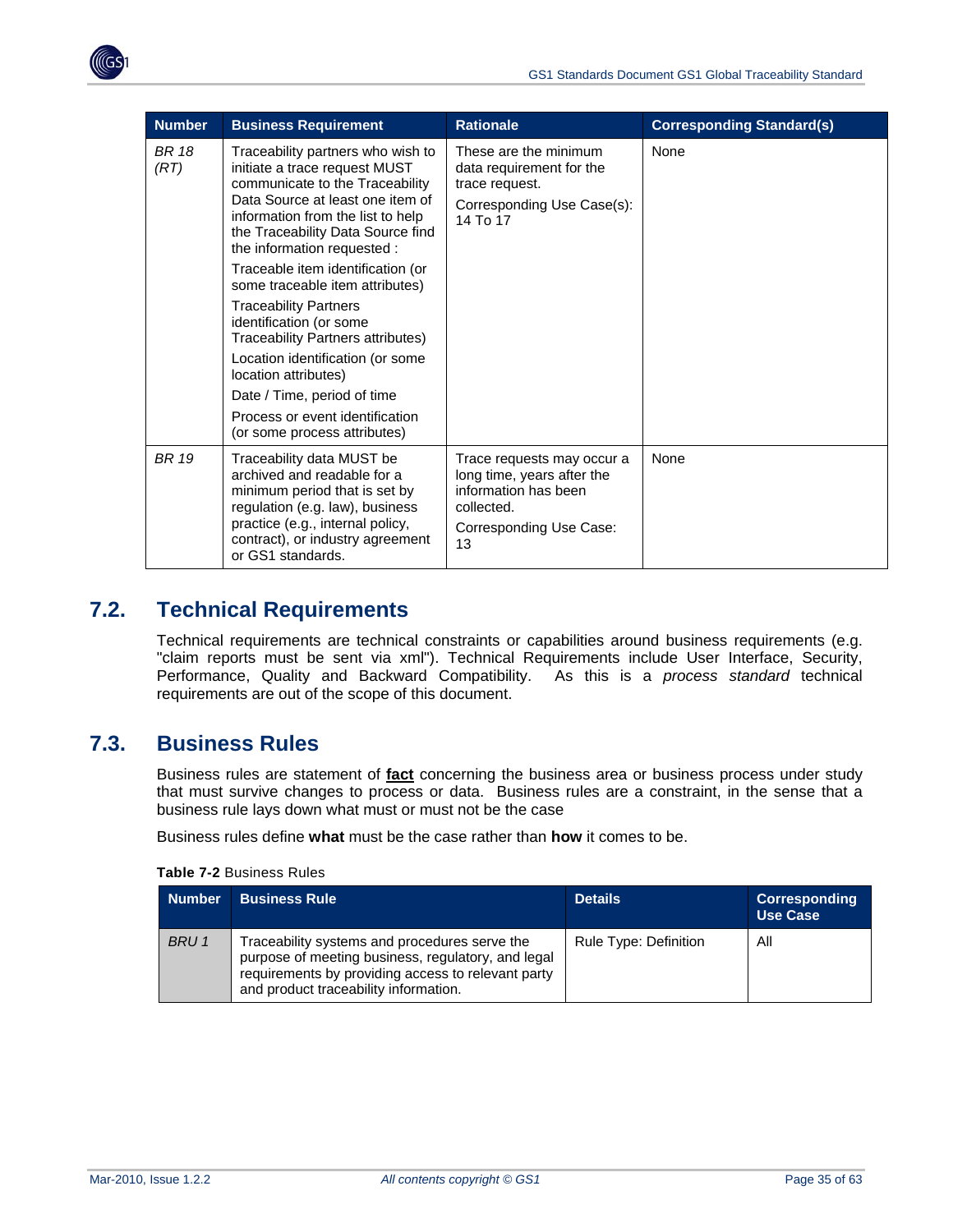

| <b>Number</b>    | <b>Business Rule</b>                                                                                                                                                                                                                                                                                                                                                                                                                                                                                                                                     | <b>Details</b>                                                          | <b>Corresponding</b><br><b>Use Case</b>                                                                              |
|------------------|----------------------------------------------------------------------------------------------------------------------------------------------------------------------------------------------------------------------------------------------------------------------------------------------------------------------------------------------------------------------------------------------------------------------------------------------------------------------------------------------------------------------------------------------------------|-------------------------------------------------------------------------|----------------------------------------------------------------------------------------------------------------------|
| <b>BRU2</b>      | A traceable item must be one of the following:<br>Shipment<br>Logistic unit<br>Trade item<br>Batch / lot of trade items<br>Serialized trade item<br>Any item that traceability partners agree is a<br>traceable item                                                                                                                                                                                                                                                                                                                                     | Rule Type: Definition                                                   | 8 to 10                                                                                                              |
| BRU <sub>3</sub> | Traceability data includes information about:<br>What is it? (i.e., the traceable item)<br>Who has been involved? (i.e., the traceability<br>partner(s))<br>Where did it happen? (i.e., location)<br>When did it happen? (i.e., date / time, period of<br>time)<br>What happened? (i.e., process or event)<br>The following information is NOT within the scope<br>of an external traceability system:<br>full recipes or formulas<br>financial or pricing data,<br>employee personal data,<br>patient personal data or<br>research and development data | Rule Type: Definition<br>Rationale<br>Key questions for<br>traceability | All                                                                                                                  |
| BRU 4            | Key traceability principles are:<br>Unique identification of traceable items<br>Capturing and recording traceability data<br>Sharing traceability data between traceability<br>partners<br>Linking inputs through changes or processing to<br>outputs, be that the same traceable item or a new<br>traceable item                                                                                                                                                                                                                                        | Rule Type: Definition                                                   | All                                                                                                                  |
| <b>BRU5</b>      | Traceability is an integral part of the business<br>process. It is not separate from logistical<br>processes and/or product safety / quality<br>programs.                                                                                                                                                                                                                                                                                                                                                                                                | Rule Type: Definition                                                   | All                                                                                                                  |
| BRU6             | A traceable item may be related to another<br>traceable item.                                                                                                                                                                                                                                                                                                                                                                                                                                                                                            | Rule Type: Definition                                                   | 8 to 10                                                                                                              |
| <b>BRU7</b>      | Instances of a traceable item may exist in multiple<br>locations at the same time.                                                                                                                                                                                                                                                                                                                                                                                                                                                                       | Rule Type: Definition                                                   | 9 to 13<br>Example: Drugs<br>from the same<br>batch that have<br>been<br>despatched<br>between several<br>customers. |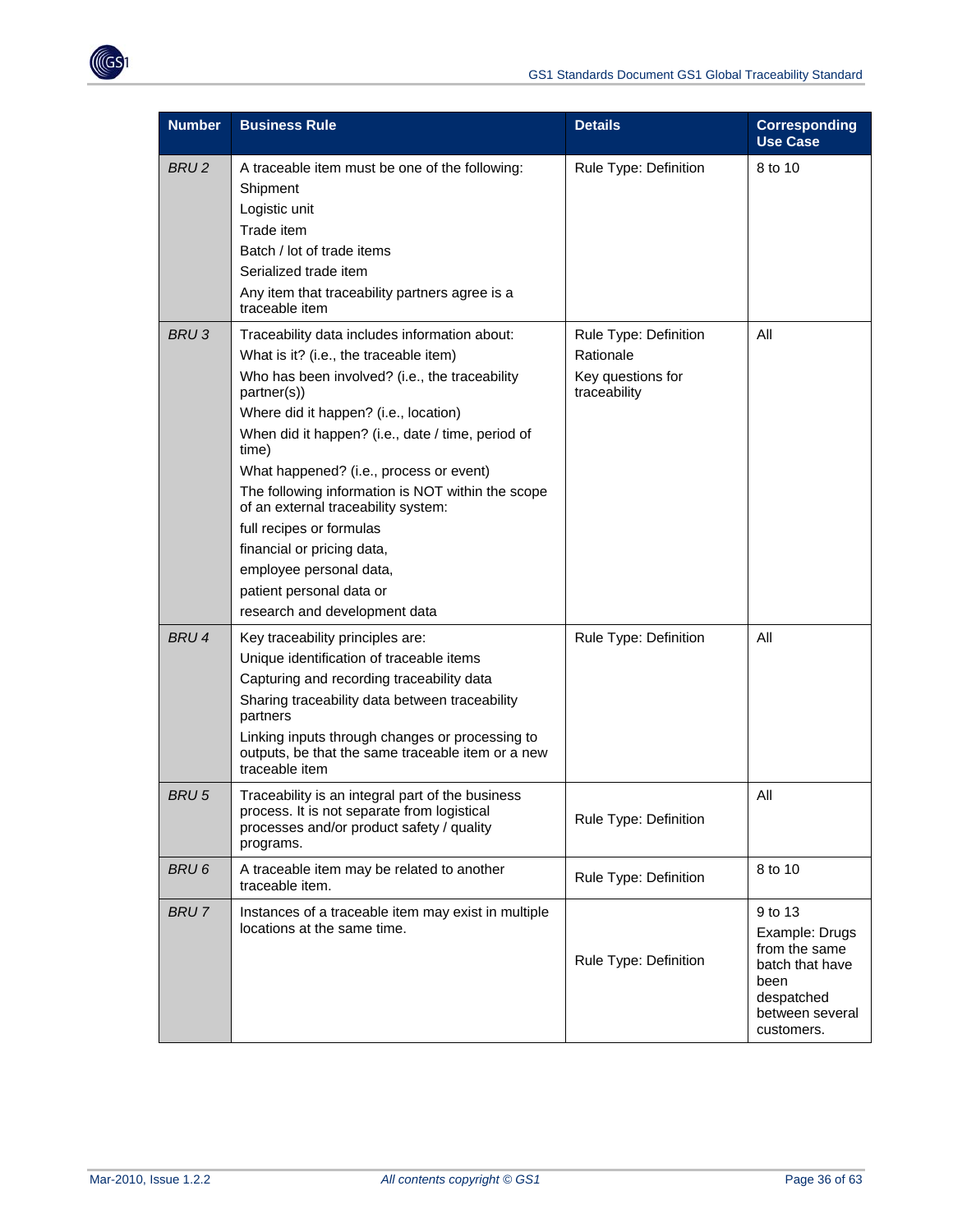

| <b>Number</b> | <b>Business Rule</b>                                                                                                                                                                                                                                                                                           | <b>Details</b>              | <b>Corresponding</b><br><b>Use Case</b>                                     |
|---------------|----------------------------------------------------------------------------------------------------------------------------------------------------------------------------------------------------------------------------------------------------------------------------------------------------------------|-----------------------------|-----------------------------------------------------------------------------|
| BRU8          | There may be several levels of traceable items at<br>the same time in one shipment with regards to the<br>traceable item hierarchy.                                                                                                                                                                            | Rule Type: Definition       | 8 to 17<br>Example: Refer<br>to Figure 7-1<br>"Traceable Item<br>Hierarchy" |
| BRU 9         | Traceability data may be master data, constant<br>across time (e.g. GTIN) or event data, changing<br>with each case or shipment (e.g., lot / batch).                                                                                                                                                           | Rule Type: Definition       | 13 to 17                                                                    |
| <b>BRU 10</b> | All Traceability Partners must have internal and<br>external traceability to achieve traceability across<br>the supply chain.                                                                                                                                                                                  | All<br>Rule Type: Guideline |                                                                             |
| <b>BRU 11</b> | Every Traceability Partner may decide on HOW to<br>Rule Type: Guideline<br>implement internal traceability systems. It is<br>essential that they be able to collect, record, and<br>share the necessary information with upstream<br>and downstream Traceability Partners in an<br>accurate and timely manner. |                             | All                                                                         |
| <b>BRU 12</b> | Traceability Partners use GS1 standards to ensure<br>fast and accurate flow of information between<br>traceability partners.                                                                                                                                                                                   | Rule Type: Guideline        | All                                                                         |
| <b>BRU 13</b> | Traceability Partners should not impose proprietary<br>practices on other Traceability Partners.                                                                                                                                                                                                               | Rule Type: Guideline        | All                                                                         |
| <b>BRU 14</b> | It is not necessary for ALL Traceability Partners to<br>store and share ALL traceability information, but<br>they must be able to access and share relevant<br>and agreed information.                                                                                                                         | Rule Type: Guideline        | 12 to 17                                                                    |
| <b>BRU 15</b> | The minimum information shared between<br>Traceability Partners should be the greater of:<br>1) minimum requirements defined in this GS1<br><b>Global Traceability Standard</b><br>2) What is needed for day to day business<br>transactions with traceability partners?                                       | Rule Type: Guideline        | 12                                                                          |
| <b>BRU 16</b> | Each Traceability Partner must define at least one<br>level of traceable item for each shipment.                                                                                                                                                                                                               | Rule Type: Guideline        | 8                                                                           |
| <b>BRU 17</b> | The Brand Owner and / or Traceable Item Creator<br>must know the details of the traceable item and be<br>able to reply to a trace request.                                                                                                                                                                     | Rule Type: Guideline        | 11 to 17                                                                    |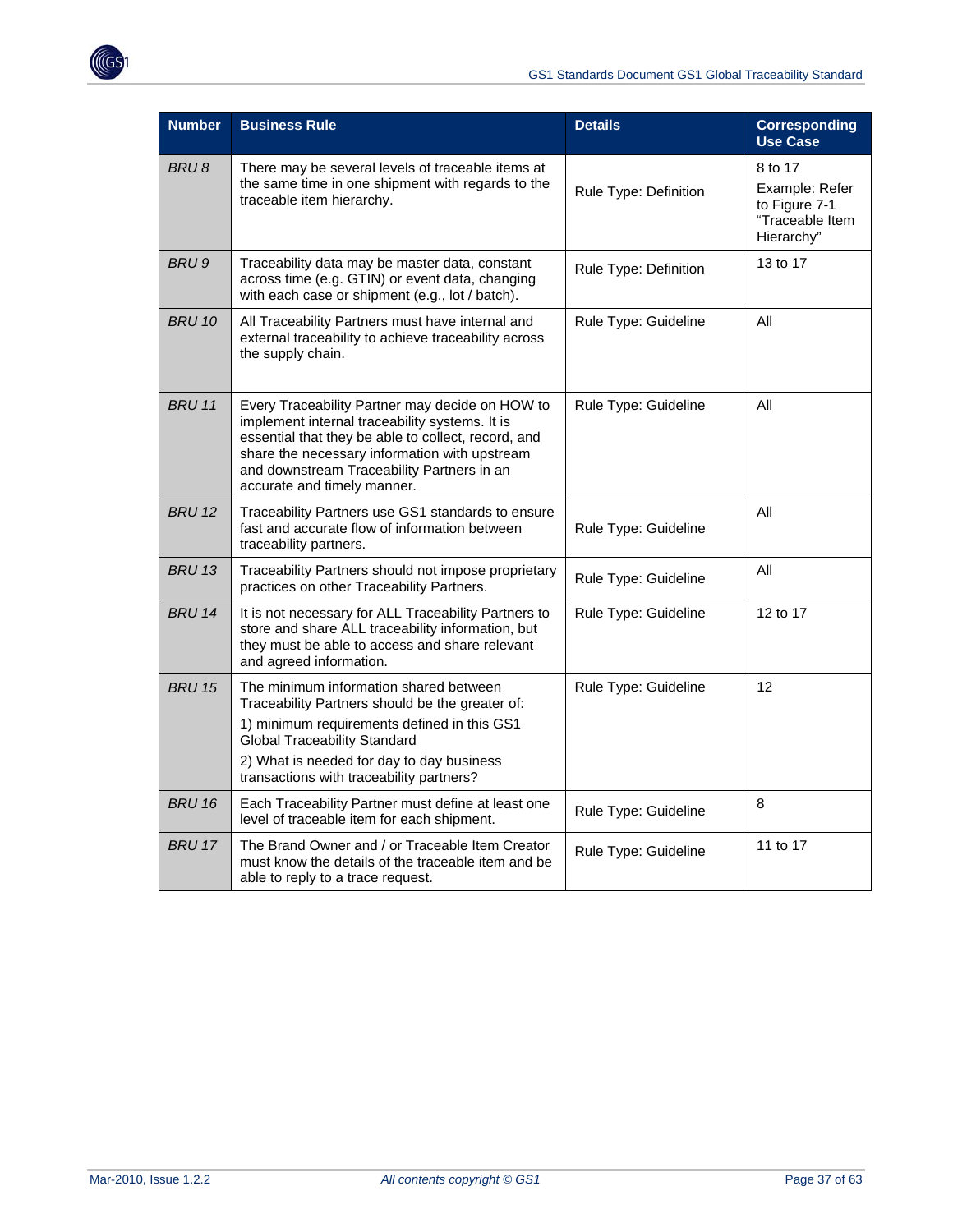

| <b>Number</b> | <b>Business Rule</b>                                                                                                                                                                                                                                                                                                                                                                                                                                                                                                                                                                      | <b>Details</b>       | <b>Corresponding</b><br><b>Use Case</b> |
|---------------|-------------------------------------------------------------------------------------------------------------------------------------------------------------------------------------------------------------------------------------------------------------------------------------------------------------------------------------------------------------------------------------------------------------------------------------------------------------------------------------------------------------------------------------------------------------------------------------------|----------------------|-----------------------------------------|
| <b>BRU 18</b> | A Traceable Item Source must know what has<br>happened to the traceable item during its internal<br>process and when, where, and to whom it has<br>despatched the traceable item.<br>Each Traceability Partner must store the data links<br>between what is received, produced, packed,<br>stored and shipped.<br>When the Traceable Item is mixed with similar<br>items from many locations or batches, e.g. in a<br>grain silo, the Traceability Partner must store<br>records of all inputs and outputs in order to provide<br>fair estimates of where the Traceable Item has<br>gone. | Rule Type: Guideline | 8 to 13                                 |
| <b>BRU 19</b> | A Traceable Item Recipient must know the<br>Traceable Item Source that supplied the traceable<br>item.                                                                                                                                                                                                                                                                                                                                                                                                                                                                                    | Rule Type: Guideline | 11 to 13                                |
| <b>BRU 20</b> | As long as a traceable item is contained within<br>another traceable item and parent/child<br>relationships are maintained, traceability partners<br>MAY store only records of the movements and<br>location of the higher level traceable item. (Refer<br>to Business Requirement 13)                                                                                                                                                                                                                                                                                                    | Rule Type: Guideline | 10 to 13                                |
| <b>BRU 21</b> | Traceability Partners must link physical movement<br>of traceable items to the information movement,<br>both between the Traceable Item Source and<br>themselves, and between Traceable Item<br>Recipient and themselves. This event flow of<br>information must exactly reflect the physical<br>movement.<br>This linkage is necessary for the traceable item to<br>be traced from point of origin or manufacture to the<br>point of sale or use or user (if relevant).<br>Conversely, this linkage must also ensure that<br>product can be traced back through the supply<br>chain.     | Rule Type: Guideline | 11 to 13                                |
| <b>BRU 22</b> | The Traceable Item Recipient may collect<br>information from both the previous Traceable Item<br>Source and the previous Transporter source (land,<br>ocean, rail or air).                                                                                                                                                                                                                                                                                                                                                                                                                | Rule Type: Guideline | 10 to 13                                |
| <b>BRU 23</b> | The Traceable Item Source may communicate<br>information to both the Traceable Item Recipient<br>and the subsequent Transporter (land, ocean, rail<br>or air).                                                                                                                                                                                                                                                                                                                                                                                                                            | Rule Type: Guideline | 10 to 13                                |
| <b>BRU 24</b> | A Trace Request Initiator must contact its<br>Traceability Partners, including the Brand Owner<br>where appropriate                                                                                                                                                                                                                                                                                                                                                                                                                                                                       | Rule Type: Guideline | 14                                      |
| <b>BRU 25</b> | The Traceability Data Source must reply as quickly<br>as possible to the party requesting traceability<br>information. The time period allowed may be<br>defined in local regulations or commercial<br>agreements.                                                                                                                                                                                                                                                                                                                                                                        | Rule Type: Guideline | 16, 17                                  |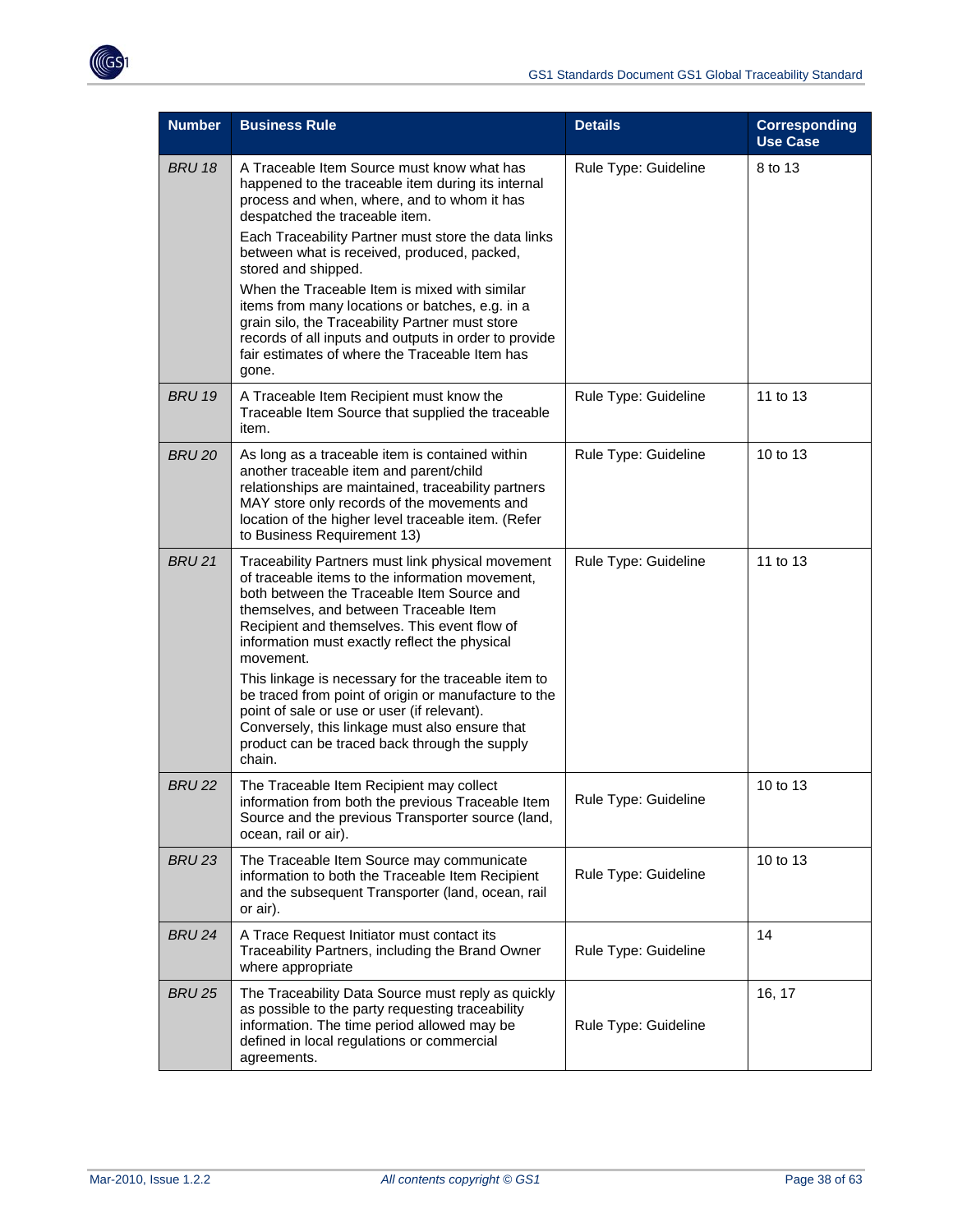<span id="page-38-0"></span>

| <b>Number</b> | <b>Business Rule</b>                                                                                                                                                                                            | <b>Details</b>       | <b>Corresponding</b><br><b>Use Case</b> |
|---------------|-----------------------------------------------------------------------------------------------------------------------------------------------------------------------------------------------------------------|----------------------|-----------------------------------------|
| BRU 26        | A Trace Request may trigger subsequent trace<br>requests up or down the supply chain in order to<br>fulfil the original request.                                                                                | Rule Type: Guideline | 14,15                                   |
| BRU 27        | A traceability system is only as good as its<br>weakest link. If failure occurs at any point,<br>traceability breaks down.                                                                                      | Rule Type: Guideline | All                                     |
| BRU 28        | Various industries, regions or countries may have<br>additional Business Requirements beyond this<br>generic GS1 Global Traceability Standard. These<br>should be addressed by defining specific<br>extensions. | Rule Type: Guideline | All                                     |
| <b>BRU 29</b> | Access to and sharing of information does NOT<br>include intellectual property of each traceability<br>partner                                                                                                  | Rule Type: Guideline | 12 to 17                                |
| BRU 30        | Traceability Partners MAY choose a specific, key<br>data element, e.g. purchase order number, to<br>enable access to data and/or information related to<br>an event of a traceable item.                        | Rule Type: Guideline |                                         |

## <span id="page-38-1"></span>**8. Structured Business Scenarios**

## <span id="page-38-2"></span>**8.1. Structured Business Scenario for** *Perform Traceability*

The generic traceability framework is broken down into three main activities.

- Align Master Data
- **Record Traceability Data**
- **Request Trace**

The Plan and Organize use case is a prerequisite phase and Use Information use case is subsequent phase, and they are out of scope.

The Use Case Diagram (Figure 8.1) depicts the Traceability Partner's interaction with key processes in the traceability process. The use case diagram is a pictorial representation for Figure 6.14 Use Case Actor Matrix. The icons are colour coded Blue (Align Master Data), Yellow (Record Traceability Data), which is the focus here, and Grey (Request Trace). Therefore, at the highest level to perform traceability, the Traceability Partner's must Plan and Organize, Align Master Data, Record Traceability Data, Request Trace, and lastly Use Information. The Use Case Description boxes are a textual representation drilling down to the sub processes for each figure 8.1-8.4.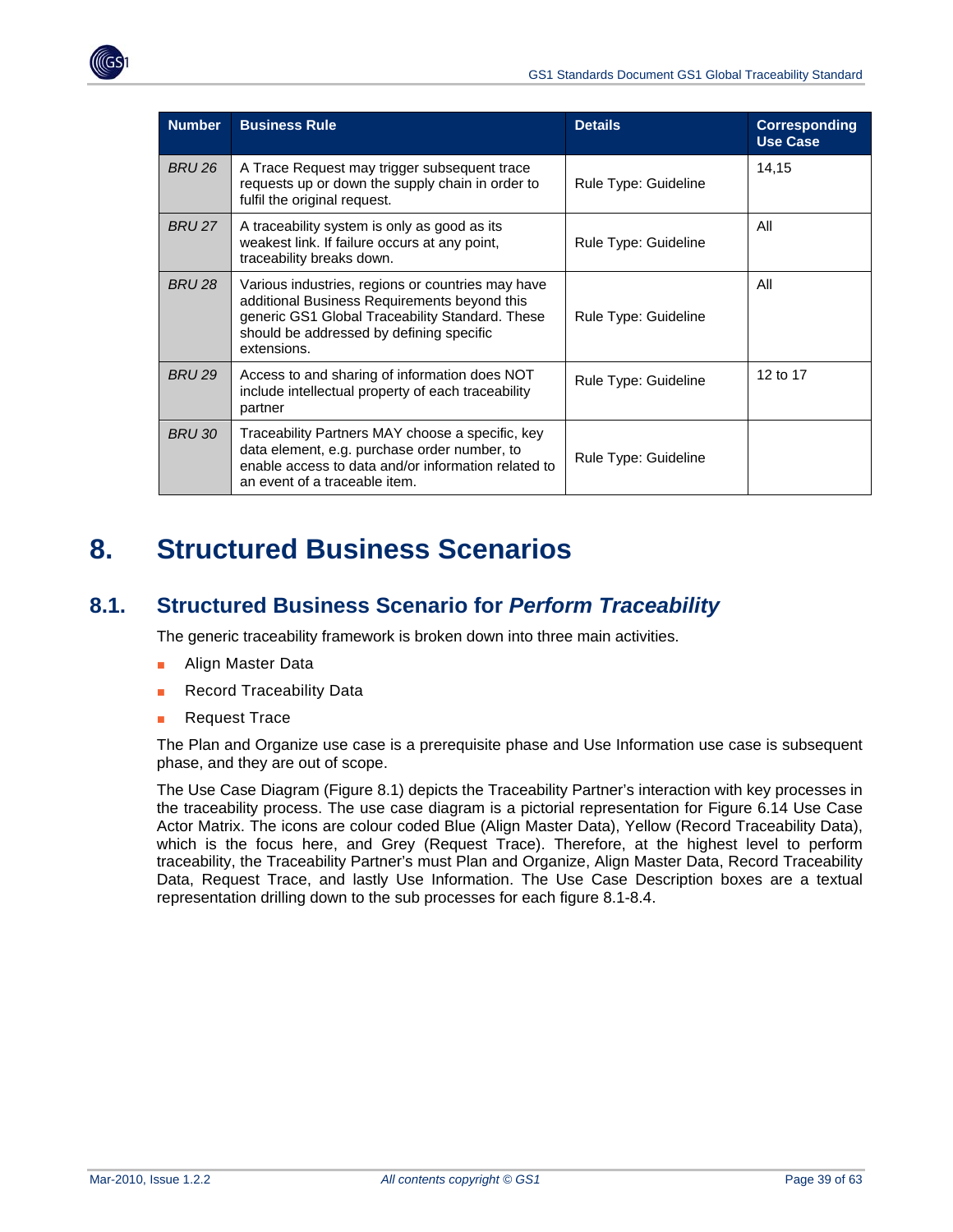<span id="page-39-0"></span>

## <span id="page-39-1"></span>**8.1.1. Use Case Diagram: Perform Traceability**



**Figure 8-1** Use Case Diagram: Perform Traceability

| Use Case ID          | $UCA-1$                                                                                                                                                                                                                                                                                                                                                                                                                                                                                                                                                                                                      |
|----------------------|--------------------------------------------------------------------------------------------------------------------------------------------------------------------------------------------------------------------------------------------------------------------------------------------------------------------------------------------------------------------------------------------------------------------------------------------------------------------------------------------------------------------------------------------------------------------------------------------------------------|
| Use Case Name        | Perform traceability                                                                                                                                                                                                                                                                                                                                                                                                                                                                                                                                                                                         |
| Use Case Description | Provides the processes involved to perform traceability.                                                                                                                                                                                                                                                                                                                                                                                                                                                                                                                                                     |
| Actors (Goal)        | Traceability Partner's goal is to perform traceability.<br>Traceable Item Creator, Traceable Item Source, Traceable Item Recipient,<br>Transporter, Brand Owner, Traceability Data Creator, Traceability Data Source,<br>Traceability Data Recipient, and Trace Request Initiator.                                                                                                                                                                                                                                                                                                                           |
| Performance Goals    | The ability to track and trace items across the supply chain. At each step in the<br>process there is basic data that needs to be collected from Traceability Data<br>Source and kept and shared with Traceability Data Recipient. All Traceability<br>Partners involved in the supply chain must systematically associate the physical<br>flow of materials, intermediate and finished products with the information flow. To<br>ensure the continuity of the information flow, each Traceability Partner must<br>communicate pre-defined and agreed traceability data to the next Traceability<br>Partner. |
| Preconditions        | Traceability Partners in the supply chain have planned and organized their systems<br>and processes to perform traceability.                                                                                                                                                                                                                                                                                                                                                                                                                                                                                 |
| Post conditions      | Traceability Partners in the supply chain are able to perform traceability.                                                                                                                                                                                                                                                                                                                                                                                                                                                                                                                                  |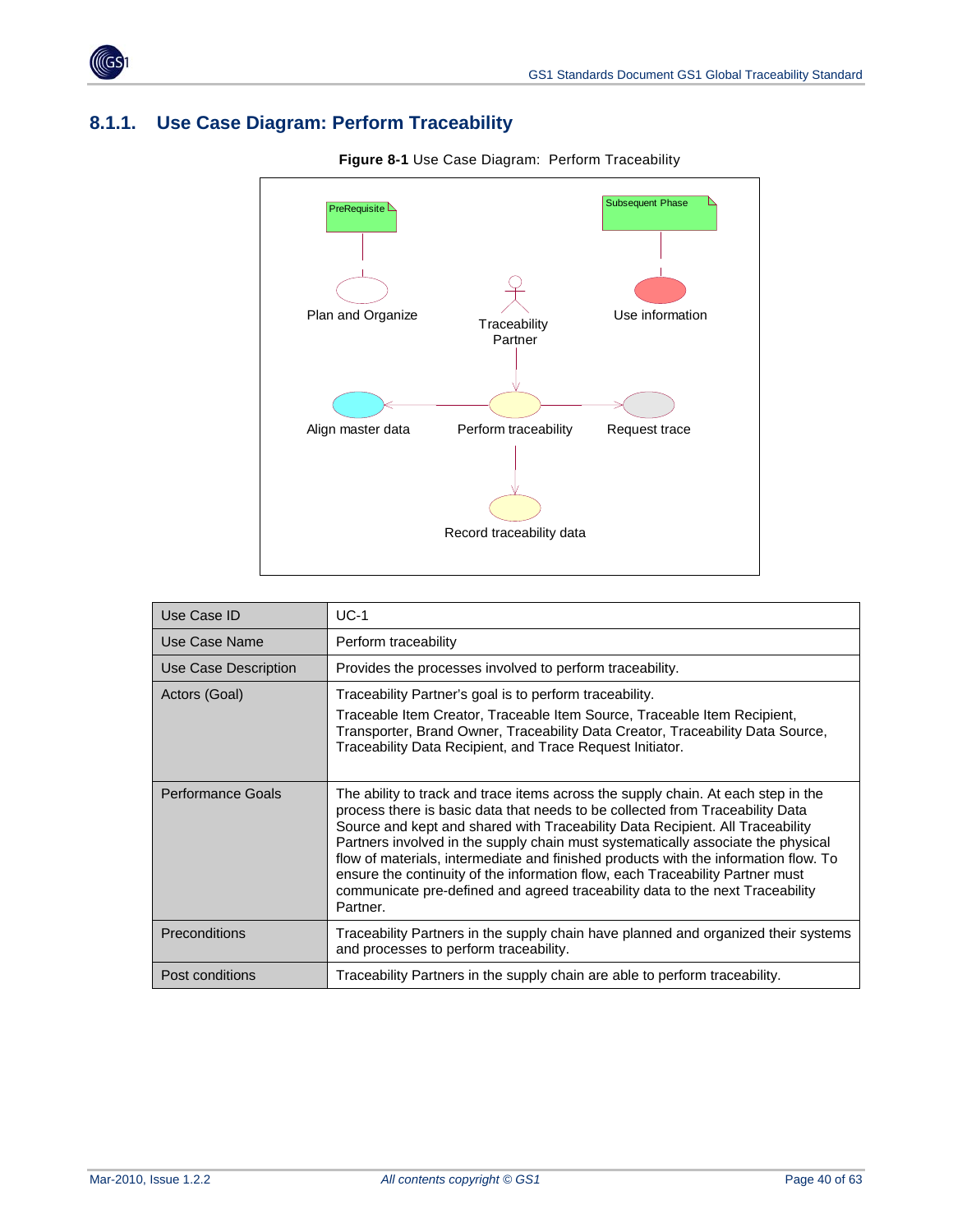

| Scenario                    | Perform Traceability<br>Begins when: Traceability Partner wishes to conduct future business.                                               |
|-----------------------------|--------------------------------------------------------------------------------------------------------------------------------------------|
|                             | (Template Form)<br>Continues with<br>Step #<br><b>Primary Actor</b><br>Secondary Actor (If necessary)                                      |
|                             | <b>Activity Step</b>                                                                                                                       |
|                             | Step: 1<br>Actor: Traceability Partner<br>Activity Step: Align master data                                                                 |
|                             | Step: 2<br>Actor: Traceability Partner<br>Activity Step: Record traceability data                                                          |
|                             | Step: 3<br><b>Actor: Traceability Partner</b><br><b>Activity Step: Request Trace</b>                                                       |
|                             | Ends when: The trace request initiator receives the requested information or<br>receives the message that the information cannot be found. |
| <b>Alternative Scenario</b> | No alternative scenarios                                                                                                                   |
| <b>Related Requirements</b> | Related Business Requirements contained in sub use cases.                                                                                  |
| <b>Related Rules</b>        | Related Business Rules contained in sub use cases.                                                                                         |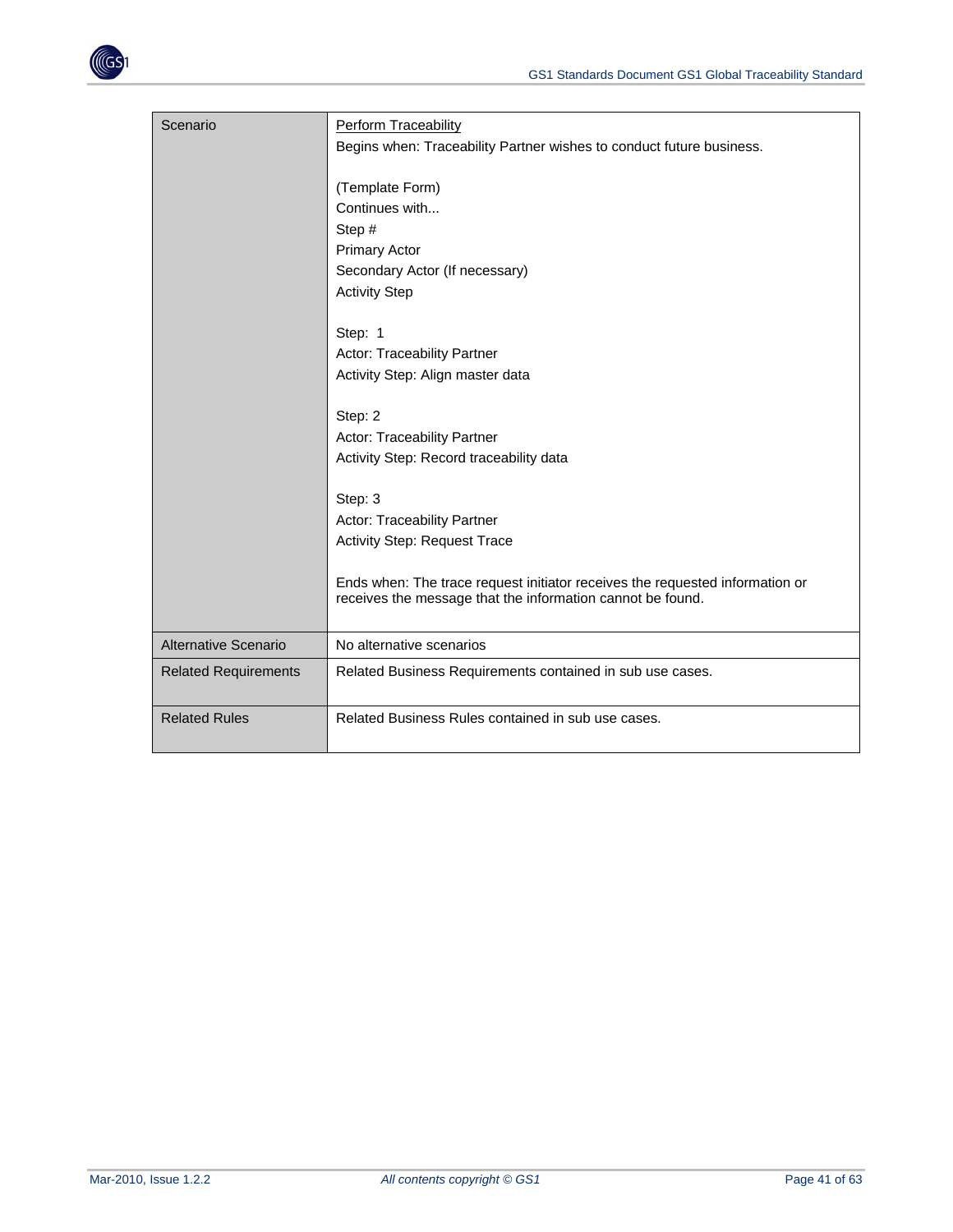<span id="page-41-0"></span>

## <span id="page-41-1"></span>**8.1.2. Use Case Definition: Align Master Data**

**Figure 8-2** Use Case Diagram: Align Master Data



| Use Case ID              | $UC-1.1$                                                                               |  |
|--------------------------|----------------------------------------------------------------------------------------|--|
| Use Case Name            | Align master data                                                                      |  |
| Use Case Description     | Provides the processes to align master data.                                           |  |
| Actors (Goal)            | Traceability Partner's goal is to align master data.                                   |  |
| <b>Performance Goals</b> | The ability to align master data to ensure traceability can be performed.              |  |
| <b>Preconditions</b>     | Traceability Partners in the supply chain wish to align master data.                   |  |
| Post conditions          | Traceability Partners in the supply chain are able to exchange aligned master<br>data. |  |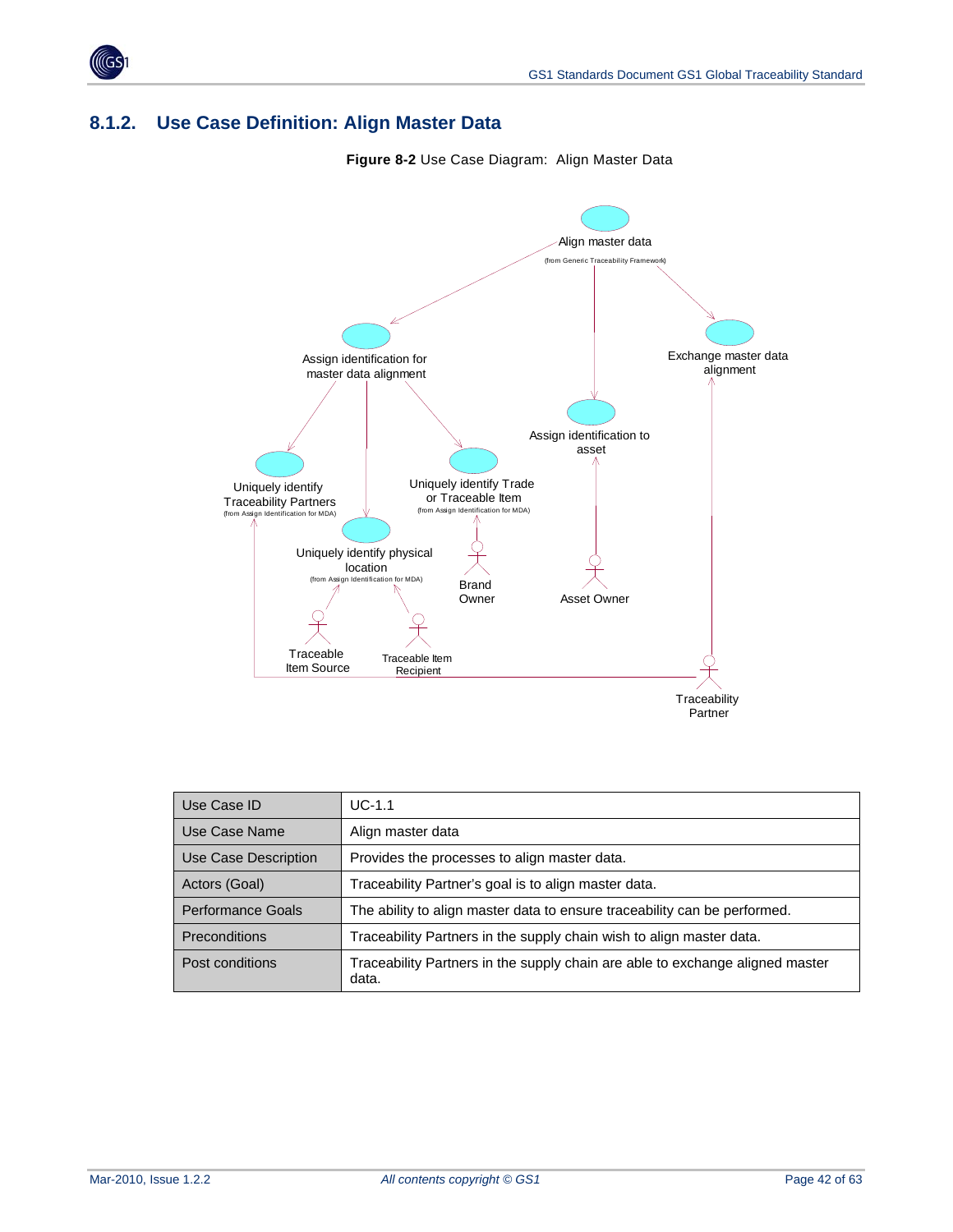

| Scenario                    | Align Master Data                                                                                                                                                                      |  |  |
|-----------------------------|----------------------------------------------------------------------------------------------------------------------------------------------------------------------------------------|--|--|
|                             | Begins when: Traceability Partner wishes to align master data.                                                                                                                         |  |  |
|                             | Step: 1                                                                                                                                                                                |  |  |
|                             | Primary Actor: Traceability Partner                                                                                                                                                    |  |  |
|                             | Activity Step: Assign identification to the party.                                                                                                                                     |  |  |
|                             | Step: 2                                                                                                                                                                                |  |  |
|                             | Primary Actor: Traceable Item Source and Traceable Item Recipient.                                                                                                                     |  |  |
|                             | Secondary Actor: Traceable Item Creator, Transporter, Brand Owner,<br>Traceability Data Creator, Traceability Data Source, Traceability Data Recipient,<br>and Trace Request Initiator |  |  |
|                             | Activity Step: Assign identification to the physical locations.                                                                                                                        |  |  |
|                             | Step: 3                                                                                                                                                                                |  |  |
|                             | Primary Actor: Traceability Partner                                                                                                                                                    |  |  |
|                             | Activity Step: Assign identification to the assets.                                                                                                                                    |  |  |
|                             | Step: 4                                                                                                                                                                                |  |  |
|                             | Primary Actor: Brand Owner                                                                                                                                                             |  |  |
|                             | Activity Step: Assign identification to the traceable item                                                                                                                             |  |  |
|                             | Step: 5                                                                                                                                                                                |  |  |
|                             | Primary Actor: Traceability Partner                                                                                                                                                    |  |  |
|                             | Activity Step: Exchange Master Data                                                                                                                                                    |  |  |
|                             | Ends when: Master data alignment has been achieved.                                                                                                                                    |  |  |
| Alternative Scenario        | No alternative scenarios                                                                                                                                                               |  |  |
| <b>Related Requirements</b> | <b>Business Requirements: 1-4</b>                                                                                                                                                      |  |  |
| <b>Related Rules</b>        | Business Rules: 1-7, 9-14, 27, 28, 29                                                                                                                                                  |  |  |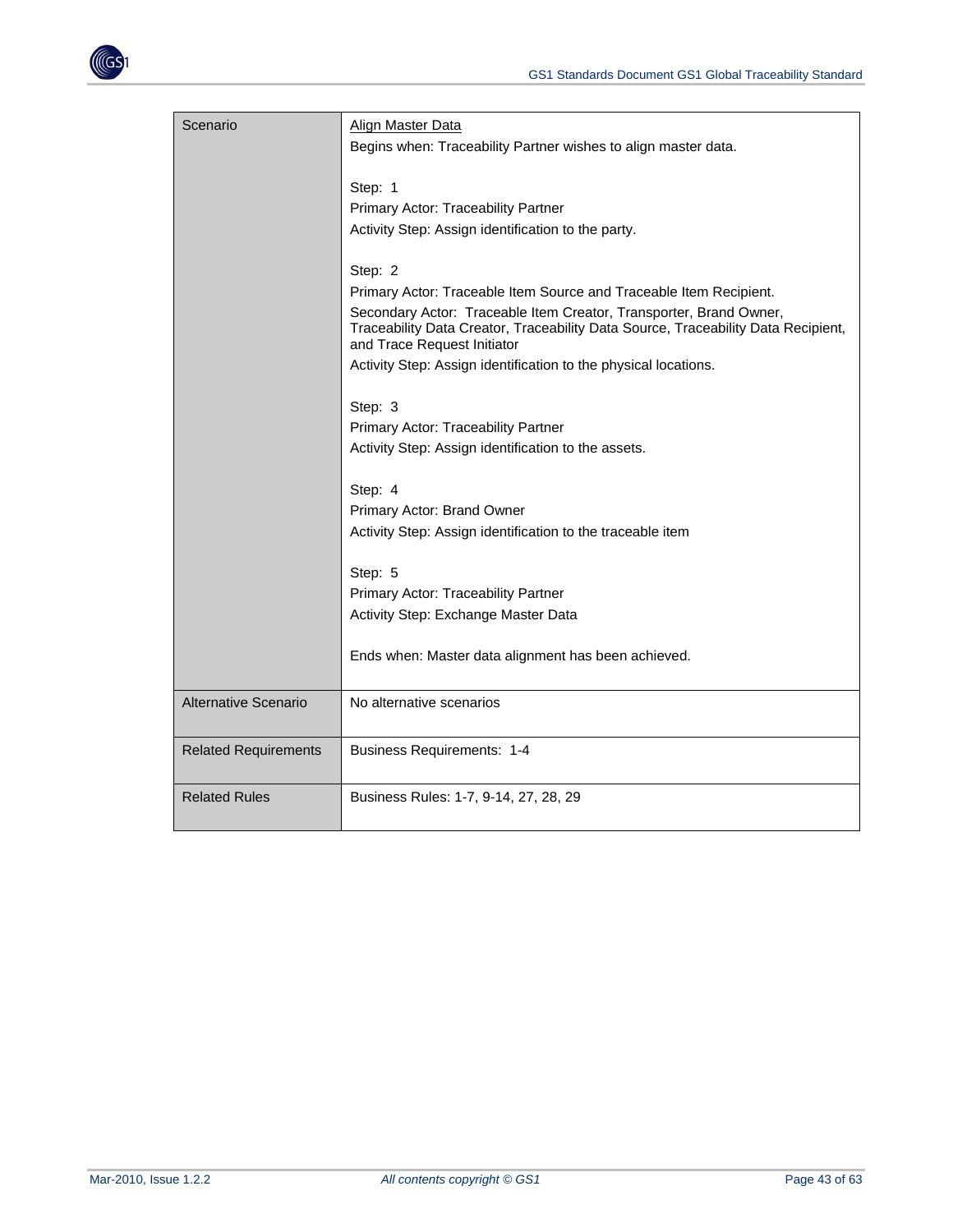<span id="page-43-0"></span>

## <span id="page-43-1"></span>**8.1.3. Use Case Definition: Record Traceability Data**



**Figure 8-3** Use Case Diagram: Record Traceability Data

| Use Case ID          | $UC-1.2$                                                                                                                                                                              |  |
|----------------------|---------------------------------------------------------------------------------------------------------------------------------------------------------------------------------------|--|
| Use Case Name        | Record traceability data                                                                                                                                                              |  |
| Use Case Description | Provides the processes involved to record traceability data.                                                                                                                          |  |
| Actors (Goal)        | Traceability Partners can identify traceable items and collect and record relevant and,<br>at a minimum, agreed traceability data as traceable items move across the supply<br>chain. |  |
| Performance Goals    | The ability to identify traceable items, collect and record relevant and, at a minimum,<br>agreed traceability data as traceable items move across the supply chain.                  |  |
| <b>Preconditions</b> | Master Data has been aligned.                                                                                                                                                         |  |
| Post conditions      | Traceability Partners are able to fulfil a trace request.                                                                                                                             |  |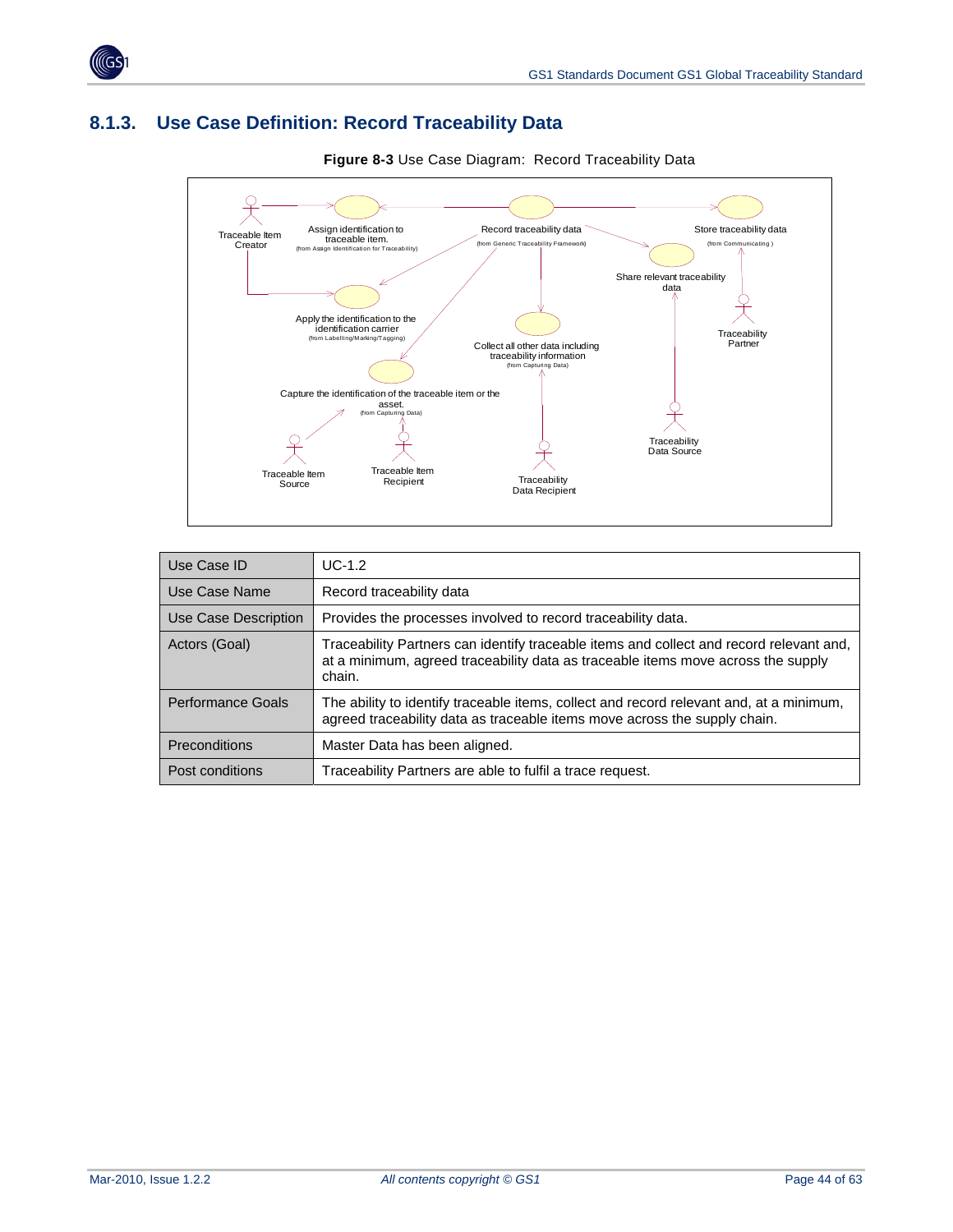

| Scenario                | <b>Record Traceability Data</b><br>Begins when: Manufacturer needs to create additional inventory, or Vendor Managed<br>Inventory triggers inventory creation request.<br>Step: 1<br>Primary Actor: Traceable Item Creator<br>Secondary Actor: Brand Owner and Traceability Data Creator<br>Activity Step: Assign identification to traceable item. A traceable item is a physical<br>object where there may be a need to retrieve information about its history,<br>application, or location. Reference section 6.1.2.5 for details.<br>Step: 2<br>Primary Actor: Traceable Item Creator<br>Activity Step: Apply the identification to the identification carrier on the traceable item<br>or in an accompanying document when a transformation takes place.<br>Step: 3<br>Primary Actor: Traceable Item Source and Traceable Item Recipient<br>Secondary Actor: Traceable Item Creator, Transporter, Traceability Data Source, and<br><b>Traceability Data Recipient</b><br>Activity Step: Capture the identification of the traceable item or the asset containing it<br>from the identification carrier when despatching and receiving the traceable item.<br>Step: 4<br>Primary Actor: Traceability Data Recipient<br>Secondary Actor: Traceable Item Creator, Traceable Item Source, Traceable Item<br>Recipient, Transporter, Traceability Data Creator, and Traceability Data Source<br>Activity Step: Collect all other information including traceability information from<br>internal and external sources by any method.<br>Step: 5<br>Primary Actor: Traceability Data Source<br>Secondary Actors: Traceable Item Creator, Traceable Item Source, Transporter, and<br><b>Traceability Data Creator</b><br>Activity Step: Share relevant and agreed traceability information (send information by<br>any method).<br>Step: 6<br>Primary Actor: Traceability Partner<br>Activity Step: Store traceability data. |
|-------------------------|----------------------------------------------------------------------------------------------------------------------------------------------------------------------------------------------------------------------------------------------------------------------------------------------------------------------------------------------------------------------------------------------------------------------------------------------------------------------------------------------------------------------------------------------------------------------------------------------------------------------------------------------------------------------------------------------------------------------------------------------------------------------------------------------------------------------------------------------------------------------------------------------------------------------------------------------------------------------------------------------------------------------------------------------------------------------------------------------------------------------------------------------------------------------------------------------------------------------------------------------------------------------------------------------------------------------------------------------------------------------------------------------------------------------------------------------------------------------------------------------------------------------------------------------------------------------------------------------------------------------------------------------------------------------------------------------------------------------------------------------------------------------------------------------------------------------------------------------------------------------------------------------------------------------------|
|                         |                                                                                                                                                                                                                                                                                                                                                                                                                                                                                                                                                                                                                                                                                                                                                                                                                                                                                                                                                                                                                                                                                                                                                                                                                                                                                                                                                                                                                                                                                                                                                                                                                                                                                                                                                                                                                                                                                                                            |
|                         |                                                                                                                                                                                                                                                                                                                                                                                                                                                                                                                                                                                                                                                                                                                                                                                                                                                                                                                                                                                                                                                                                                                                                                                                                                                                                                                                                                                                                                                                                                                                                                                                                                                                                                                                                                                                                                                                                                                            |
|                         |                                                                                                                                                                                                                                                                                                                                                                                                                                                                                                                                                                                                                                                                                                                                                                                                                                                                                                                                                                                                                                                                                                                                                                                                                                                                                                                                                                                                                                                                                                                                                                                                                                                                                                                                                                                                                                                                                                                            |
|                         | Ends when: Deliver to "Back Room" or "Back Door" (The receiving area for the final<br>stage of the point of sale or service) or use or destruction of item or out of scope of<br>traceability process.                                                                                                                                                                                                                                                                                                                                                                                                                                                                                                                                                                                                                                                                                                                                                                                                                                                                                                                                                                                                                                                                                                                                                                                                                                                                                                                                                                                                                                                                                                                                                                                                                                                                                                                     |
| Alternative Scenario    | No alternative scenarios                                                                                                                                                                                                                                                                                                                                                                                                                                                                                                                                                                                                                                                                                                                                                                                                                                                                                                                                                                                                                                                                                                                                                                                                                                                                                                                                                                                                                                                                                                                                                                                                                                                                                                                                                                                                                                                                                                   |
| Related<br>Requirements | Business Requirements 5-16, 19                                                                                                                                                                                                                                                                                                                                                                                                                                                                                                                                                                                                                                                                                                                                                                                                                                                                                                                                                                                                                                                                                                                                                                                                                                                                                                                                                                                                                                                                                                                                                                                                                                                                                                                                                                                                                                                                                             |
| <b>Related Rules</b>    | Business Rules 1-14, 15-23, 27, 28, 29                                                                                                                                                                                                                                                                                                                                                                                                                                                                                                                                                                                                                                                                                                                                                                                                                                                                                                                                                                                                                                                                                                                                                                                                                                                                                                                                                                                                                                                                                                                                                                                                                                                                                                                                                                                                                                                                                     |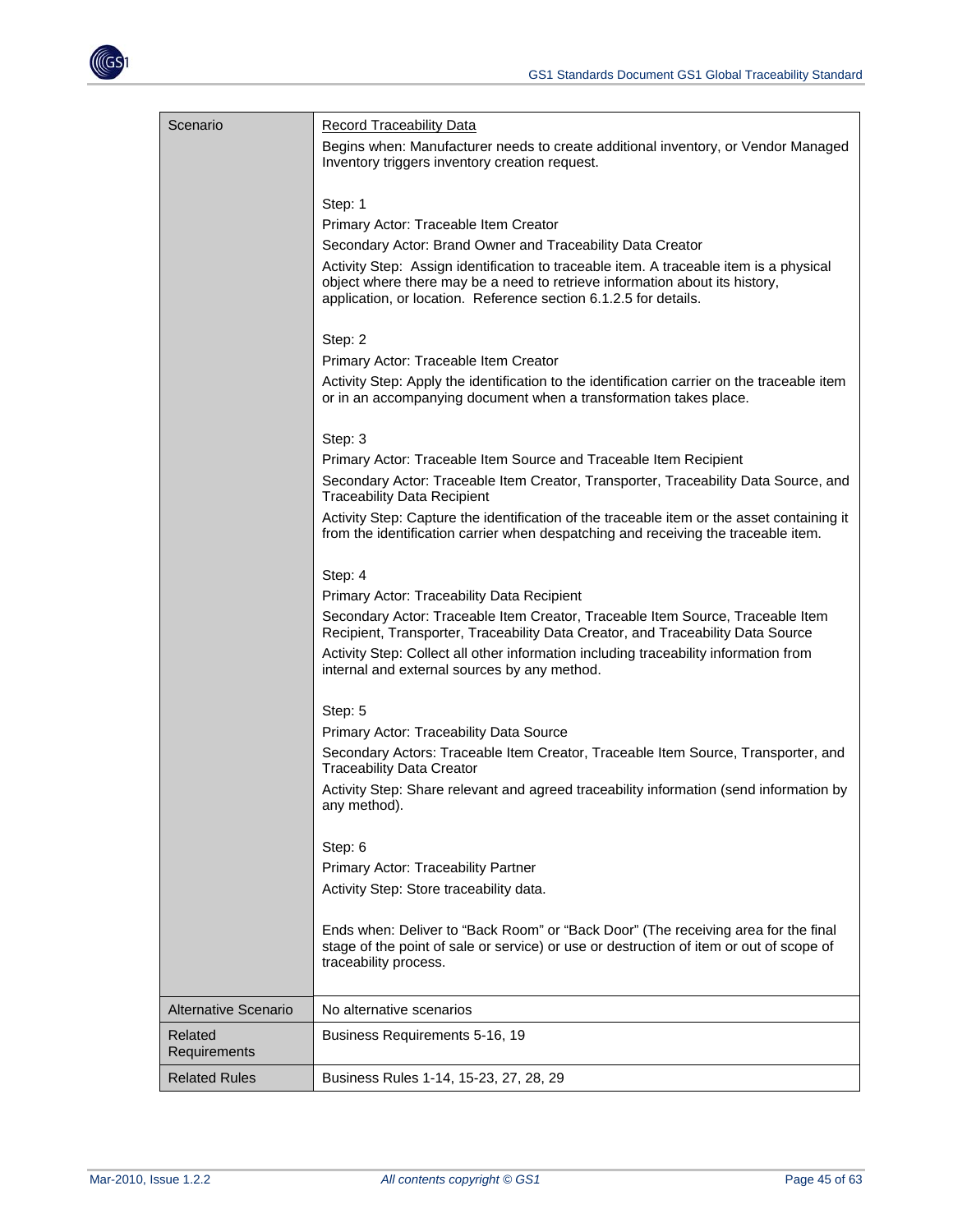<span id="page-45-0"></span>

## <span id="page-45-1"></span>**8.1.4. Use Case Definition: Request Trace**



| Use Case ID          | $UC-1.3$                                                                                                                                                                                    |  |
|----------------------|---------------------------------------------------------------------------------------------------------------------------------------------------------------------------------------------|--|
| Use Case Name        | Request trace                                                                                                                                                                               |  |
| Use Case Description | Provides the processes involved to request a trace.                                                                                                                                         |  |
| Actors (Goal)        | Traceability Partner's goal is to fulfil the trace request.                                                                                                                                 |  |
| Performance Goals    | The information is available and traceability partners can provide agreed,<br>comprehensive, accurate and timely information to an authorized party upon request<br>about a traceable item. |  |
| Preconditions        | The Traceability Partner recorded traceability data for that traceable item.                                                                                                                |  |
| Post conditions      | Traceability Partner in the supply chain received the information on their request.                                                                                                         |  |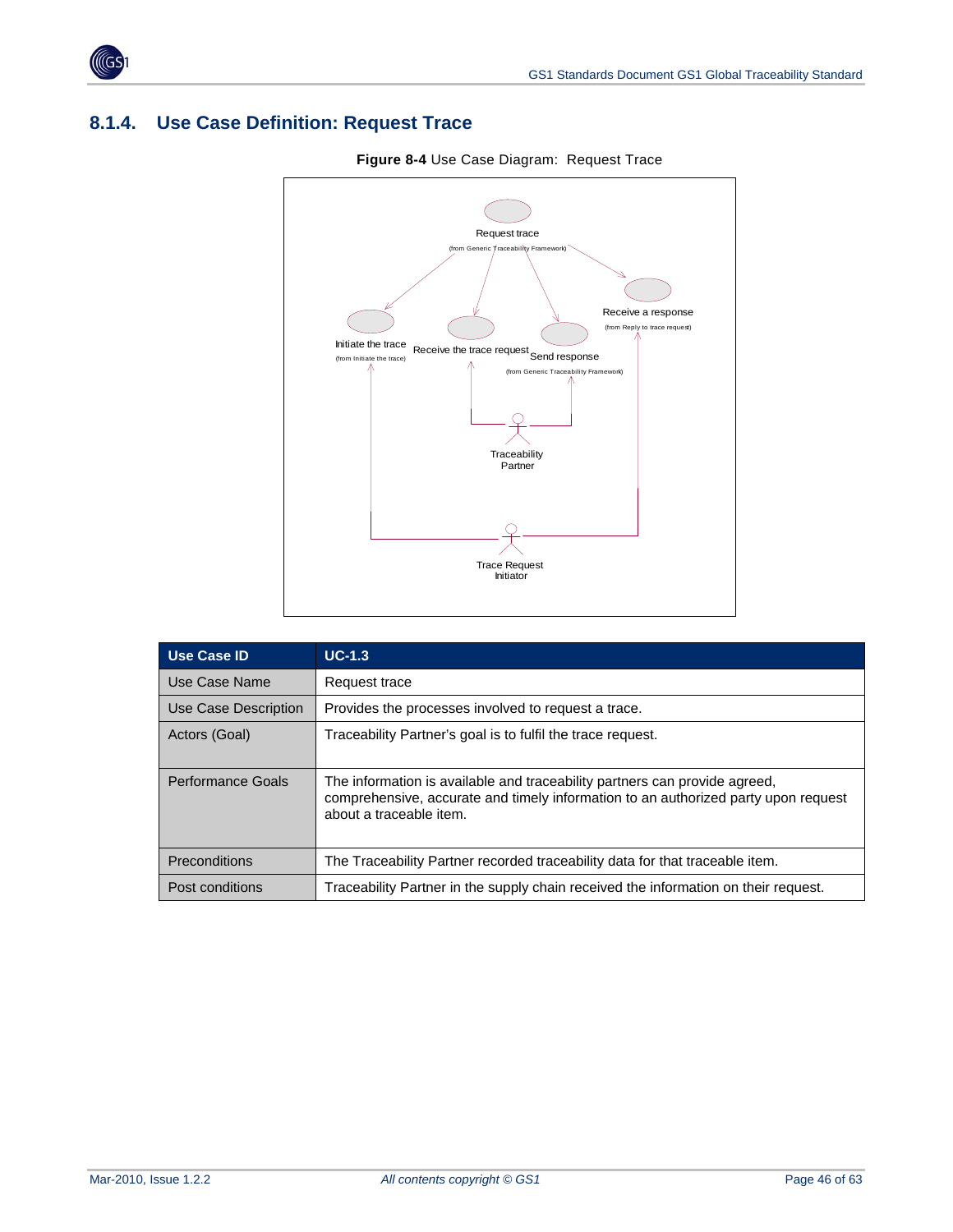<span id="page-46-0"></span>

| <b>Use Case ID</b>      | $UC-1.3$                                                                                                                                                                                                                                                                                                        |
|-------------------------|-----------------------------------------------------------------------------------------------------------------------------------------------------------------------------------------------------------------------------------------------------------------------------------------------------------------|
| Scenario                | <b>Request Trace</b><br>Begins when: There is a need for trace. The information is not available internally,<br>and the information must be requested to external traceability partner.                                                                                                                         |
|                         | Step: 1<br>Primary Actor: Trace Request Initiator<br>Secondary Actor: Traceable Item Creator, Traceable Item Source, Traceable Item<br>Recipient, Transporter, Brand Owner, Traceability Data Creator, Traceability Data<br>Source, and Traceability Data Recipient.<br>Activity Step: Initiates trace request. |
|                         | Step: 2<br>Primary Actor: Traceability Partner<br>Activity Step: Receives the trace request.                                                                                                                                                                                                                    |
|                         | Step: 3<br>Primary Actor: Traceability Partner<br>Activity Step: Sends a reply against the requested trace.                                                                                                                                                                                                     |
|                         | Ends when: The Trace Request Initiator receives information or receives the<br>message that the information cannot be found.                                                                                                                                                                                    |
| Alternative Scenario    | No alternative scenarios                                                                                                                                                                                                                                                                                        |
| Related<br>Requirements | <b>Business Requirements 17-18</b>                                                                                                                                                                                                                                                                              |
| <b>Related Rules</b>    | Business Rules1-7, 9-14, 17-19, 24-29                                                                                                                                                                                                                                                                           |

## <span id="page-46-1"></span>**8.1.5. Activity Diagram**

This section is not applicable.

### <span id="page-46-2"></span>**8.1.6. Sequence Diagrams**

This section is not applicable.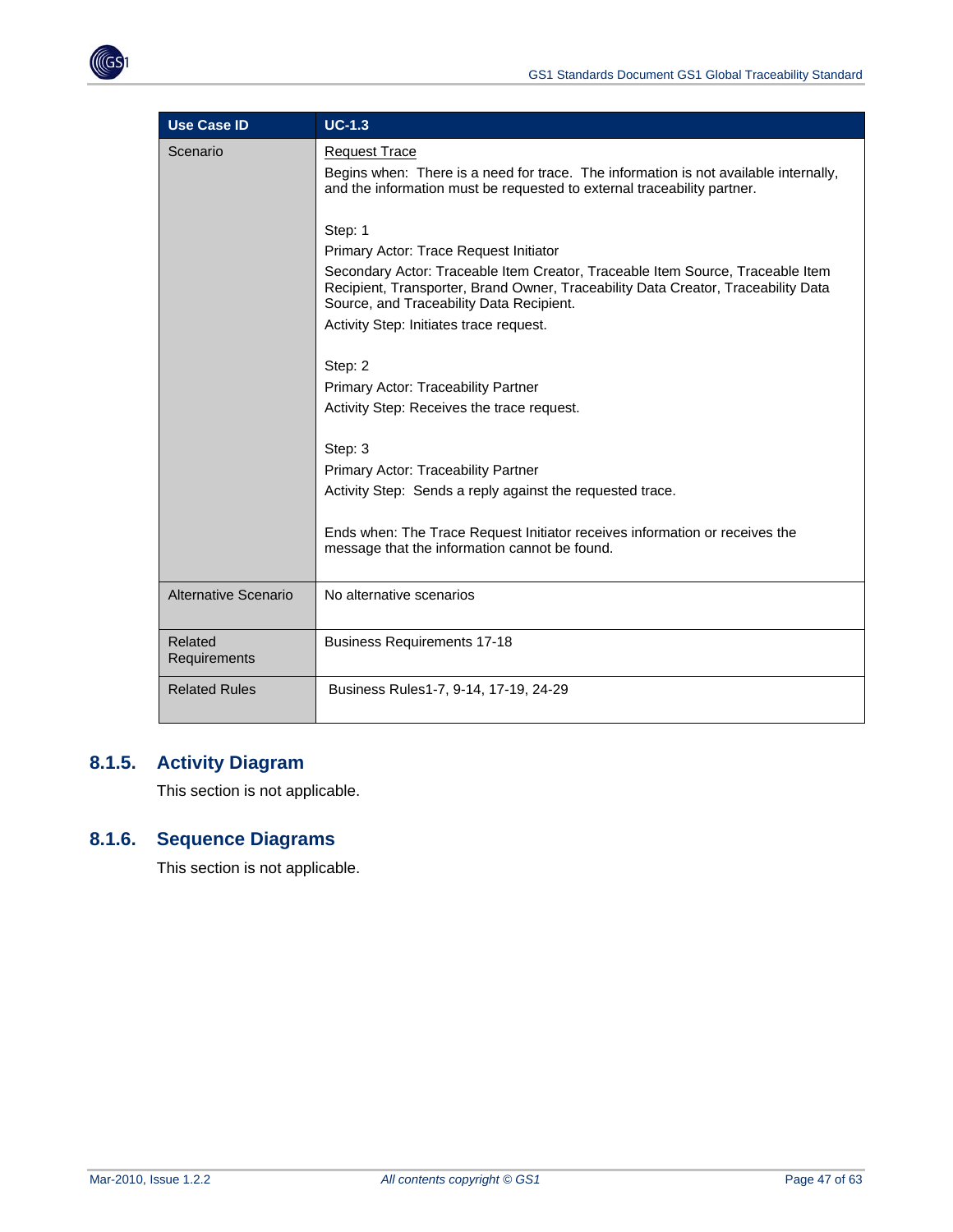

<span id="page-47-0"></span>

## <span id="page-47-1"></span>**9. Business Object Analysis**

## <span id="page-47-2"></span>**9.1. Business Object Life-Cycle Discussion**

The purpose of this section is to identify and explain the minimum agreed data elements, required for a global traceability process standard, that an organisation / industry sector should plan to create, capture, record and be prepared to share agreed data elements with Traceability Partners in the supply chain. (Refer to BR13) Organisations should consider adopting these minimum agreed data elements when selecting, designing and implementing their internal traceability business process.

This minimum level is generic to any GS1 member company:

- Anywhere in the supply chain
- In any industry or industry sector
- In organisations of any size

There is an implicit understanding that traceability partners in a particular industry sector may need to create, capture, record and share agreed, additional information beyond the data elements defined here. Data is created and recorded at many steps along the supply chain. It is not necessary for all of this to be exchanged with every Traceability Partner, but a minimum amount of traceability data must be exchanged to accompany the physical flow of goods. Other data should be recorded and linked within internal traceability records so that it is available to investigate and share as appropriate when a trace request is received. (Refer to section 6.1.2.4 figure 6.8 and to BRU 11)

**Minimum Information Required Data Element Required CS1 Standard CS1 Standard** Who is my Traceability Partner? Source identification and Recipient identification for each relevant party. This includes intermediaries such as carriers or 3rd party logistics providers. **Parties may serve as a: Traceable Item Source Traceability Data source Traceable Item Recipient Traceability Data Recipient** The Traceability Data Source and Traceable Item Source are often the same. The Traceability Data Recipient and Traceable Item Recipient are also often the same. Global Location Number (GLN)

The minimum information required, and corresponding data elements identified are as follows: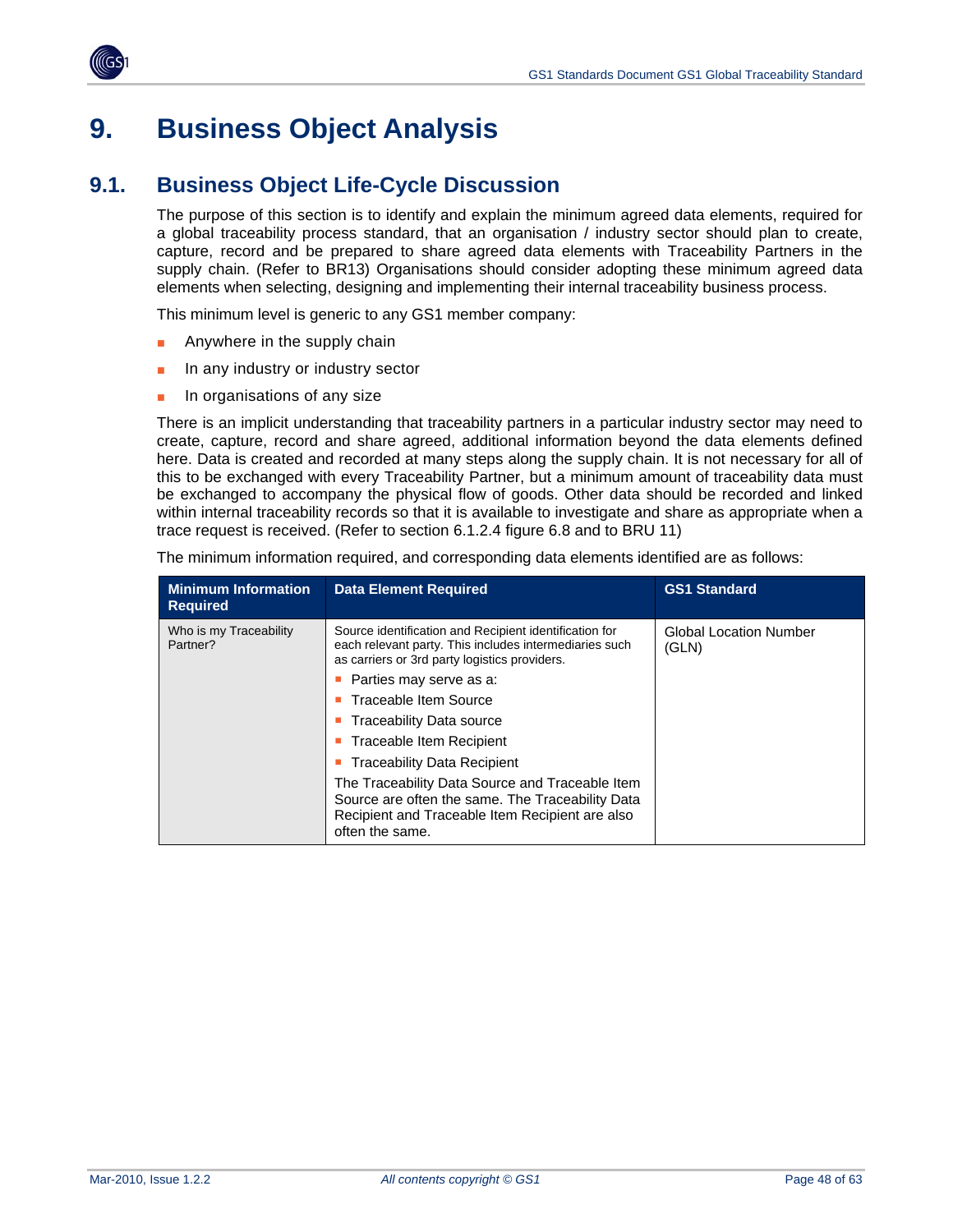

| <b>Minimum Information</b><br><b>Required</b> | <b>Data Element Required</b>                                                                                                                                                                                                                                                                                                                                                                                                                                                                                    | <b>GS1 Standard</b>                                                                                                                                                                                                                                                                                                                                    |
|-----------------------------------------------|-----------------------------------------------------------------------------------------------------------------------------------------------------------------------------------------------------------------------------------------------------------------------------------------------------------------------------------------------------------------------------------------------------------------------------------------------------------------------------------------------------------------|--------------------------------------------------------------------------------------------------------------------------------------------------------------------------------------------------------------------------------------------------------------------------------------------------------------------------------------------------------|
| What is the Traceable<br>ltem?                | The level at which the traceable item is defined within a<br>product packaging or logistical hierarchy is dependent<br>on the industry and degree of control required.<br>The data elements required are dependent on the level                                                                                                                                                                                                                                                                                 | Global Trade Item Number (GTIN)<br>Global Data Dictionary (GDD)<br>trade item attributes                                                                                                                                                                                                                                                               |
|                                               | of traceable item chosen as follows:<br>When the Traceable Item is a Trade Item:<br>Trade Item Identification<br><b>Trade Item Description</b><br><b>Trade Item Quantity</b><br>When the Traceable Item is a batch of trade items:<br>Trade Item Identification<br>Batch / Lot Number<br>п<br>• Trade Item Description                                                                                                                                                                                          | Depending on the choice of<br>traceable item, the traceable<br>item identification is (refer to<br>BR 5)<br>Trade Item: GTIN<br>Batch / lot of trade item: GTIN +<br>Batch / Lot Number<br>Serialized trade item: GTIN +<br>Serial Number, SGTIN<br>Logistic unit: SSCC and<br>applications identifiers<br>Shipment: Shipment Identification<br>Number |
|                                               | • Trade Item Quantity<br>When the Traceable Item is a serialised trade item:<br><b>Trade Item Identification</b><br>Serial Number<br><b>Trade Item Description</b><br>• Trade Item Quantity<br>When the Traceable Item is an item that<br>traceability partners agree is a traceable item:<br>- Item Identification<br>- Item Description<br>- Item Quantity<br>When the Traceable Item is a Logistics Unit:<br>Logistic Unit Identification<br>Logistic Unit Quantity<br>When the Traceable Item is a Shipment | GS1 Application Identifiers<br>Note: as of July 2005,<br>SGTIN only exists for RFID<br>technology using EPC. As<br>bar code solutions a<br>combination of GTIN plus<br>serial number can be<br>found as appropriate<br>counterpart (e.g. GS1<br>DataMatrix or GS1-128).                                                                                |
| Where was it shipped from<br>or shipped to?   | Shipment Identification<br>Best practice or specific extensions of traceability<br>requirements: "ship from" or "ship to" identification                                                                                                                                                                                                                                                                                                                                                                        | <b>GLN</b>                                                                                                                                                                                                                                                                                                                                             |
| When did I receive /<br>despatch it?          | Date of receipt and / or date of despatch as relevant<br>depending on the role of the party                                                                                                                                                                                                                                                                                                                                                                                                                     | EDI DESADV                                                                                                                                                                                                                                                                                                                                             |

 **Important:** In order for traceability to be effective along the supply chain, and the above data elements to be truly useful, each Traceability Partner must practice internal traceability. This requires that each Traceability Partner establishes and records linkages between inputs and outputs (BR 14, BRU 6, BRU 10). While outside the scope of this GS1 Standard, internal traceability best practices are available at, for example, [ref 2] Chapter 6 of *ECR – Using Traceability in the Supply Chain to Meet Consumer Safety Expectations.*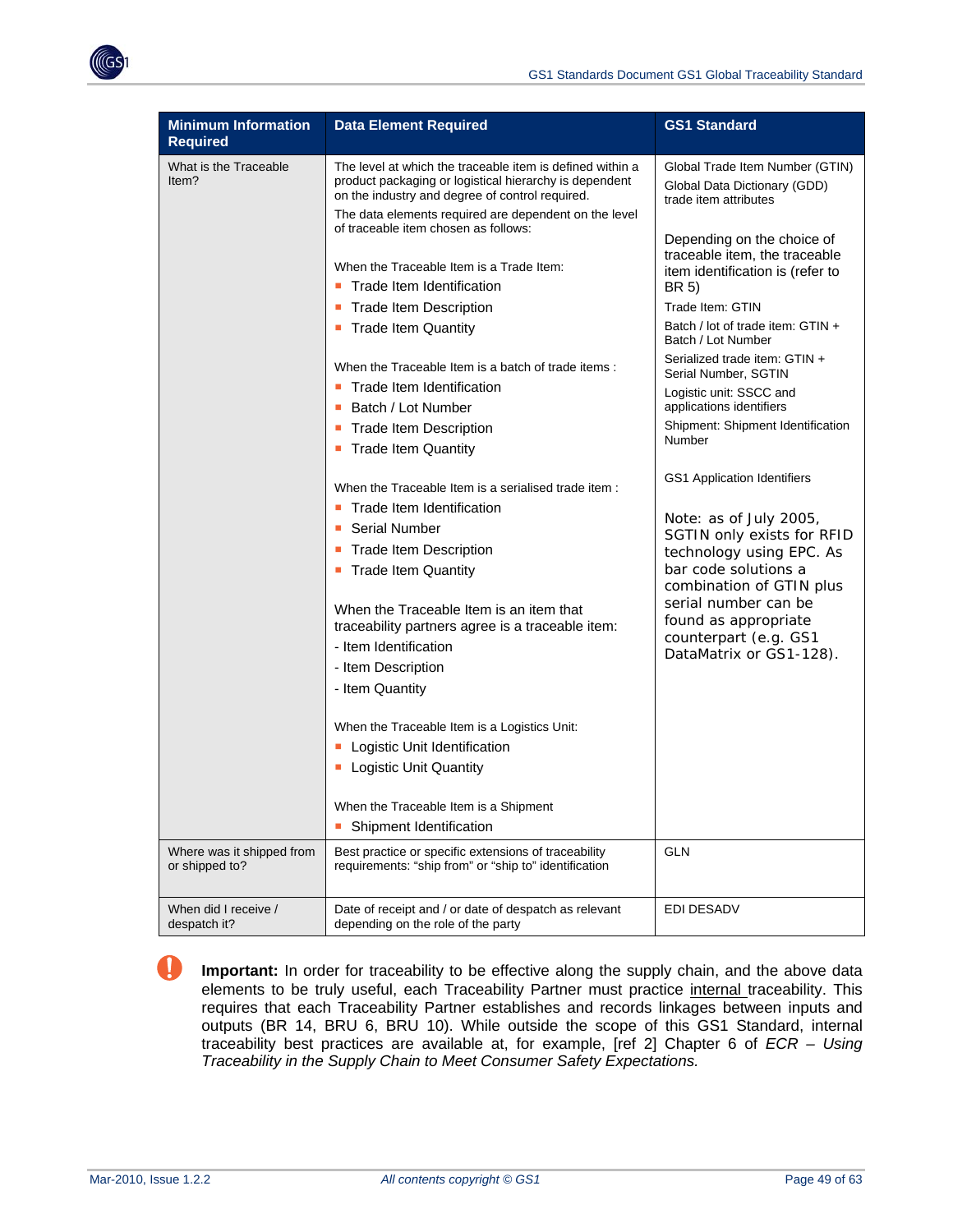<span id="page-49-0"></span>

#### <span id="page-49-1"></span>**9.1.1. State Diagram(s)**

This section is not applicable.

#### <span id="page-49-2"></span>**9.1.2. Business Object relationship discussion**

This section is not applicable

## <span id="page-49-3"></span>**10. Conceptual Solution (Examples)**

The industry specific examples are detailed in their respective Implementation Guideline.

## <span id="page-49-4"></span>**11. Implementation Considerations**

This section provides a methodology for an organisation and / or industry sector.

The following key steps should be considered by each organisation and / or industry sector that is considering how to implement best business practices to utilise the recommended approach described in the GS1 Global Traceability Standard.

For examples of application, please refer to the industry specific implementation guidelines.

### <span id="page-49-5"></span>**11.1. Contact your GS1 organisation to get expert advice**

Your local GS1 Member Organisation (MO) will provide expert advice about the GS1 Global Traceability Standard and any existing extension, support during your project to implement a traceability policy, plus help to identify technology most suited to your requirements and to help you get an appropriate level of knowledge and training on this technology and the appropriate GS1 Standards.

In the case of an industry sector, you may want to establish a working group with representatives from all types of operators in your industry sector. Your local GS1 MO can host and facilitate such working groups. If an industry sector discovers that it requires an extension to this generic standard, the GS1 MO will advise and support this process.

The list of GS1 MOs may be found at [www.gs1.org.](http://www.gs1.org/)

## <span id="page-49-6"></span>**11.2. Model the supply chain where traceability is to be accomplished**

It is extremely important to determine the scope of the traceability process in your supply chain, the Traceability Partners who are involved and to clearly identify the boundaries of your traceability model.

#### **Example:**

In the Consumer Goods Industry –from the purchase of raw material ingredients and packaging for use as inputs, the internal business processes through to the output and delivery of finished products to the customer Distribution Centre or Retail Store. The scope may include some inputs (such as seeds, meat…) and exclude some others (packaging which is not in contact with the product…).

Check with your local GS1 MO to see if this model already exists within the GS1 community.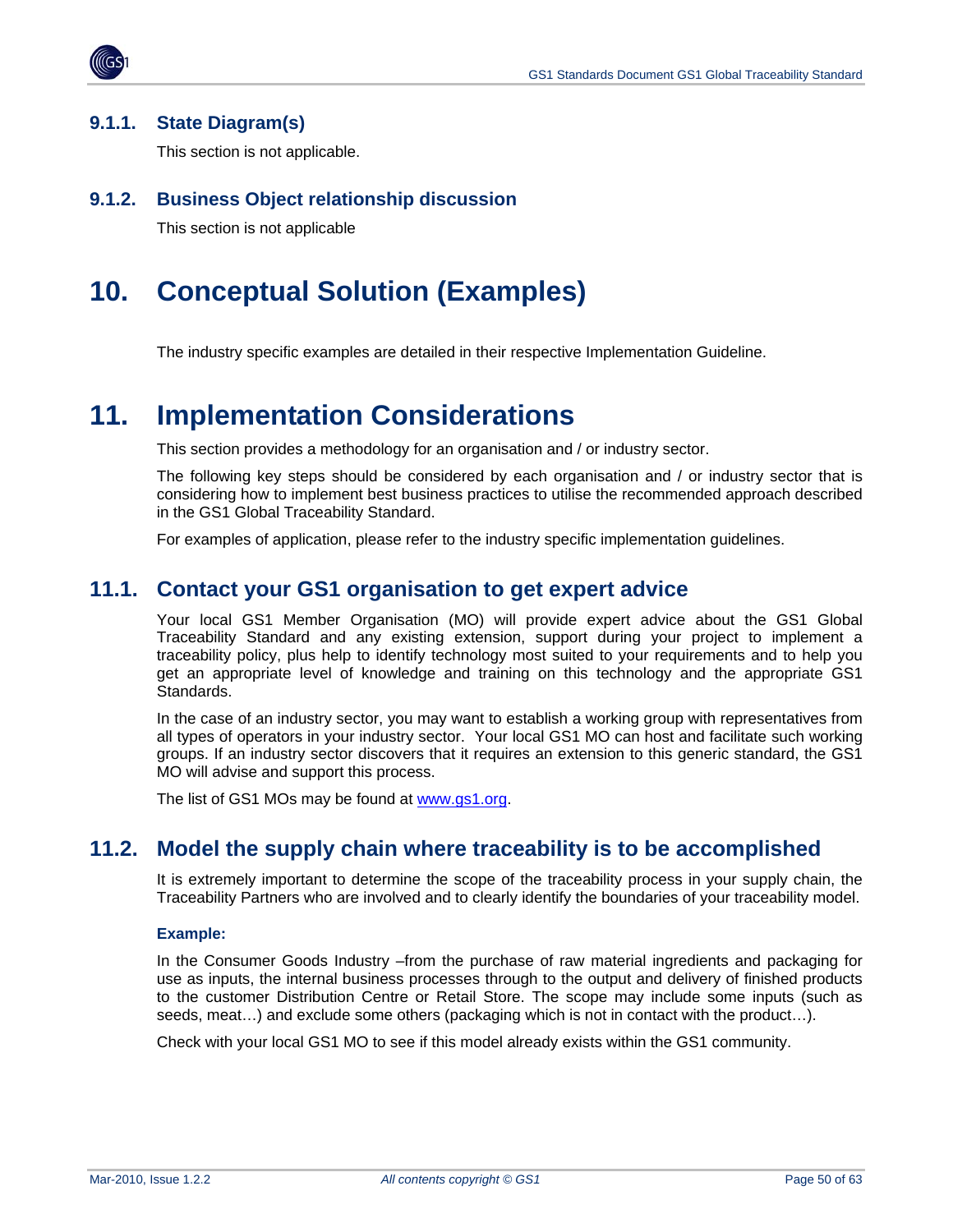<span id="page-50-0"></span>

## <span id="page-50-1"></span>**11.3. Determine priority business needs**

As the data to record and the relevant level of traceable item depends on business needs, it is important to determine at the beginning what the main uses are that you expect from the traceability system and the type of trace request (by data elements) that you want to be able to conduct.

#### **Example:**

In case of anti-counterfeiting, a common useful trace request is to be able to retrieve logistic information about a particular unit of product. In that case, the relevant level of traceable item in addition to logistic units is the serialized traceable item.

### <span id="page-50-2"></span>**11.4. Describe the physical flow of products**

Identify the type of products that are exchanged between your traceability partners and describe the logistical hierarchy

You may find it helpful to "walk" each step of your supply chain and identify the physical locations, inputs, internal processes, and outputs. The supply chain "map" can be prepared in the form of a diagram or template, providing a record and the basis for a comprehensive traceability plan.

Check with your GS1 MO if all or part of your model has already been defined in the GS1 community and make use of established best practices.

Once the model is completed, the model provides a template like this:

#### **Traceability Partner 1←** $\rightarrow$ **--- (process 1-2)--- ←** $\rightarrow$  **Traceability Partner 2 ←** $\rightarrow$ **--(process 2-n)----**ÅÆ **Traceability Partner n** Å**-----**

Each process represents a particular step in the supply chain and is associated to product inputs and outputs. Each Traceability Partner represents an entity involved in a preceding, current or subsequent step in the chain.

Section 6.1.2. may help to develop this description.

#### **Example:**

A logistics operator might have two or more delivery processes: (1) direct store delivery (2) warehouse delivery (3) customer collection. For example, the physical flow between two trading partners may be a truck with bulk goods or a truck containing big bags of seeds.

### <span id="page-50-3"></span>**11.5. Define Traceability Partners' roles**

Associate the roles that each Traceability Partner has according to the GS1 Global Traceability Standard. These roles determine which roles / business processes the Traceability Partner must perform to achieve traceability.

This analysis can be checked and developed by referring to the grid of Roles and "use cases" described in Section 6.1.3 "Current Business Scenario".

#### **Example:**

A Traceability Partner may receive, store and despatch (warehouse keeper / transporter); a Traceability Partner may receive, transform and despatch (a producer) …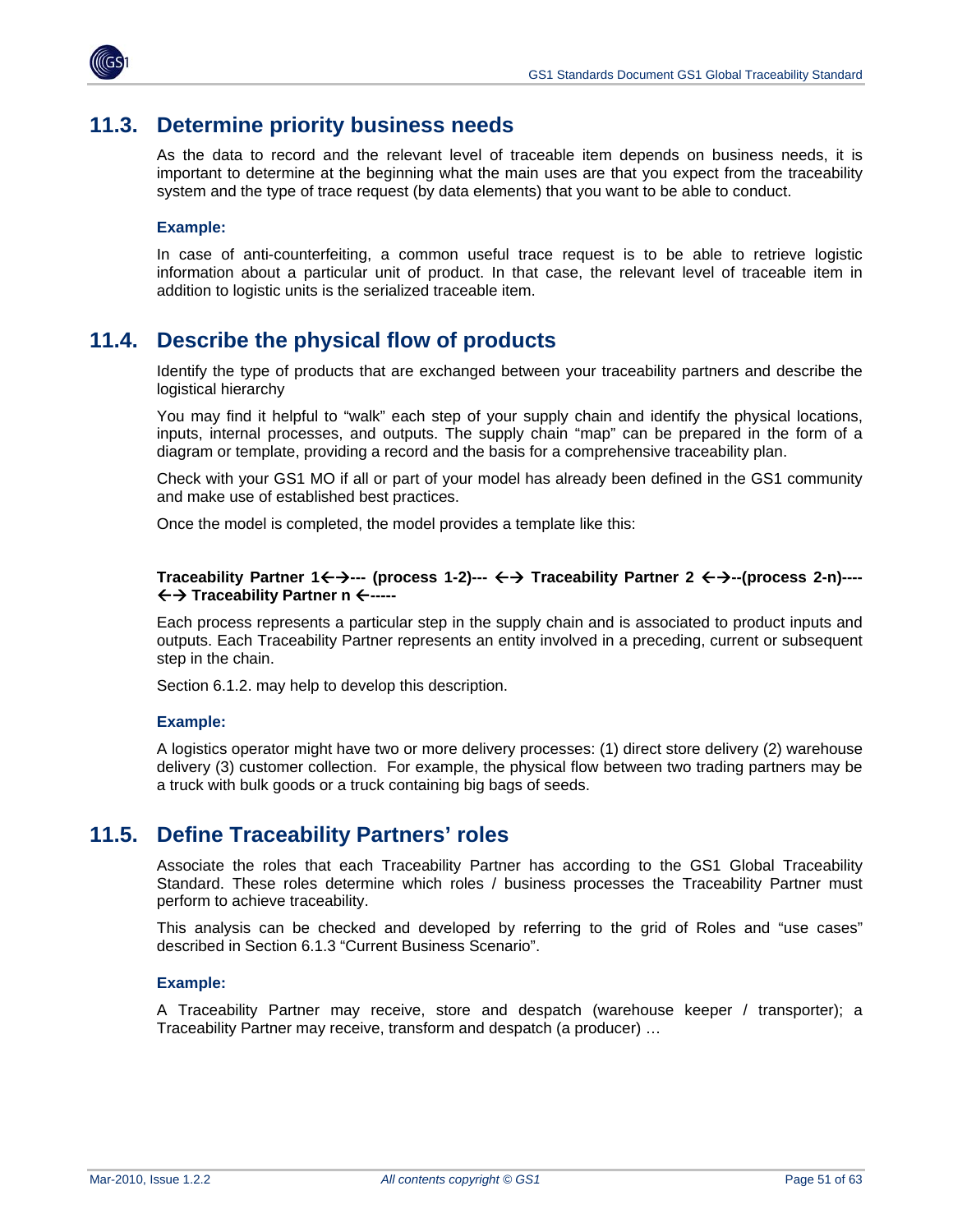<span id="page-51-0"></span>

## <span id="page-51-1"></span>**11.6. Model the Process (for each Physical Process that is Relevant)**

#### <span id="page-51-2"></span>**11.6.1. Identify the level of the Traceable Item**

Determine the traceable item level(s) by using your description of the physical flow.

This will be dependent on the organisation/industry sector, Traceability Partner requirements and the level of risk/cost considered appropriate.

If relevant (organisation/industry specific) extension or "GS1 Implementation Guidelines for Implementing Traceability" exist they should be consulted.

A system of classifying risk as 'High', 'Medium', or 'Low' can be used to determine the level of detail required for traceability. Risks can, for example, be financial, affect organisation reputation, impact end user health, etc…Batch management is a best practice used in many businesses and they must define their own batch. In other industry sectors, e.g., pharmaceutical industries and perfumes, Serial Number identification of each individual consumer unit or other trade item is often used to support product authentication and anti-counterfeit strategies.

The traceable item should be defined based on two main variables that help to define the level of risk an organisation is prepared to accept when Traceable Item data is applied to a circumstance such as the need to identify and recall defective product :

- Level of accuracy
- **Logistics hierarchy**

That is, the traceable item will be that item that fulfils both: on one hand it achieves the level of accuracy that reflects the organisation's required risk profile and on the other, it represents the logistic unit / traceable item where traceability is to be applied.

To help in the decision-making, the traceable item hierarchy can be developed by referring to [Figure](#page-22-0)  [6-11](#page-22-0) and [Figure 6-12](#page-24-0) in Section [6.1.2.6](#page-22-1), [Traceable Item Hierarchy](#page-22-1)". The BR 5 presents the corresponding identification standards.

Date information may be used to facilitate "First In First Out" warehouse management systems and to manage the sequence of sales / use by unit at the point of sale / consumption / use. Application Identifiers for appropriate date information are available in GS1-128 labelling. However, "Best Before Date", "Use By Date" or "Expiry Date" are useful data elements but are not normally used as a key identification for traceability purposes since they may not carry sufficient information as the Batch / Lot or Serial Number.

Example of traceable item: bulk goods, batch of crop, Logistic Unit, serialised carton of beef products, batch of bottles of milk.

#### <span id="page-51-3"></span>**11.6.2. Decide on the traceability information needed for each type of Traceability Partner.**

The GS1 Global Traceability Standard identifies a number of data attributes that should be created, collected, recorded, agreed and shared between Supply Chain Partners to ensure best practice in a traceability plan (GTIN, Batch / Lot Number, SSCC...)

You may need to create, collect, record, agree and share a wide range of other data elements that are appropriate for your organisation and Traceability Partners, according to legislation or specific supply chain requirements, and you need to identify these elements and plan how to ensure that appropriate arrangements can be established and maintained.

Implementation of data synchronisation processes enables the exchange of master data about party and item (product) efficiently and accurately. This can be supplemented with the necessary relationship dependent and event data as appropriate.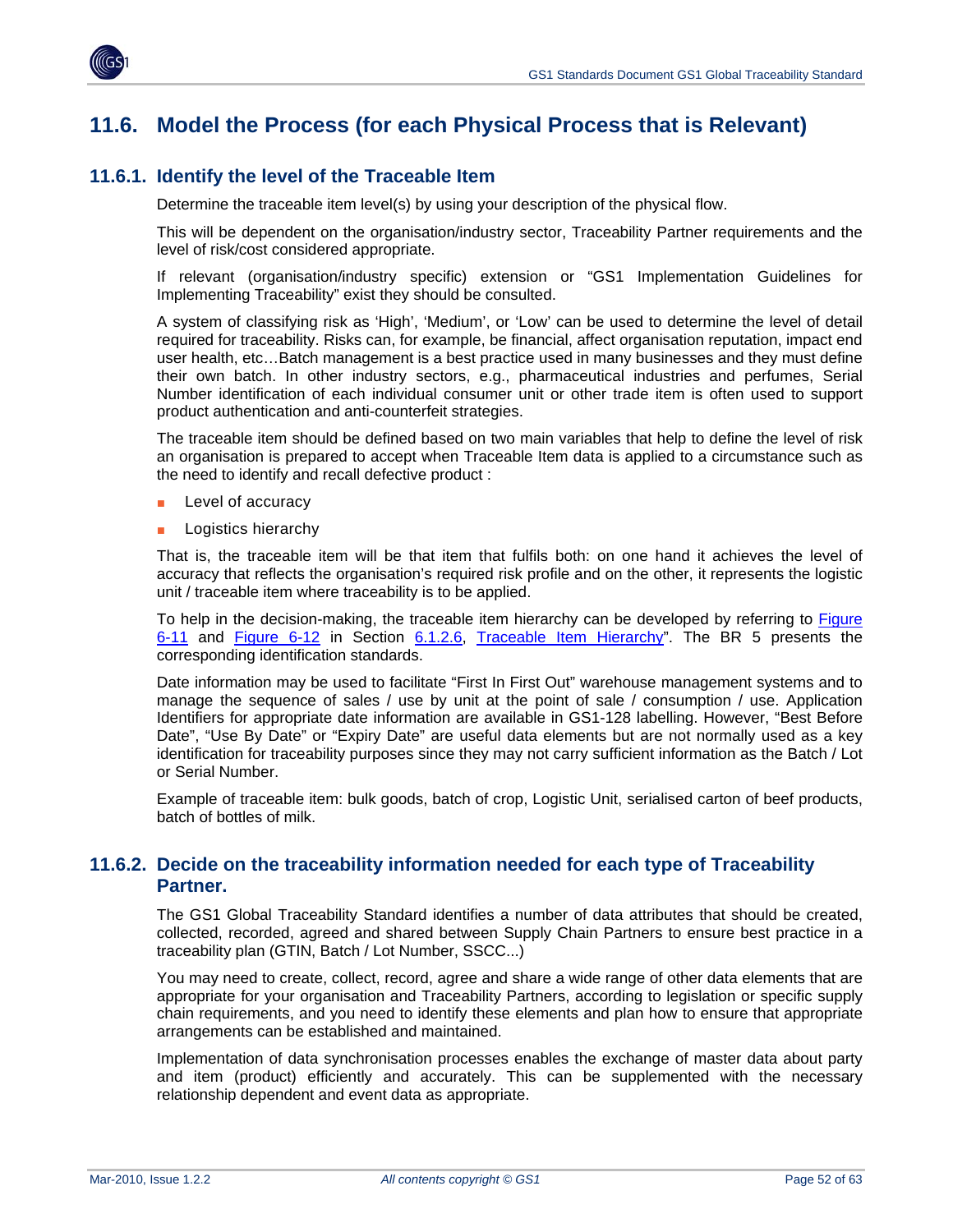<span id="page-52-0"></span>

The minimum data requirements can be checked in BR 13. They are explained in Section 9 "Business Object Analysis".

#### <span id="page-52-1"></span>**11.6.3. Select the enabling technology to support traceability**

Some use case and traceability requirements are technology independent (e.g. assigning the identification to the traceable item, list of minimum data to record).

Yet you need to select an appropriate enabling technology to attain traceability and data exchange based on the model of your supply chain process.

| Use case (section 6.1.3) | <b>Possible enabling technologies</b>                                                                                        |  |
|--------------------------|------------------------------------------------------------------------------------------------------------------------------|--|
| Identification carrier   | Ink jet, label, tag, accompanying document<br>It can be human readable or machine readable (bar codes, RFID)                 |  |
| Collect and share data   | Label, Marking, EDI, Facsimile, Internet, Phone, Data Base, Physical<br>inspection, Accompanying document                    |  |
| Store data               | Notebook, data base (internal or from a service provider via Internet)                                                       |  |
| Manage a trace request   | Phone, e-mail, Facsimile,<br>GEPIR (www.gepir.org), GDSN, EPCIS and electronic catalogues<br>may be used for trace requests. |  |

For each enabling technology, there are corresponding standards.

The following enablers are examples of the most common "technological models", but there are many other alternatives:

| <b>Model</b>                                                                                                                                                      | <b>Technology</b> | <b>Comments</b>                                                                                                                                                                                                                      |  |
|-------------------------------------------------------------------------------------------------------------------------------------------------------------------|-------------------|--------------------------------------------------------------------------------------------------------------------------------------------------------------------------------------------------------------------------------------|--|
| Traceability information is sent with<br>the physical object                                                                                                      | Paper             | No automatic process.                                                                                                                                                                                                                |  |
|                                                                                                                                                                   | GS1-128*          | All traceability information is included in<br>the GS1-128 label (GTIN, Batch / Lot<br>Number, Best Before Date, )                                                                                                                   |  |
| Traceable item is identified by<br>batch/lot or serialised and<br>traceability information is sent with<br>the physical object or exchanged<br>by any other means | GS1-128+ EDI/XML  | GS1-128 logistic unit label only needs to<br>have an SSCC although for homogenous<br>pallets additional attributes may be<br>displayed in human readable and bar<br>code format. Additional information is<br>exchanged via EDI/XML. |  |
|                                                                                                                                                                   | <b>EPC</b>        | The EPC tag contains a unique<br>identification number. Traceability<br>information is obtained from the<br>associated system and databases (e.g.<br>EPCIS).                                                                         |  |
| Traceable item is identified by<br>batch/lot or serialised and<br>traceability information is made<br>available in a database                                     | GS1-128           | GS1-128 logistics unit label only needs<br>to have an SSCC. Information is sent to<br>a database shared between Supply<br>Chain Partners.                                                                                            |  |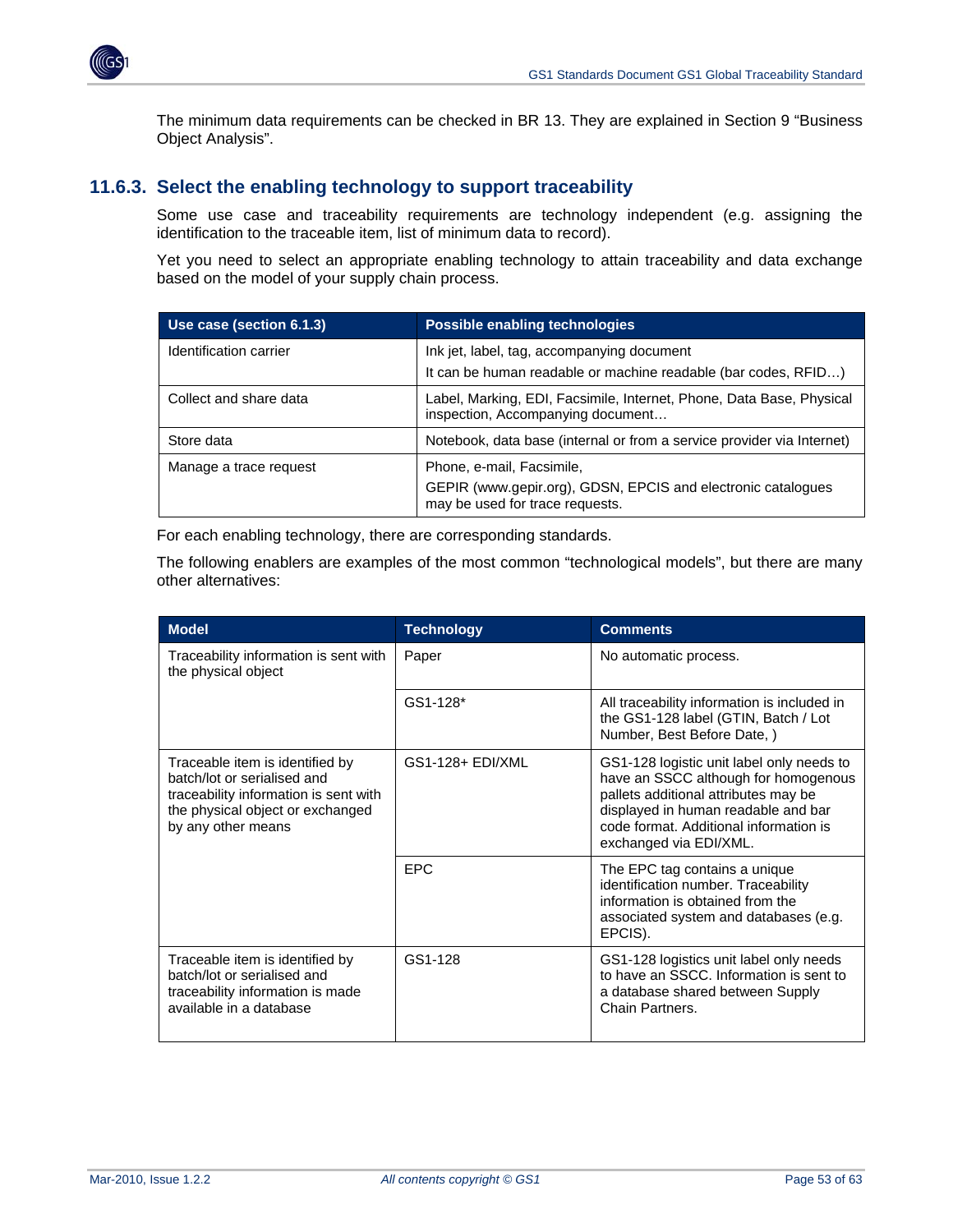<span id="page-53-0"></span>

| <b>Model</b> | <b>Technology</b> | <b>Comments</b>                                                                                                                                              |
|--------------|-------------------|--------------------------------------------------------------------------------------------------------------------------------------------------------------|
|              | EPC.              | The EPC tag contains a unique<br>identification number. Traceability<br>information is obtained from the<br>associated system and databases (e.g.<br>EPCIS). |

**\*** Or other equivalent barcodes standards

Create the technical guide to exchange information between parties following the criteria and recommendations defined in the GS1 Global Traceability Standard.

#### **Example:**

GS1-128 -> define AI and label models

EDI/XML -> define Message Implementation Guidelines describing the data elements to be used, and so on…

#### <span id="page-53-1"></span>**11.6.4. Validate the process**

Validate your Implementation and Technical Guidelines with your GS1 MO to obtain verification of global standards compliance. This could be under a certification process for the use of GS1 standards for traceability.

## <span id="page-53-2"></span>**11.7. Internal process model (applicable to organisations)**

Define the internal process to attain traceability (stock management, production/transformation/manipulation process). GS1 standards (and all the related best practice) can also be used as a tool for the implementation of the internal traceability process.

## <span id="page-53-3"></span>**11.8. Traceability model coherence**

Once all parties and business processes have been defined, you should validate the whole model. In particular, attention must be paid to the capabilities of Parties to fulfil the goods receiving process requirements and the delivery process requirements (i.e. answer the question - will it be possible to link receiving and delivery traceability information). For instance it would not be logical for a logistics operator that performs picking operations to decide that his reception process is based on a manual procedure (e.g., no barcode labels on the pallet) but that the delivery process is based on bar-coding systems. All such inconsistencies should be eliminated to ensure success for the application of the GS1 Global Traceability Standard.

## <span id="page-53-4"></span>**11.9. Standards Maintenance**

When an organisation implements the GS1 standards, and a gap is recognized against their business needs, the organisation should contact their local GS1 MO and receive guidance on submitting a Change Request into the Global Standard Management Process (GSMP). The local GS1 MO can provide the latest standard development. To contact your local GS1 MO and get information about GS1 Standards, the following website can be used: www.gs1.org

## <span id="page-53-5"></span>**12. Test Scenario Summary**

For Conformance and Certification, please refer to the *GS1 Global Traceability Conformance (GTC)*. The GTC defines essential elements for the development of best practice Traceability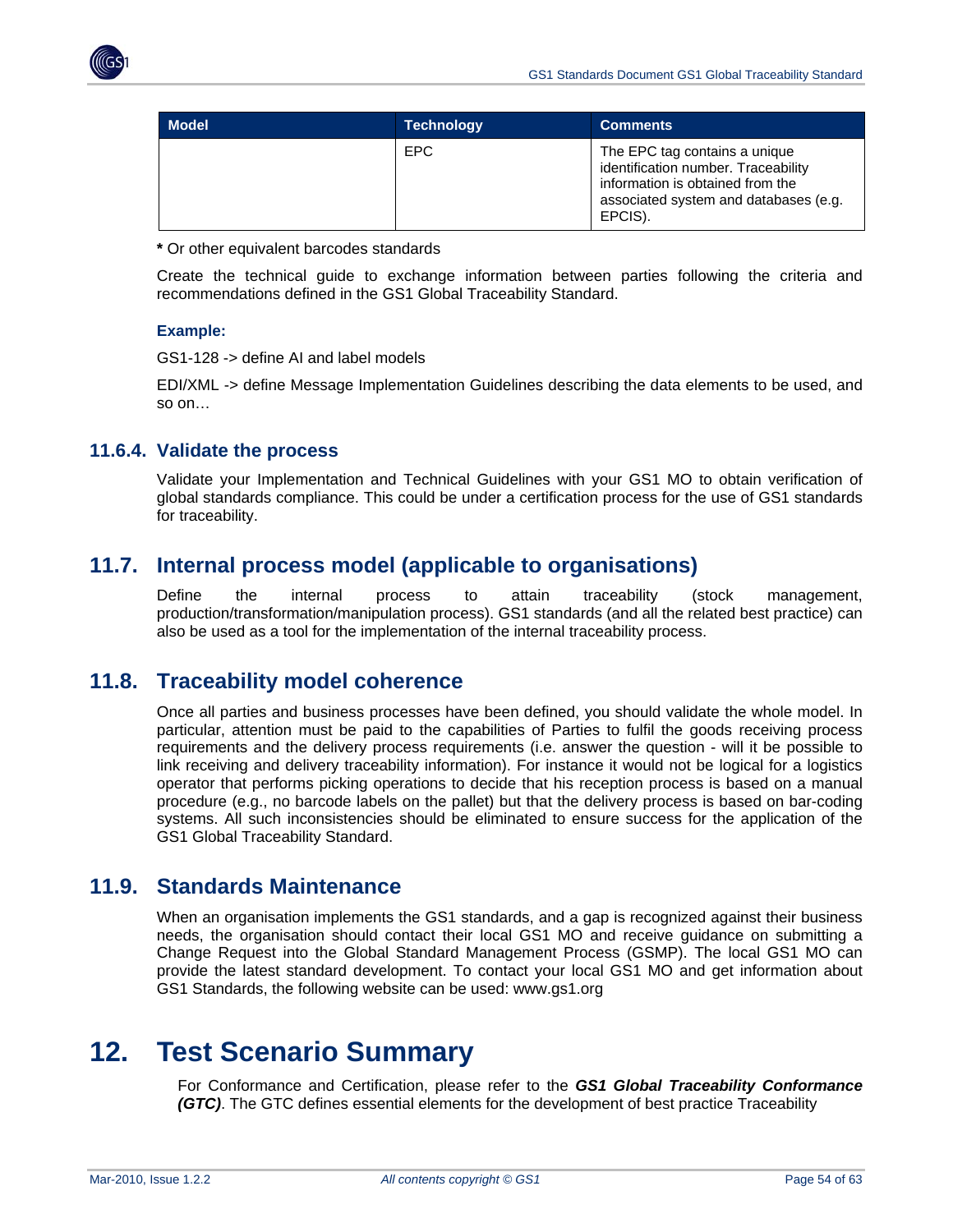<span id="page-54-0"></span>

# <span id="page-54-1"></span>**13. Adherence to Architectural Principles**

| #                                                                                                                                                                                                                                                                                                                                                   | <b>Architectural Principle</b>                                                                                                                                                                                                                                    | <b>Does</b><br><b>BRAD</b> | <b>Comment</b> |
|-----------------------------------------------------------------------------------------------------------------------------------------------------------------------------------------------------------------------------------------------------------------------------------------------------------------------------------------------------|-------------------------------------------------------------------------------------------------------------------------------------------------------------------------------------------------------------------------------------------------------------------|----------------------------|----------------|
|                                                                                                                                                                                                                                                                                                                                                     |                                                                                                                                                                                                                                                                   | <b>Adhere?</b>             |                |
| $\mathbf{1}$                                                                                                                                                                                                                                                                                                                                        | The requirements in the BRAD maintain the GS1 keys as<br>the primary, mandatory identifiers.                                                                                                                                                                      | Yes                        |                |
| $\overline{2}$                                                                                                                                                                                                                                                                                                                                      | The requirements in the BRAD do not alter the formats of<br>primary identifiers and comply with data elements as<br>defined in the Global Data Dictionary.                                                                                                        | Yes                        |                |
| $\mathbf{3}$                                                                                                                                                                                                                                                                                                                                        | The requirements stated in the BRAD are backwards<br>compatible according to the stated scope in the document.<br>The document scope explicitly states whether<br>requirements included in document are backwards<br>compatible.                                  |                            |                |
| $\overline{4}$                                                                                                                                                                                                                                                                                                                                      | All business requirements contained in the BRAD come<br>from trading partners or representatives with a genuine<br>intention to implement the standards when developed. All<br>requirements are driven by the business needs of the<br>trading partners.          | Yes                        |                |
| 5<br>Yes<br>The business requirements contained in the BRAD do not<br>violate consistency of the data architecture within each<br>layer and between each layer of the GS1 System. For<br>example, requirements do not alter a key used across<br>GS1 standards or alter a reusable object without applying<br>this change across related standards. |                                                                                                                                                                                                                                                                   |                            |                |
| 6                                                                                                                                                                                                                                                                                                                                                   | The business requirements take into consideration the<br>potential impact of the standard, especially with respect to<br>implementation and maintenance. Any potential known<br>impact is documented in the BRAD.                                                 | Yes                        |                |
| $\overline{7}$                                                                                                                                                                                                                                                                                                                                      | The business requirements take into consideration the<br>potential scalability of the standard. Any potential known<br>impact to scalability is documented in the BRAD.                                                                                           | Yes                        |                |
| 8                                                                                                                                                                                                                                                                                                                                                   | The business requirements take into consideration data<br>and process interoperability. For example, any shared<br>objects between interoperable messages must remain<br>consistent. Any potential known impact to interoperability<br>is documented in the BRAD. | Yes                        |                |
| 9                                                                                                                                                                                                                                                                                                                                                   | The business requirements in the BRAD do not threaten<br>the standardisation of the interfaces of the GS1 System.<br>Interfaces are not limited to references to technology but<br>also include such ideas as business interfaces and<br>process interfaces.      | Yes                        |                |
| 10                                                                                                                                                                                                                                                                                                                                                  | The business requirements in the BRAD do not create<br>duplications with existing GS1 components. If there are<br>potential duplications, these are documented within the<br>BRAD with a stated rationale for the duplication.                                    | Yes                        |                |
| 11                                                                                                                                                                                                                                                                                                                                                  | The business requirements in the BRAD do not impose<br>implicit or explicit restrictions of any technology.                                                                                                                                                       | Yes                        |                |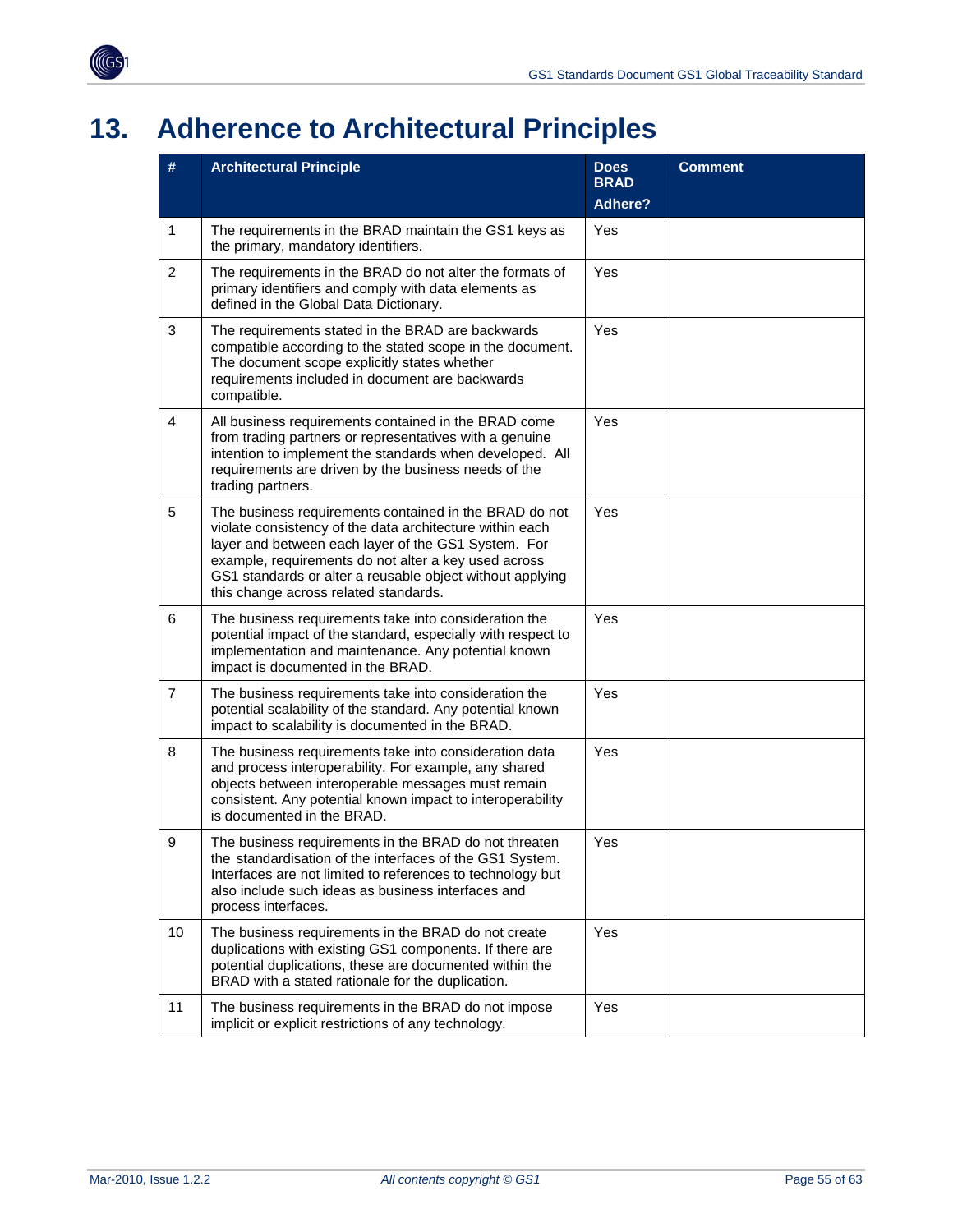<span id="page-55-0"></span>

| #  | <b>Architectural Principle</b>                                                                                                                                                                                                                                                                                                                      | <b>Does</b><br><b>BRAD</b><br>Adhere? | <b>Comment</b> |
|----|-----------------------------------------------------------------------------------------------------------------------------------------------------------------------------------------------------------------------------------------------------------------------------------------------------------------------------------------------------|---------------------------------------|----------------|
| 12 | The business requirements in the BRAD take into account<br>a global perspective. All local (Industry or Geopolitical)<br>requirements have a suitable rationale to explain why they<br>cannot be handled globally. For example, a Boolean<br>indicator of a specific regulation as opposed to a generic<br>code list covering multiple regulations. | Yes                                   |                |

# <span id="page-55-1"></span>**14. Glossary of Business Terms**

| <b>Term</b>                 | <b>Description</b>                                                                                                                                                                                                                                                                                                                                                                                                      |  |
|-----------------------------|-------------------------------------------------------------------------------------------------------------------------------------------------------------------------------------------------------------------------------------------------------------------------------------------------------------------------------------------------------------------------------------------------------------------------|--|
| Actor                       | An actor is a role that a user plays with respect to a system.                                                                                                                                                                                                                                                                                                                                                          |  |
| Agreement(s)                | Arrangement(s) undertaken by and legally binding on parties.                                                                                                                                                                                                                                                                                                                                                            |  |
| Application Identifier (AI) | The field of two or more characters at the beginning of an Element String that<br>defines its format and meaning.                                                                                                                                                                                                                                                                                                       |  |
| Apply                       | Physically mark or attach                                                                                                                                                                                                                                                                                                                                                                                               |  |
| Assign                      | Designate or allocate.                                                                                                                                                                                                                                                                                                                                                                                                  |  |
| Asset                       | Can be an item that is procured/purchased and depreciated.<br>Examples could be "bulk container", "returnable container"<br>NOT:<br>a disposable item;<br>an item on consignment                                                                                                                                                                                                                                        |  |
| Batch / Lot                 | The batch or lot number associates a trade item with information the<br>manufacturer considers relevant for traceability of the item. The data may refer<br>to the trade item itself or to items contained in it.<br><b>GDD Implementation Notes</b><br>A typical batch/ lot code might include a plant location, production line, date of<br>production and shift. The format and structure will vary by organization. |  |
| <b>Brand Owner</b>          | The party that is responsible for allocating GS1 System identification keys. The<br>administrator of a GS1 Company Prefix.<br>And / or the party that is the ultimate authority for the trade item.<br>And / or the owner of the product specifications.<br>And / or responsible for placing a traceable item into commerce.                                                                                            |  |
| <b>Broker</b>               | A person or an entity whose activity involves the broker entering into a contract<br>with a person or entity whereby the broker receives a commission for any<br>business he brings to the person or company calculated as a percentage of the<br>transaction between that entity and a third party. However, the broker normally<br>does not actually take physical control of the goods                               |  |
| <b>Business Requirement</b> | Is a statement of need concerning the business area or business process<br>under study. It is something that the system must do or a quality that the<br>system must have. A requirement exists either because the type of product<br>demands certain functions or qualities, or the client wants the requirement to<br>be part of the delivered product.                                                               |  |
| <b>Buyer</b>                | An entity that purchases the product from the Brand Owner or its agent.                                                                                                                                                                                                                                                                                                                                                 |  |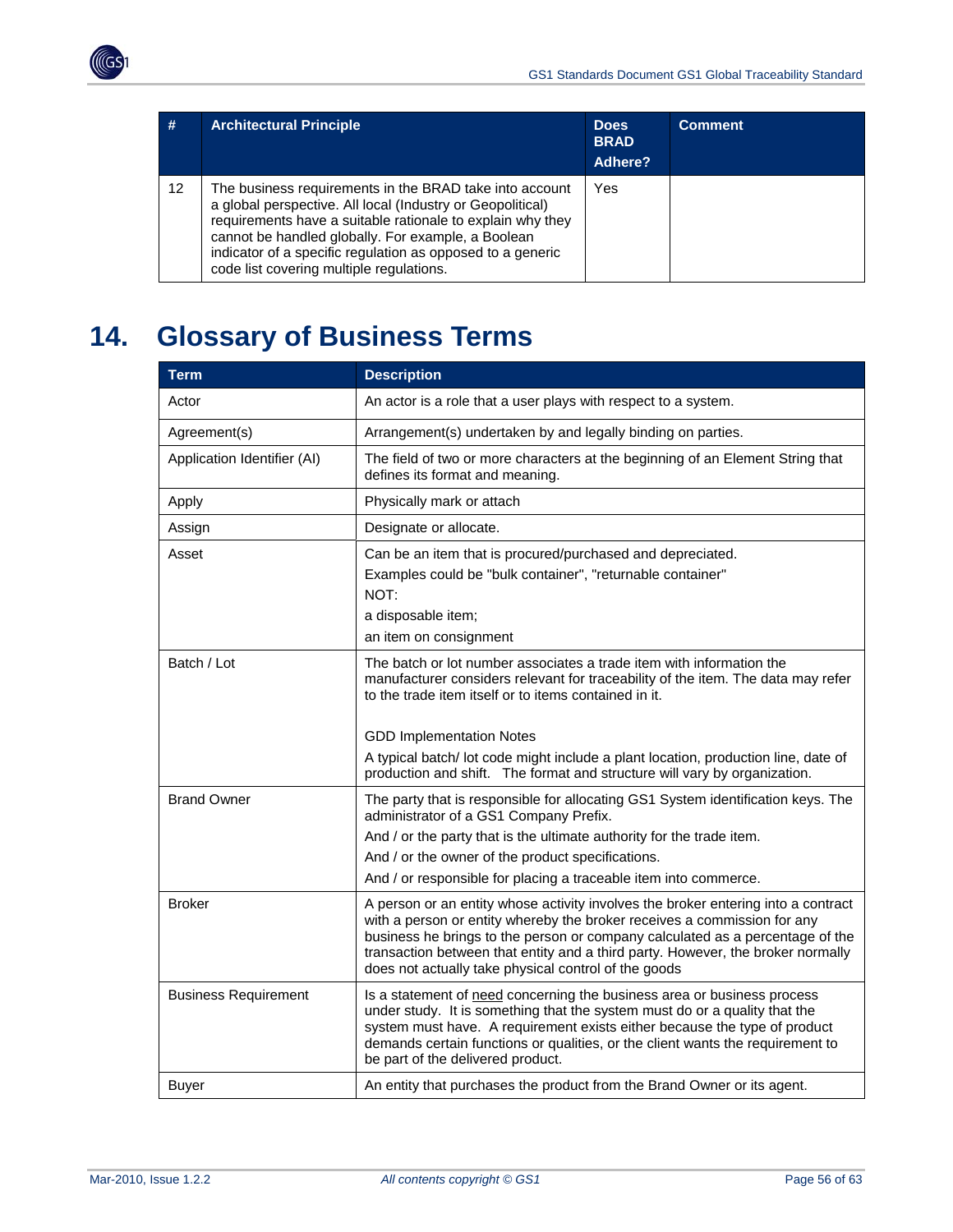

| <b>Term</b>                                                                                   | <b>Description</b>                                                                                                                                                                                                                                                                                                                                                                                                                                                                                          |  |
|-----------------------------------------------------------------------------------------------|-------------------------------------------------------------------------------------------------------------------------------------------------------------------------------------------------------------------------------------------------------------------------------------------------------------------------------------------------------------------------------------------------------------------------------------------------------------------------------------------------------------|--|
| Collect                                                                                       | Gather required information by any means.                                                                                                                                                                                                                                                                                                                                                                                                                                                                   |  |
| Composing                                                                                     | Means that an item/product is composed of other items/products (See 6.1.2.6.,<br>& Figure 6.13), e.g. a cake is composed of sugar, eggs etc, reverse process is<br>not possible                                                                                                                                                                                                                                                                                                                             |  |
| Compounder                                                                                    | A pharmacist, in a hospital or retail pharmacy, that creates/manufactures<br>pharmaceutical product from compounding other pharmaceutical ingredients.<br>Compounded product would be deemed a new product and require new<br>identification (See GTIN Allocation Rules in Healthcare)                                                                                                                                                                                                                      |  |
| Consumer                                                                                      | The end user of a trade item or a service.                                                                                                                                                                                                                                                                                                                                                                                                                                                                  |  |
| Consumer Unit (GDD<br>Implementation)                                                         | The trade item intended for the end user.                                                                                                                                                                                                                                                                                                                                                                                                                                                                   |  |
| Contained in                                                                                  | Means that there is an upper level of packaging and that the lower level item<br>can be removed (See 6.1.2.6., & Figure 6.13), e.g. a carton contains 50 T-<br>shirts, reverse process is possible                                                                                                                                                                                                                                                                                                          |  |
| Container                                                                                     | The material employed in the packaging of a product. Containers include<br>primary, secondary and transportation containers. Containers are referred to as<br>primary if they are intended to be in direct contact with the product. Secondary<br>and transportation containers are not intended to be in direct contact with the<br>product.                                                                                                                                                               |  |
| Contract                                                                                      | Document/message evidencing an agreement between the seller and the<br>buyer for the supply of goods or services; its effects are equivalent to those of<br>an order followed by an acknowledgement of order.                                                                                                                                                                                                                                                                                               |  |
| Counterfeit<br><b>Based on World Health</b><br>Organisation (WHO)<br>Definition November 2008 | A product is counterfeit when there is a false representation in relation to its<br>identity <sup>7</sup> history or source <sup>8</sup> . This applies to the product, its container or other<br>packaging or labelling information. Counterfeiting can apply to both branded<br>and generic products and counterfeit products may include products with<br>correct the or with the wrong components, without active ingredients, with<br>incorrect amounts of active ingredients, or with fake packaging. |  |
|                                                                                               | Quality defects or [Good Manufacturing Practice/Good Distribution Practice]<br>non-compliance in legitimate, authorized products should not be confused with<br>counterfeiting.                                                                                                                                                                                                                                                                                                                             |  |
|                                                                                               | 7 e.g. any misleading statement with respect to name, composition, strength,<br>or other elements                                                                                                                                                                                                                                                                                                                                                                                                           |  |
|                                                                                               | 8 e.g. any misleading statement with respect to manufacturer, country of<br>manufacturing, country of origin, marketing authorisation holder                                                                                                                                                                                                                                                                                                                                                                |  |
|                                                                                               | 9 this refers to ingredients or any other component of a product                                                                                                                                                                                                                                                                                                                                                                                                                                            |  |
| Distribution                                                                                  | The division and movement of products from the premises of the manufacturer<br>of such products, or another central point, to the end user thereof, or to an<br>intermediate point by means of various transport methods, via various storage<br>establishments.                                                                                                                                                                                                                                            |  |
| End of Life                                                                                   | Definition of "end of life" is dependent upon the industry and/or product. In<br>food retail it could be when the product is used in a recipe, consumed, thrown<br>away; in healthcare it could be when surgical gloves are used and then<br>disposed of or when insulin is injected or a single use instrument is used once.                                                                                                                                                                               |  |
| End to End                                                                                    | From finished goods to end of life of product, including products created within<br>a healthcare facility but excluding environmental disposal, e.g. European Union<br>(EU) Waste Electrical and Electronic Equipment (WEEE) Directive 2002/96/EC<br>and 2003/108/EC                                                                                                                                                                                                                                        |  |
| <b>EPCIS</b>                                                                                  | Electronic Product Code (EPC) Information System (IS)                                                                                                                                                                                                                                                                                                                                                                                                                                                       |  |
| Event                                                                                         | Is an occurrence of a process in a specific time or a period of time.                                                                                                                                                                                                                                                                                                                                                                                                                                       |  |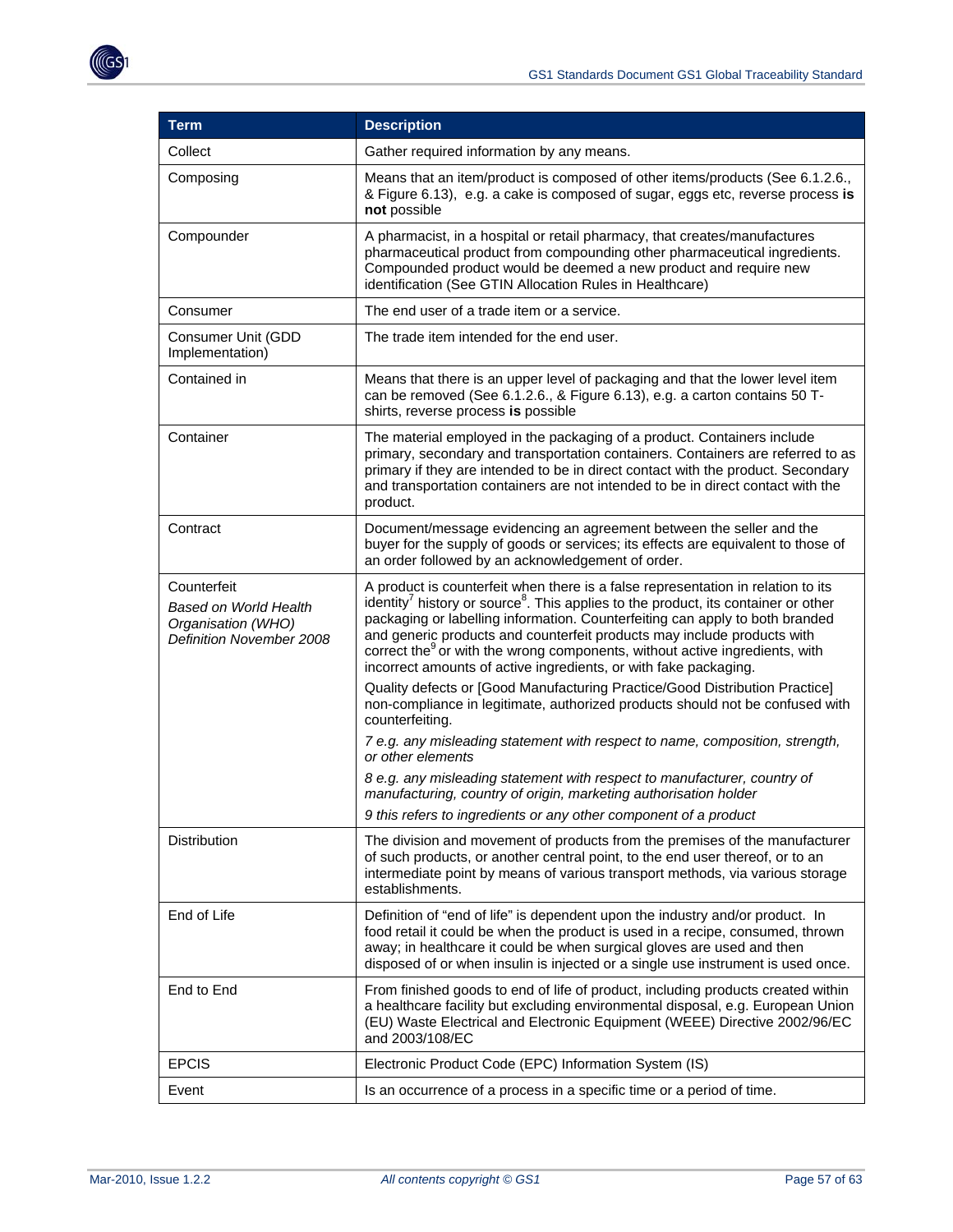

| <b>Term</b>                                            | <b>Description</b>                                                                                                                                                                                                                                                                                                                                                                                                                                                                                                                                                                                                                         |
|--------------------------------------------------------|--------------------------------------------------------------------------------------------------------------------------------------------------------------------------------------------------------------------------------------------------------------------------------------------------------------------------------------------------------------------------------------------------------------------------------------------------------------------------------------------------------------------------------------------------------------------------------------------------------------------------------------------|
| Event data                                             | An event has four dimensions:<br>- What: what physical objects were involved (GTIN)<br>- When: when the event took place (timestamp)<br>- Where: where the event took place (Location identifier (GLN))<br>- Why: what business step was being carried out<br>See also "Transactional data"                                                                                                                                                                                                                                                                                                                                                |
| Extended (as in Extended<br>Supply Chain)              | Extended indicates that whatever the readers view of what constitutes the<br>"supply chain" Traceability goes beyond that view.<br>Extended implies both upstream and downstream supply chain, e.g. from<br>source material (e.g. seed to grow wheat) through manufacture (making bread)<br>to consumption or use (e.g. eating the bread) to destruction (e.g. composting<br>stale bread).<br>Usually what constitutes the "supply chain" depends on the individual's<br>perspective, e.g. for a manufacturer, the supply chain may be raw materials to<br>delivery of finished goods or for a nurse, for pharmaceuticals, may be from     |
| Extension                                              | pharmacy to consumption by the patient.<br>An extension is a standard defining additional requirements to a generic<br>standard required to meet specific business needs or practices. An industry<br>specific extension to the GS1 Global Traceability Standard could set up, for<br>example, additional data to record or leverage minimum requirements<br>concerning the use of bar-codes or RFID. It is different from "implementation<br>guidelines" the purpose of which is to explain in detail an existing standard in a<br>given context (e.g. country, type of product) and to help the user during the<br>implementation phase. |
| <b>External Traceability</b>                           | External traceability takes place when instances of a traceable item are<br>physically handed over from one traceability partner (traceable item source) to<br>another traceability partner (traceable item recipient).                                                                                                                                                                                                                                                                                                                                                                                                                    |
| Forwarding Agent                                       | A person or entity engaged in providing, either directly or indirectly, any service<br>concerned with clearing and forwarding operations in any manner to any other<br>person and includes a consignment agent.                                                                                                                                                                                                                                                                                                                                                                                                                            |
| <b>Global Location Number</b><br>(GLN)                 | The GS1 Identification Key used to identify physical locations or legal entities.<br>The key is comprised of a GS1 Company Prefix, Location Reference, and<br>Check Digit.                                                                                                                                                                                                                                                                                                                                                                                                                                                                 |
| <b>Global Trade Item Number</b><br>(GIIN)              | The GS1 Identification Key used to identify trade items. The key is comprised<br>of a GS1 or U.P.C. Company Prefix followed by an Item Reference Number<br>and a Check Digit.                                                                                                                                                                                                                                                                                                                                                                                                                                                              |
| Global Returnable Asset<br><b>Identifier</b><br>(GRAI) | The GS1 Identification Key used to identify Returnable Assets. The key is<br>comprised of a GS1 Company Prefix, Asset Type, Check Digit, and optional<br>serial number.                                                                                                                                                                                                                                                                                                                                                                                                                                                                    |
| GS1 System                                             | The specifications, standards, and guidelines administered by GS1.                                                                                                                                                                                                                                                                                                                                                                                                                                                                                                                                                                         |
| Homogeneous Pallet                                     | Homogeneous Pallet is composed of identical products (identified with the<br>same item identification (GTIN)) originating from the same Batch / Lot.                                                                                                                                                                                                                                                                                                                                                                                                                                                                                       |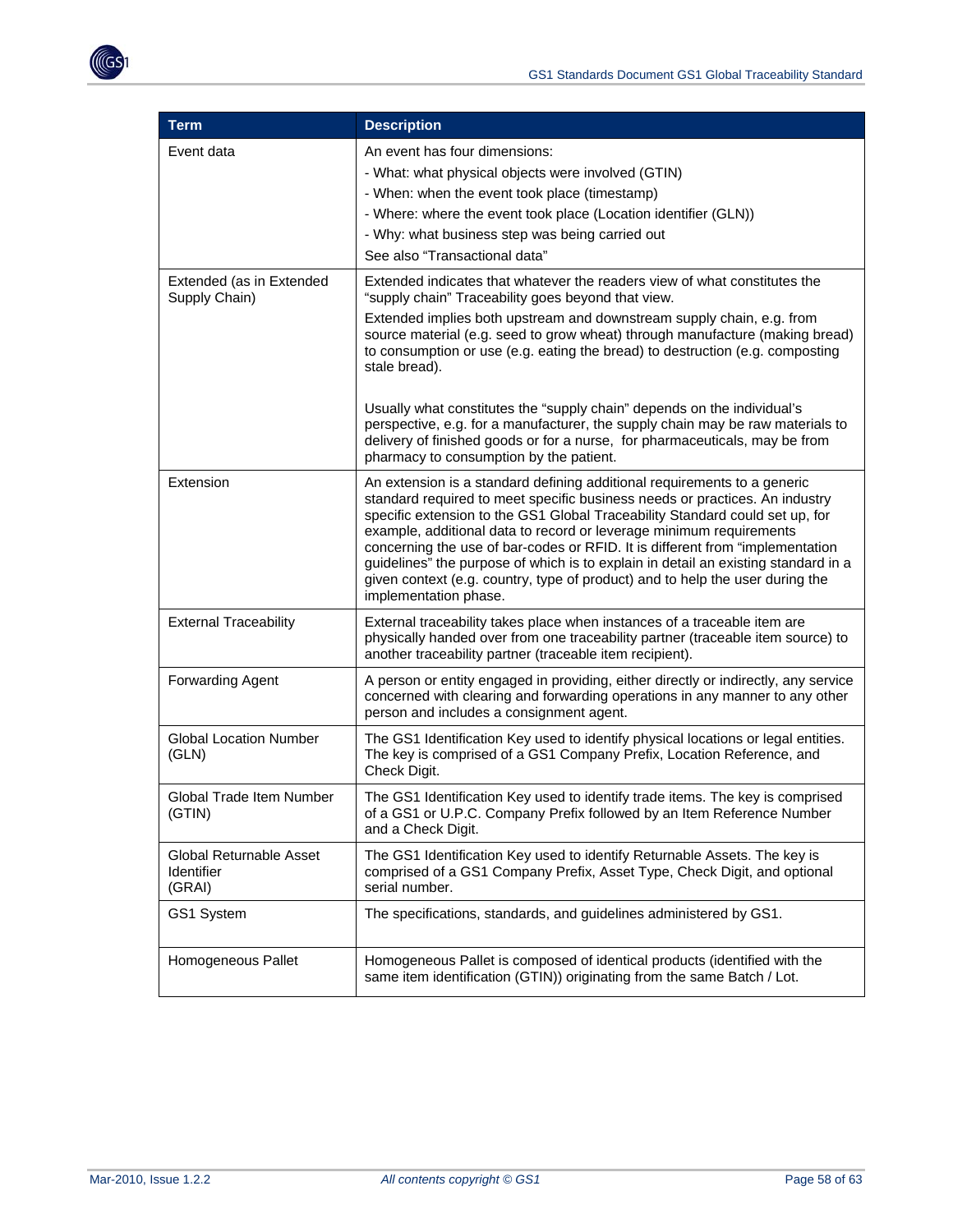

| <b>Term</b>                                                                       | <b>Description</b>                                                                                                                                                                                                                                                                                                                                                                                                                                                                                                     |  |
|-----------------------------------------------------------------------------------|------------------------------------------------------------------------------------------------------------------------------------------------------------------------------------------------------------------------------------------------------------------------------------------------------------------------------------------------------------------------------------------------------------------------------------------------------------------------------------------------------------------------|--|
| Intellectual Property (IP)                                                        | Copyright protects material, such as literature, art, music, sound recordings,<br>films and broadcasts                                                                                                                                                                                                                                                                                                                                                                                                                 |  |
|                                                                                   | Designs protect the visual appearance or eye appeal of products.                                                                                                                                                                                                                                                                                                                                                                                                                                                       |  |
|                                                                                   | Patents protect the technical and functional aspects of products and<br>processes.                                                                                                                                                                                                                                                                                                                                                                                                                                     |  |
|                                                                                   | Trade Marks protect signs that can distinguish the goods and services of one<br>trader from those of another.                                                                                                                                                                                                                                                                                                                                                                                                          |  |
|                                                                                   | Also covers trade secrets, plant varieties, geographical indications, performers,<br>rights and so on. Often, more than one type of IP may apply to the same<br>creation.                                                                                                                                                                                                                                                                                                                                              |  |
| Identification                                                                    | Refer to GLN and GTIN                                                                                                                                                                                                                                                                                                                                                                                                                                                                                                  |  |
| <b>Identification Carrier</b>                                                     | Mark / tag / label / accompanying document sometimes called "passport" or<br>"identity card" or "Pedigree" in some industry sectors                                                                                                                                                                                                                                                                                                                                                                                    |  |
| Intermediate Product                                                              | Partly processed product that must undergo further manufacturing steps before<br>it becomes a bulk finished product.                                                                                                                                                                                                                                                                                                                                                                                                   |  |
| <b>Internal Process</b>                                                           | A series of actions, changes or function(s) within an organisation or an<br>organisation that brings about a result.                                                                                                                                                                                                                                                                                                                                                                                                   |  |
| Internal Traceability                                                             | Internal traceability takes place when a traceability partner receives one or<br>several instances of traceable items as inputs that are subjected to internal<br>processes, before one or several instances of traceable items are output.                                                                                                                                                                                                                                                                            |  |
| Link                                                                              | Recording the information necessary to establish the relationship to other<br>relevant information.                                                                                                                                                                                                                                                                                                                                                                                                                    |  |
| Location                                                                          | A place where a traceable item is or could be located.                                                                                                                                                                                                                                                                                                                                                                                                                                                                 |  |
|                                                                                   | [ISO / CD 22519] A place of production, handling, storage and / or sale.                                                                                                                                                                                                                                                                                                                                                                                                                                               |  |
| Logistic Unit                                                                     | An item of any composition established for transport and/or storage that needs<br>to be managed through the supply chain. It is identified with SSCC.                                                                                                                                                                                                                                                                                                                                                                  |  |
| Logistics Provider (including<br><b>Third Party Logistics</b><br>Providers (3PLs) | A logistics provider is a person or entity that provides logistics services for part<br>or all of the supply chain management functions for other entities<br>(manufacturers or suppliers). Third party logistics providers are typically<br>specialized in integrated warehousing and transportation services that can be<br>customized according to the demands and delivery requirements of their<br>customers. A logistics provider does not hold proprietary rights over the<br>product they store or distribute. |  |
| <b>Master Data</b>                                                                | Master Data describes each item and party involved in supply chain processes.<br>Master Data is defined as data having the following characteristics:                                                                                                                                                                                                                                                                                                                                                                  |  |
|                                                                                   | Permanent or lasting nature                                                                                                                                                                                                                                                                                                                                                                                                                                                                                            |  |
|                                                                                   | Relatively constant across time, not being subject to frequent change                                                                                                                                                                                                                                                                                                                                                                                                                                                  |  |
|                                                                                   | Accessed / used by multiple business processes and system applications.                                                                                                                                                                                                                                                                                                                                                                                                                                                |  |
|                                                                                   | Can be either neutral or relationship dependent.                                                                                                                                                                                                                                                                                                                                                                                                                                                                       |  |
| <b>Mixed Pallet</b>                                                               | Mixed Pallet is composed of one or more different products (identified with<br>different item identification (GTIN)).                                                                                                                                                                                                                                                                                                                                                                                                  |  |
| Party                                                                             | A Party (or) Location is any legal or physical entity involved at any point in any<br>supply chain and upon which there is a need to retrieve pre-defined<br>information. A Party is uniquely identified by a Global Location Number (GLN).                                                                                                                                                                                                                                                                            |  |
| Pedigree                                                                          | A record that traces the ownership and transactions of a product as it moves<br>among various trading partners - from the manufacturer to e.g. the pharmacy,<br>hospital, or other entity.                                                                                                                                                                                                                                                                                                                             |  |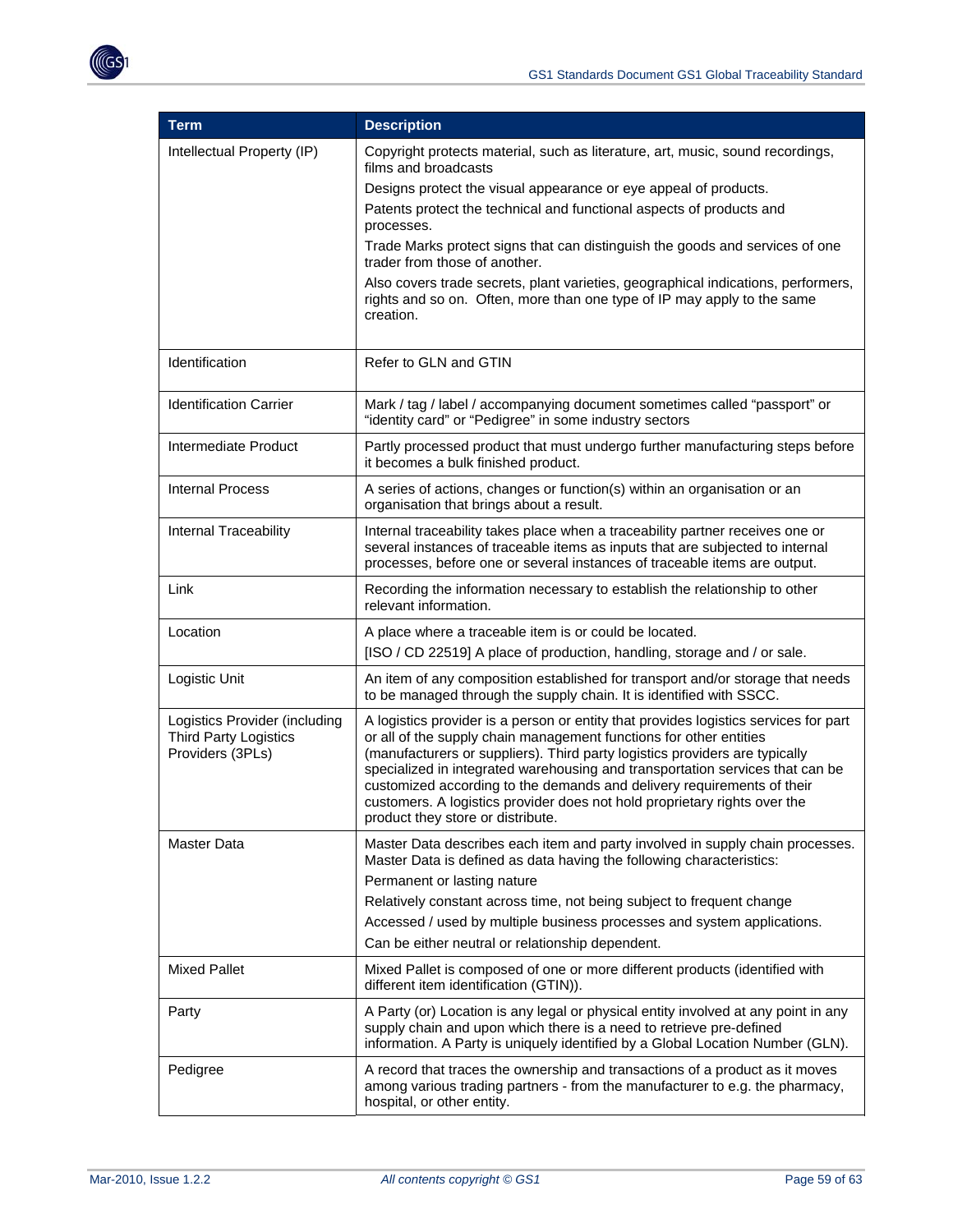

| <b>Term</b>                                    | <b>Description</b>                                                                                                                                                                                                                                                                                                                                                                                                                      |
|------------------------------------------------|-----------------------------------------------------------------------------------------------------------------------------------------------------------------------------------------------------------------------------------------------------------------------------------------------------------------------------------------------------------------------------------------------------------------------------------------|
| Process                                        | In a GS1 context this refers to a business process. This is a series of actions,<br>or functions that transform an input into an output to assist in meeting an<br>organisation's objectives. Inputs and outputs may be data, physical entities or a<br>mixture of both, examples being order to cash, collaborative planning,<br>warehouse management, TRACEABILITY and cross-docking.                                                 |
| Provider                                       | As in Healthcare Provider: A GP, Pharmacist, Hospital                                                                                                                                                                                                                                                                                                                                                                                   |
| <b>Quality System</b>                          | An appropriate infrastructure, encompassing the organisational structure,<br>procedures, processes and resources, and systematic actions necessary to<br>ensure adequate confidence that a product (or service) will satisfy given<br>requirements for quality.                                                                                                                                                                         |
| Quarantine                                     | The status of products isolated physically or by other effective means while a<br>decision is awaited on their release, rejection or reprocessing.                                                                                                                                                                                                                                                                                      |
| Recall                                         | Shall mean any measure aimed at achieving the return of a dangerous product<br>that has already been supplied or made available to end users by the producer<br>or distributor (EU Directive 2001/95/CE General Product Safety)                                                                                                                                                                                                         |
| Record                                         | Act of creating a permanent piece of information constituting an account of<br>something that has occurred.                                                                                                                                                                                                                                                                                                                             |
| Sampling                                       | Operations designed to obtain a representative portion of a product, based on<br>an appropriate statistical procedure, for a defined purpose, e.g. acceptance of<br>consignments or batch release.                                                                                                                                                                                                                                      |
| Seller                                         | The party selling the traceable item to a buyer.                                                                                                                                                                                                                                                                                                                                                                                        |
| Serial Shipping Container<br>Code (SSCC)       | The GS1 Identification Key used to identify logistics units. The key comprises<br>an Extension digit, GS1 Company Prefix, Serial Reference, and Check Digit.                                                                                                                                                                                                                                                                            |
| Serialized Global Trade Item<br>Number (SGTIN) | SGTIN is a method of identifying items at the unit or retail level as well as at<br>the case and carton levels. It is composed of a GS1 assigned Company Prefix<br>& Item Reference (GTIN), combined with a Serial Number. Where GS1 bar<br>codes have traditionally been used, the SGTIN specification combined with an<br>EPC tag can give visibility beyond the Item Reference right down to the exact<br>serial number of the item. |
| Share                                          | Act of exchanging information about an entity or traceable item with another<br>Traceability Partner.                                                                                                                                                                                                                                                                                                                                   |
| Shipment                                       | An item or group of items delivered to one party's location at one moment in<br>time that have undergone the same despatch and receipt processes.                                                                                                                                                                                                                                                                                       |
| Shipper                                        | Party responsible for the shipment of goods.                                                                                                                                                                                                                                                                                                                                                                                            |
| Storage                                        | The storing of products up to the point of use or onward distribution                                                                                                                                                                                                                                                                                                                                                                   |
| Store Data                                     | Keeping information available by any method.                                                                                                                                                                                                                                                                                                                                                                                            |
| Supplier                                       | The party that produces, provides, or furnishes an item or service.                                                                                                                                                                                                                                                                                                                                                                     |
| Traceability                                   | [ISO 9001: 2000] Traceability is the ability to trace the history, application or<br>location of that which is under consideration.                                                                                                                                                                                                                                                                                                     |
| <b>Traceability Data</b>                       | Any information about the history, application or location of a traceable item.<br>This may be either master data or event data.                                                                                                                                                                                                                                                                                                        |
| <b>Traceability Data Creator</b>               | The Traceability Partner that generates traceability information.                                                                                                                                                                                                                                                                                                                                                                       |
| <b>Traceability Data Recipient</b>             | The Traceability Partner authorized to view, use, and download agreed<br>traceability information.                                                                                                                                                                                                                                                                                                                                      |
| <b>Traceability Data Source</b>                | The Traceability Partner that provides the agreed traceability information.                                                                                                                                                                                                                                                                                                                                                             |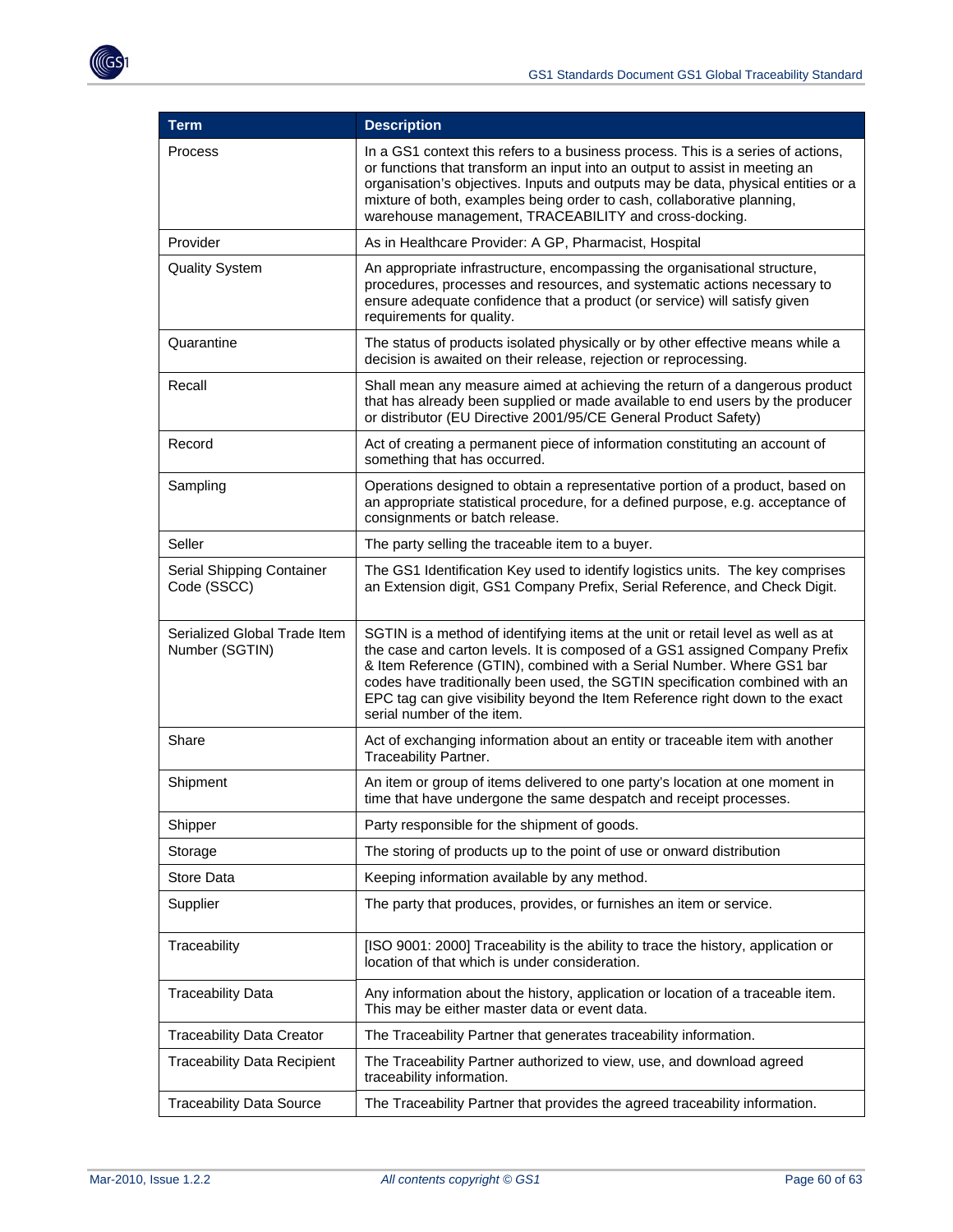

| <b>Term</b>                    | <b>Description</b>                                                                                                                                                                                                                                                                                                                                                                                                                                                                                                               |
|--------------------------------|----------------------------------------------------------------------------------------------------------------------------------------------------------------------------------------------------------------------------------------------------------------------------------------------------------------------------------------------------------------------------------------------------------------------------------------------------------------------------------------------------------------------------------|
| <b>Traceability Partner</b>    | Any Trading or traceability Partner involved in the traceability process e.g.,<br>Traceable Item Creator, Traceable Item Source, Traceable Item Recipient,<br>Transporter, Brand Owner, Traceability Data Source, and Traceability Data<br>Recipient. NOTE: The term "partner" does not imply there is a direct business<br>relationship or partnership between parties involved in traceability                                                                                                                                 |
| Traceable Item                 | A physical object that may or may not be a trade item, where there may be a<br>need to retrieve information about its history, application, or location. The level<br>at which the traceable item is defined is dependent on the industry and degree<br>of control required (for example within a product packaging or logistical<br>hierarchy). It could be tracked, traced, recalled or withdrawn. It could exist in<br>multiple locations at the same time (for example, if identified at the trade item<br>and batch level). |
|                                | A traceable item may be related to another traceable item.<br>It is the choice of the Traceability Partner which identification level (e.g. GTIN<br>or Lot/Batch or serial level) to use for the traceable item.<br>See also definition for process                                                                                                                                                                                                                                                                              |
| Traceable Item Creator         | The Traceability Partner that generates a traceable item, or makes a distinct<br>traceable item by transformation of one or more traceable items.                                                                                                                                                                                                                                                                                                                                                                                |
| Traceable Item Recipient       | The Traceability Partner that receives the traceable item.                                                                                                                                                                                                                                                                                                                                                                                                                                                                       |
| <b>Traceable Item Source</b>   | The Traceability Partner that despatches or provides a traceable item.                                                                                                                                                                                                                                                                                                                                                                                                                                                           |
| <b>Trace Request</b>           | A formal inquiry about the history, application, or location of a traceable item. A<br>request can trigger subsequent trace requests up or down the supply chain in<br>order to fulfil the original request                                                                                                                                                                                                                                                                                                                      |
| <b>Trace Request Initiator</b> | The person who starts the trace request and requires a response from the<br>Traceable Data Source.                                                                                                                                                                                                                                                                                                                                                                                                                               |
| Tracing                        | Tracing is the capability to identify the origin and characteristics or history of a<br>particular traceable item upstream based on criteria determined at each point<br>of the supply chain by reference to records held about it.<br>Trace or Tracing backward or ascending traceability                                                                                                                                                                                                                                       |
| Tracking                       | Tracking is the capability to locate or follow the path of a particular traceable                                                                                                                                                                                                                                                                                                                                                                                                                                                |
|                                | item downstream based on criteria determined at each point of the supply<br>chain by reference to records held about it.<br>Track forward or descending traceability                                                                                                                                                                                                                                                                                                                                                             |
| Trade Item                     |                                                                                                                                                                                                                                                                                                                                                                                                                                                                                                                                  |
|                                | Any item (product or service) upon which there is a need to retrieve pre-defined<br>information and that may be priced, or ordered, or invoiced at any point in any<br>supply chain.                                                                                                                                                                                                                                                                                                                                             |
| <b>Trading Partner</b>         | Any Supply Chain Partner that has a direct impact on the flow of goods through<br>the supply chain. Examples include Third Party Logistics Provider,<br>Manufacturer, Retailer, and Grower.                                                                                                                                                                                                                                                                                                                                      |
| <b>Transactional Data</b>      | Information necessary for the business process being executed. For example,<br>item codes and ordered quantities are transactional as these are mandatory<br>fields within a purchase order: and, may vary by purchase order.                                                                                                                                                                                                                                                                                                    |
| Transformation                 | A change to the nature of a traceable item that changes the identity and/or the<br>characteristics of the traceable item. The act of changing the item such as<br>combining ingredients to make a finished product or case picking to create a<br>new pallet. Transformation can be production, aggregation, grouping, splitting,<br>mixing, compounding, packing and repacking traceable items.                                                                                                                                 |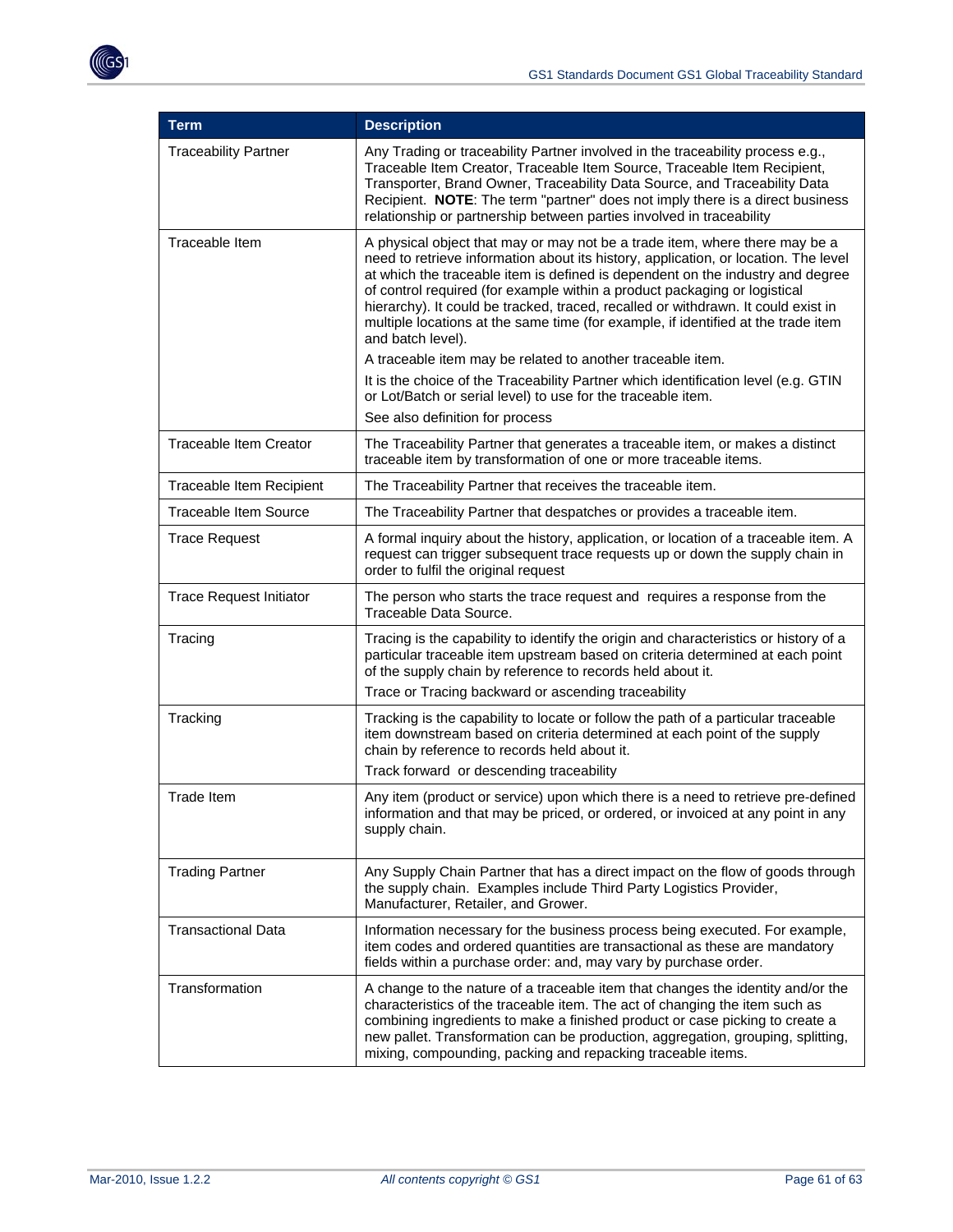<span id="page-61-0"></span>

| <b>Term</b>                        | <b>Description</b>                                                                                                                                                                                                                                                                                                                                                              |
|------------------------------------|---------------------------------------------------------------------------------------------------------------------------------------------------------------------------------------------------------------------------------------------------------------------------------------------------------------------------------------------------------------------------------|
| Transit                            | The period during which products are in the process of being carried,<br>conveyed, or transported across, over or through a passage or route to reach<br>the destination.                                                                                                                                                                                                       |
| Transporter                        | The Traceability Partner that receives, carries, and delivers one or more<br>traceable items from one point to another without transforming the traceable<br>item(s). Typically only has possession, custody, or control of a traceable item,<br>but may have ownership.                                                                                                        |
| Wholesaler                         | Any person or organisation that is engaged in wholesale distribution of<br>products, including but not limited to, manufacturers, re-packers, own-label<br>distributors, private-label distributors, brokers, warehouses - including those<br>for manufacturers and distributors who conduct wholesale distribution.                                                            |
| World Health Organisation<br>(WHO) | WHO is the directing and coordinating authority for health within the United<br>Nations system. It is responsible for providing leadership on global health<br>matters, shaping the health research agenda, setting norms and standards,<br>articulating evidence-based policy options, providing technical support to<br>countries and monitoring and assessing health trends. |
| Withdrawal                         | Shall mean any measure aimed at preventing the distribution, display and offer<br>of a product dangerous to the end user (EU Directive 2001/95/CE General<br>Product Safety)                                                                                                                                                                                                    |

# <span id="page-61-1"></span>**15. Summary of Changes**

| <b>Change</b>                                                                                                                                                                                                                                            | <b>BRAD</b><br><b>Version</b> | <b>Associated</b><br><b>CR Number</b> |
|----------------------------------------------------------------------------------------------------------------------------------------------------------------------------------------------------------------------------------------------------------|-------------------------------|---------------------------------------|
| <b>GTS Approved Version</b>                                                                                                                                                                                                                              | 1.0                           | CR 05-000309                          |
| Updated version based on                                                                                                                                                                                                                                 | 1.1                           | CR 08-000130                          |
| Reviewed by Traceability in Healthcare Work Team                                                                                                                                                                                                         |                               |                                       |
| Completion of Traceability Work Group Public Review                                                                                                                                                                                                      |                               |                                       |
| Posted for eBallot                                                                                                                                                                                                                                       |                               |                                       |
| ■ Section 5.3                                                                                                                                                                                                                                            | 1.1.1                         | Errata<br>Changes                     |
| Added "GS1" to DataMatrix<br>$\Omega$                                                                                                                                                                                                                    |                               |                                       |
| Added "GS1" to XML<br>$\Omega$                                                                                                                                                                                                                           |                               |                                       |
| Figure 6-1 corrected "process" Typo                                                                                                                                                                                                                      |                               |                                       |
| Section 7.1 Table 7.1 BR11:                                                                                                                                                                                                                              |                               |                                       |
| Removed (**) as it was consolidated into (*)<br>$\circ$                                                                                                                                                                                                  |                               |                                       |
| Replaced GS1-8 with EAN-8<br>$\circ$                                                                                                                                                                                                                     |                               |                                       |
| Section 9.1                                                                                                                                                                                                                                              |                               |                                       |
| Replaced "GS1-128 Application Identifier" with "GS1 Application<br>O<br>Identifiers"                                                                                                                                                                     |                               |                                       |
| Added revised note Note: as of July 2005, SGTIN only exists for<br>$\circ$<br>RFID technology using EPC. As bar code solutions a combination<br>of GTIN plus serial number can be found as appropriate<br>counterpart (e.g. GS1 DataMatrix or GS1-128)." |                               |                                       |
| Table 10-1 Point 7 Replaced Reduced Space Symbologies with 2D<br>Symbologies                                                                                                                                                                             |                               |                                       |